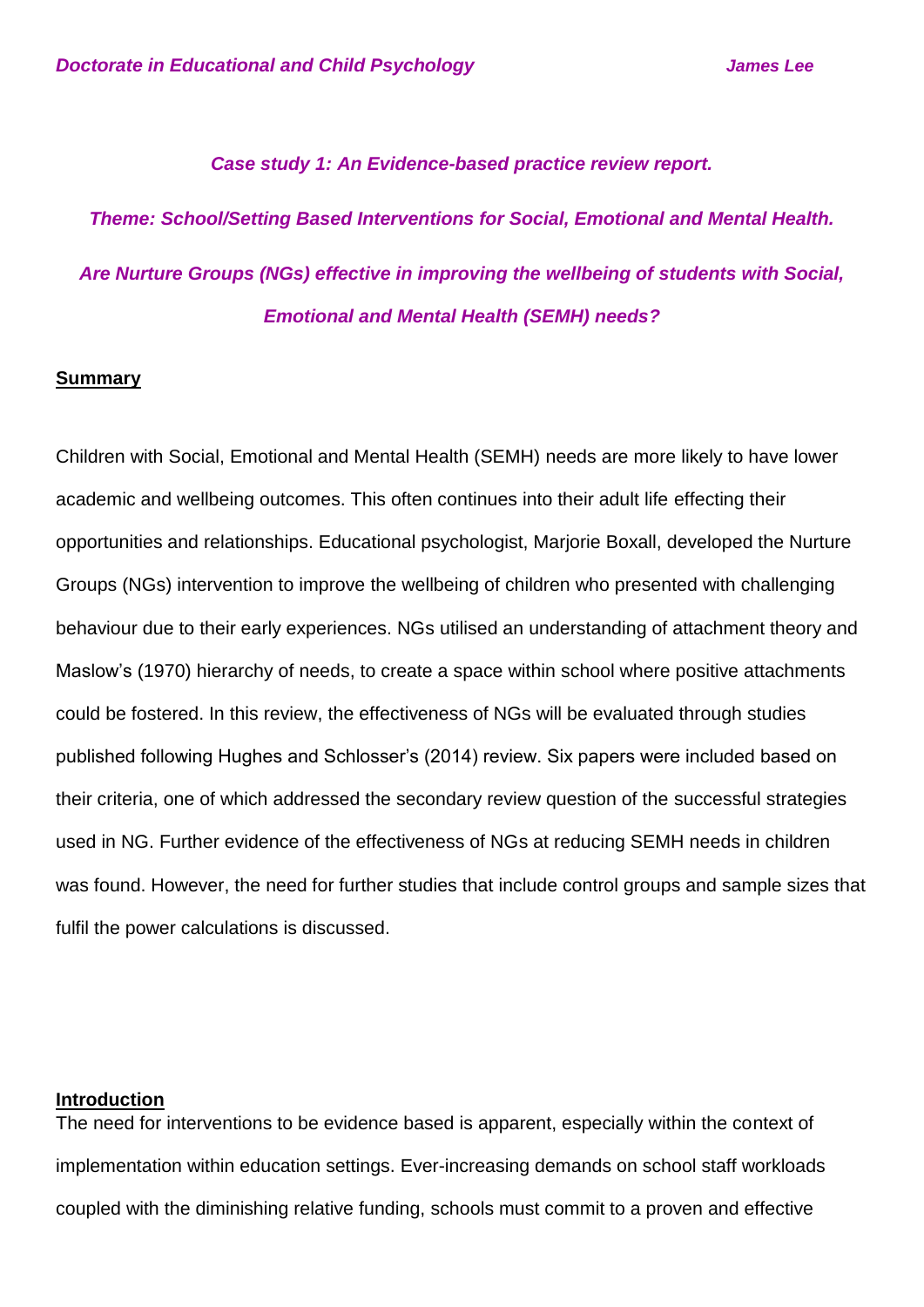intervention. Students with Social, Emotional and Mental Health (SEMH) needs arguably have the greatest need for intervention that is evidence based to improve their outcomes. Their vulnerabilities extend to both their academic and social lives, self-concepts and outcomes. In childhood, their academic disadvantage comes from limited time spent in lessons, internalising and externalising behaviour problems, all having the potential in later life to culminate into lower financial stability, criminality and even psychiatric hospitalisation (Cannon et al., 2013). Socially, they are also far less likely to maintain relationships, both with peers and adults, resulting in detrimental emotional outcomes that are likely to follow them into adult life (Cannon et al., 2013). In light of the COVID-19 pandemic, data from NHS Digital (2020) reveals that children and young people's mental health has been impacted negatively. The impetus therefore is for schools to provide access to effective interventions that improve outcomes for children who have SEMH needs. An Ofsted (2011) survey promoted the potential for NGs to improve their social and emotional development. Furthermore, a review conducted by Hughes and Schlosser (2014) highlighted evidence for the effectiveness of NGs specifically for children with SEMH needs. In addition, they revealed the benefits to those children within schools that adopted NGs, even though they did not take part in the groups themselves.

### Nurture Groups

In 2019, Nurture UK celebrated 50 years since the NG provision was first introduced by Marjorie Boxall (Boxall, 2002; Nurture UK, 2019). Initially, NGs aimed to address the growing population of children entering primary school displaying unmanageable behaviour (Nurture UK, 2019). For example, the initial NGs included students from what is now known as the "Windrush Generation", migrant children who had experienced trauma of migration and low socio-economic standards (Boxall, 2002).

The 'classic' NG is designed to facilitate 10-12 children (aged 4-8) within a safe space, accompanied by a teacher and teaching assistant, once every school day for 2.5 hours each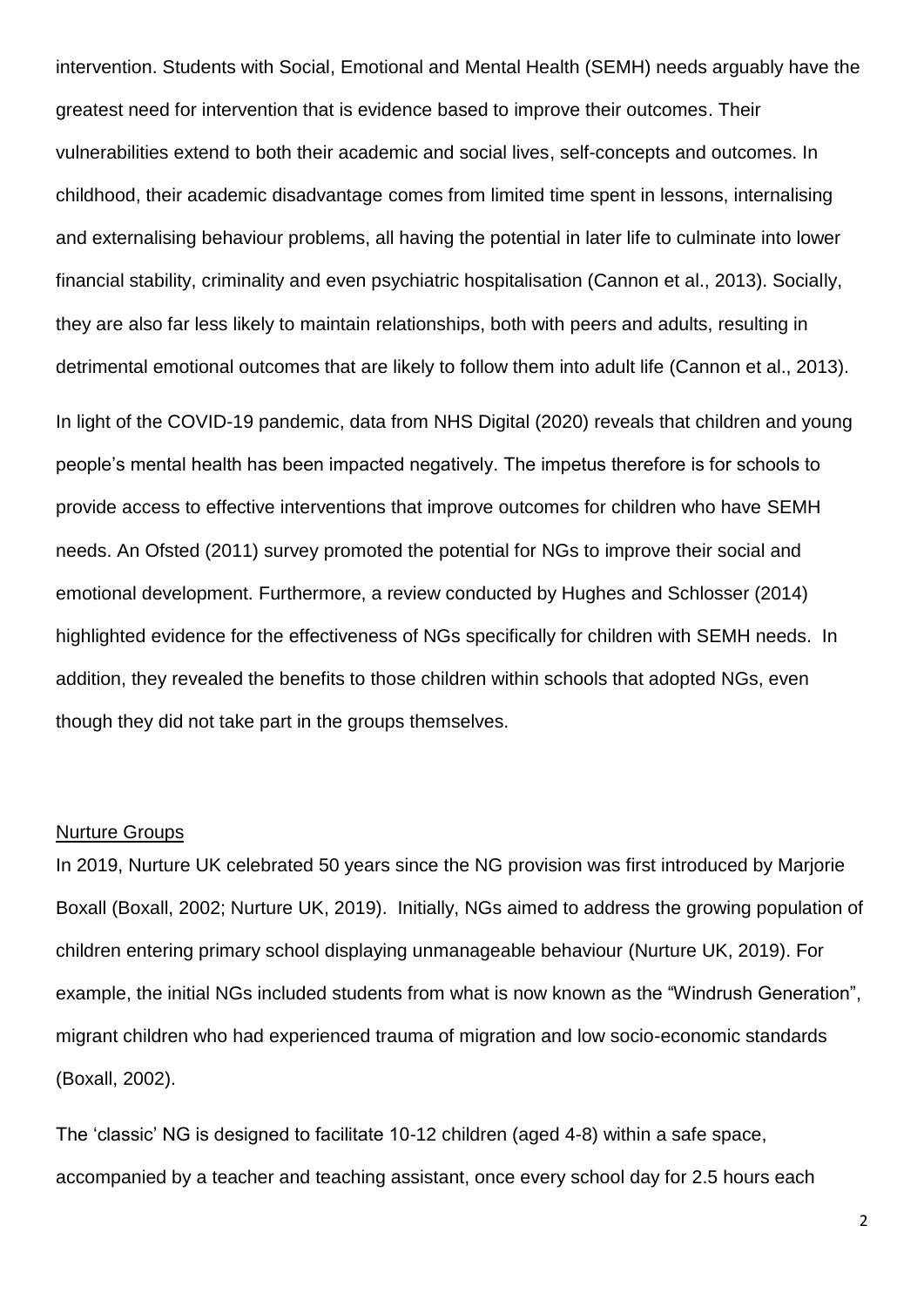(Boxall, 2002). Adaptions to this model have included inclusion of children up to the age of 15, utilising age differentiated topics, as well as part time models that involve less and shorter sessions (Cooke et al., 2008). Although students attend their mainstream classes alongside the NG provision, the intervention aims for full transition gradually, to the mainstream timetable (Seth-Smith et al., 2010).

## Psychological Theory

The theorised cause of the unmanageable behaviour was poor early attachment, therefore concepts from Bowlby's (1969) attachment theory underpin NGs. Utilising the understanding that children have an innate need to form attachments, that they then use to develop an internal working model, NGs offer children reparative attachments within a familiar and consistent setting, namely school (Boxall, 2002). The safe space that NGs offer provides a secure base for the child to explore their understanding of the world, presumed initially negative, and grow in their ability to understand and regulate emotions as well as learn social and academic skills (Hughes & Schlosser, 2014).

Another contributing theory to the efficacy of NGs is Maslow's (1970) hierarchy of need. The concept that all the aspects of the child's needs are met within NGs is given weight by the initial provision of a safe and reliable space. Within which, a sense of belonging is instilled and students take part in activities partly designed to boost their self-esteem. Maslow (1970) suggests these elements are essential to inspire motivation to learn, arguably offering an insight into the emotional and behavioural difficulties displayed by vulnerable children. Furthermore, Cameron and Maginn (2011) champion the importance of within school relationships, mainly due to the amount of time and opportunity for social experience offered. Their value is emphasised in COVID's effect on school attendance and the rise in emotional and mental health issues (NHS Digital, 2020).

3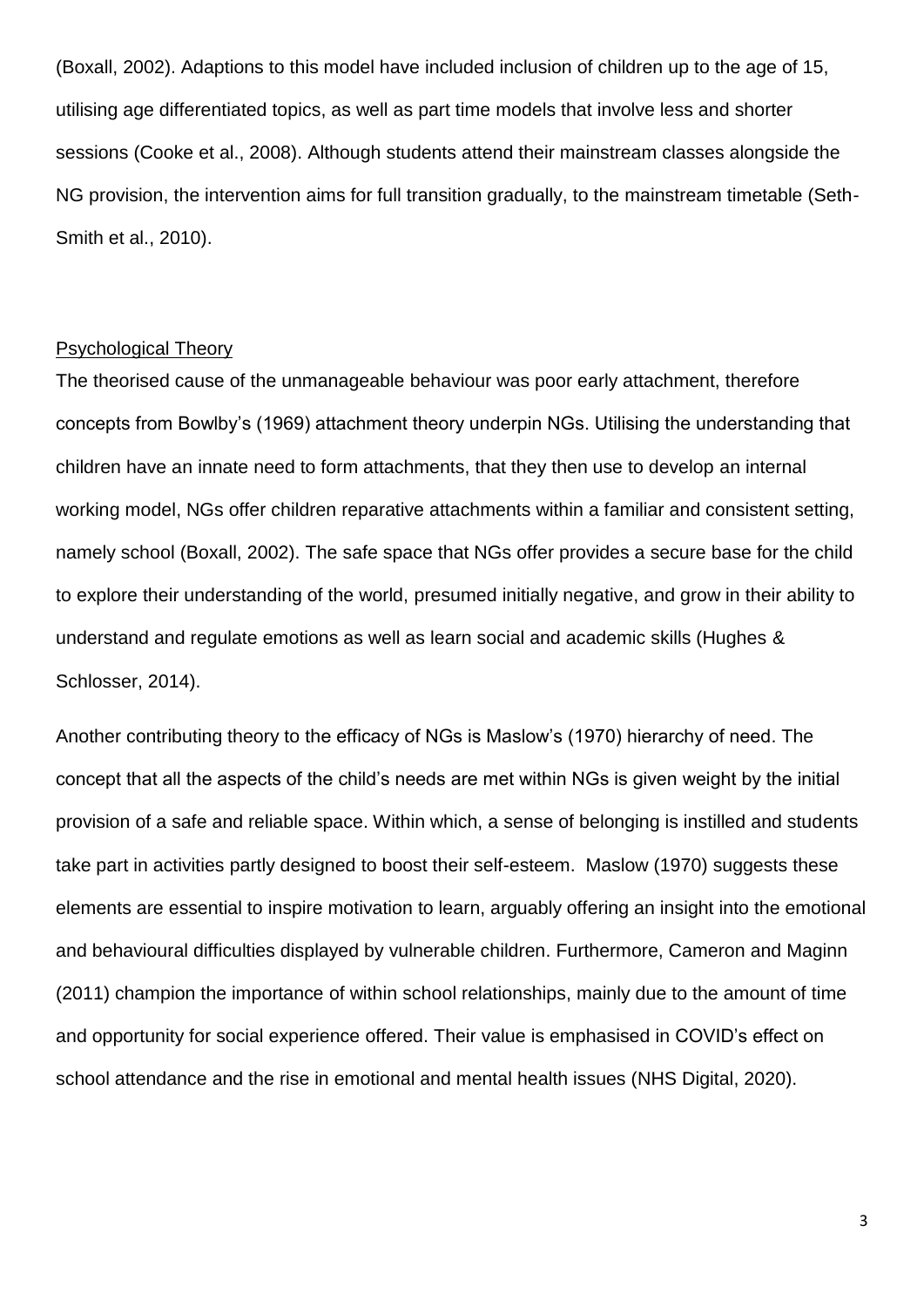### Rationale and relevance to educational psychology practice

SEMH needs constitute a Special Educational Need (SEN) and therefore students who have them are supported within the SEN Code of Practice (DfE & DoH, 2014). This highlights the importance of the wishes of the parents and children, particularly for mainstream schools needing to ensure that students with SEN are not disadvantaged. When we consider that significantly impacting the learning of other students is the other element, alongside parental and child wishes, that can prevent a child being educated in mainstream, the impetus to address SEMH needs is clear.

Furthermore, government guidance for promoting positive mental health and behaviour recommends, among other interventions, NGs (DfE, 2018). As champions for the best interest of the child and activists in removing barriers to their wishes, Educational Psychologists (EPs) need to be able to advise schools to implement effective interventions. NGs have a sound psychological basis, however reviews into current research is essential to maintain evidence of efficacy and therefore quality of EP advice.

# Review question

Hughes and Schlosser (2014) systematically reviewed research on NGs and found benefits to student wellbeing. Despite this, the Early Intervention Foundation (2017) still only rate the evidence for NGs as "preliminary". Furthermore, guidance from the DfE and DoH (2014) gave greater impedance for the child's right to inclusion in mainstream in spite of any SEMH needs they may be experiencing. Akin to Hughes and Schlosser (2014) this systematic review will consider these questions:

- Are NGs effective in improving the well-being of students with SEMH needs?
- If so, what were the strategies adopted by the facilitator or setting which appeared to be effective?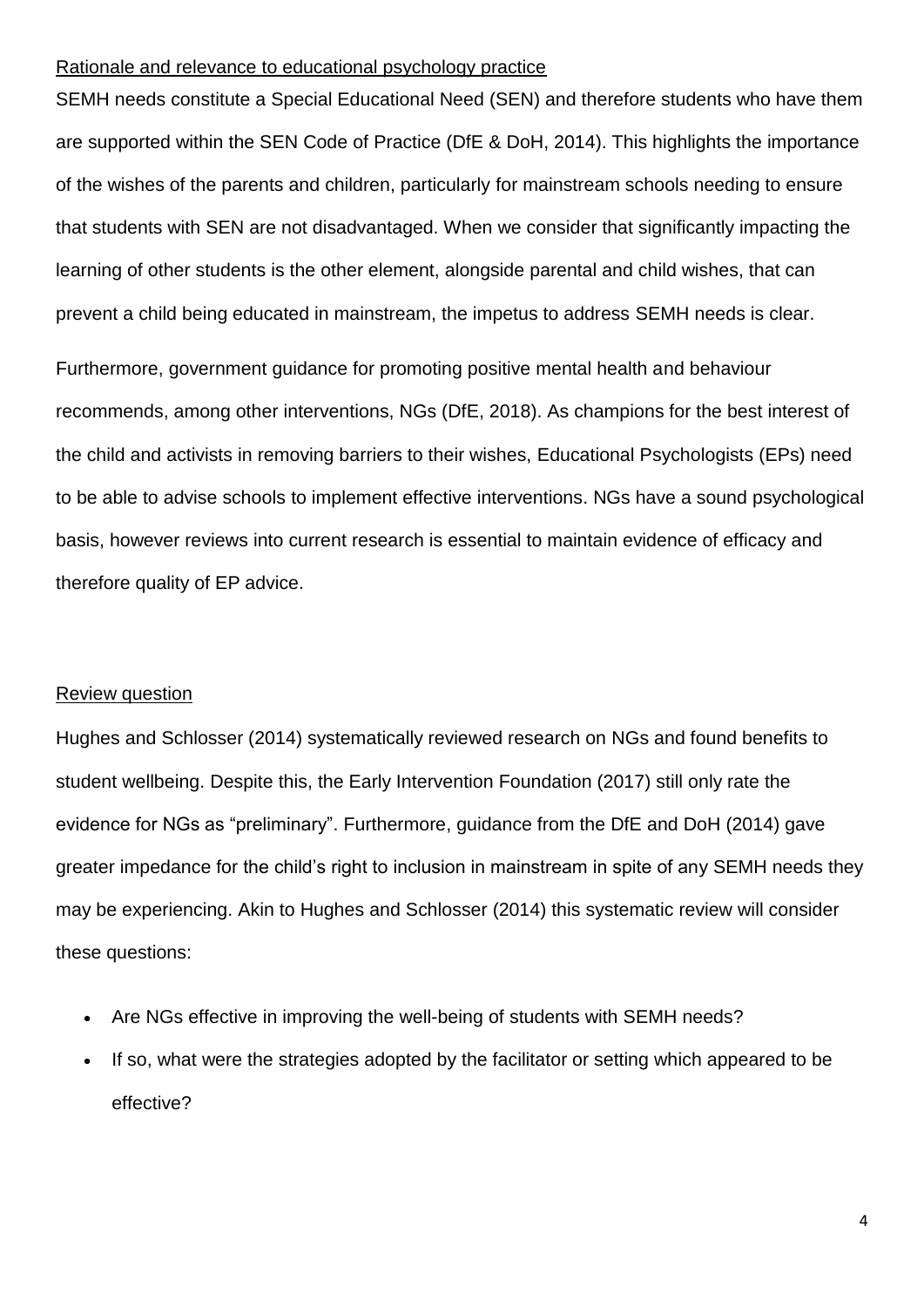# **Critical review of the evidence base**

# Literature search

The following three databases were searched for this review; PsychINFO, Web of Science and Education Resources Information Centre (ERIC). Following on from the work of Hughes and Schlosser (2014) the searches were restricted to peer reviewed journal articles published either in or since 2014.

The search term used was "nurture group\*" ( $*$  = truncation) as the intervention does not have any synonyms.

# Inclusion and exclusion criteria

Studies were selected in line with the inclusion criteria set out by Hughes and Schlosser (2014), with the date added, see Table 1.

Table 1 – Inclusion and exclusion criteria:

|             | <b>Inclusion Criteria</b> | <b>Exclusion Criteria</b>    | Rationale                  |
|-------------|---------------------------|------------------------------|----------------------------|
| $\mathbf 1$ | Peer-reviewed journal     | Non-peer reviewed journal    | Peer-reviewed journal      |
|             | articles.                 | articles, such as books,     | articles are screened for  |
|             |                           | dissertations or reviews     | validity and quality prior |
|             |                           |                              | to publishing and          |
|             |                           |                              | therefore are likely to be |
|             |                           |                              | of higher quality.         |
| 2           | Nurture group             | Any other intervention, even | Nurture UK (2019)          |
|             | intervention (classic or  | if Nurture based.            | outlines specific criteria |
|             | adapted).                 |                              | for groups to constitute   |
|             |                           |                              | a NG. Therefore, it is     |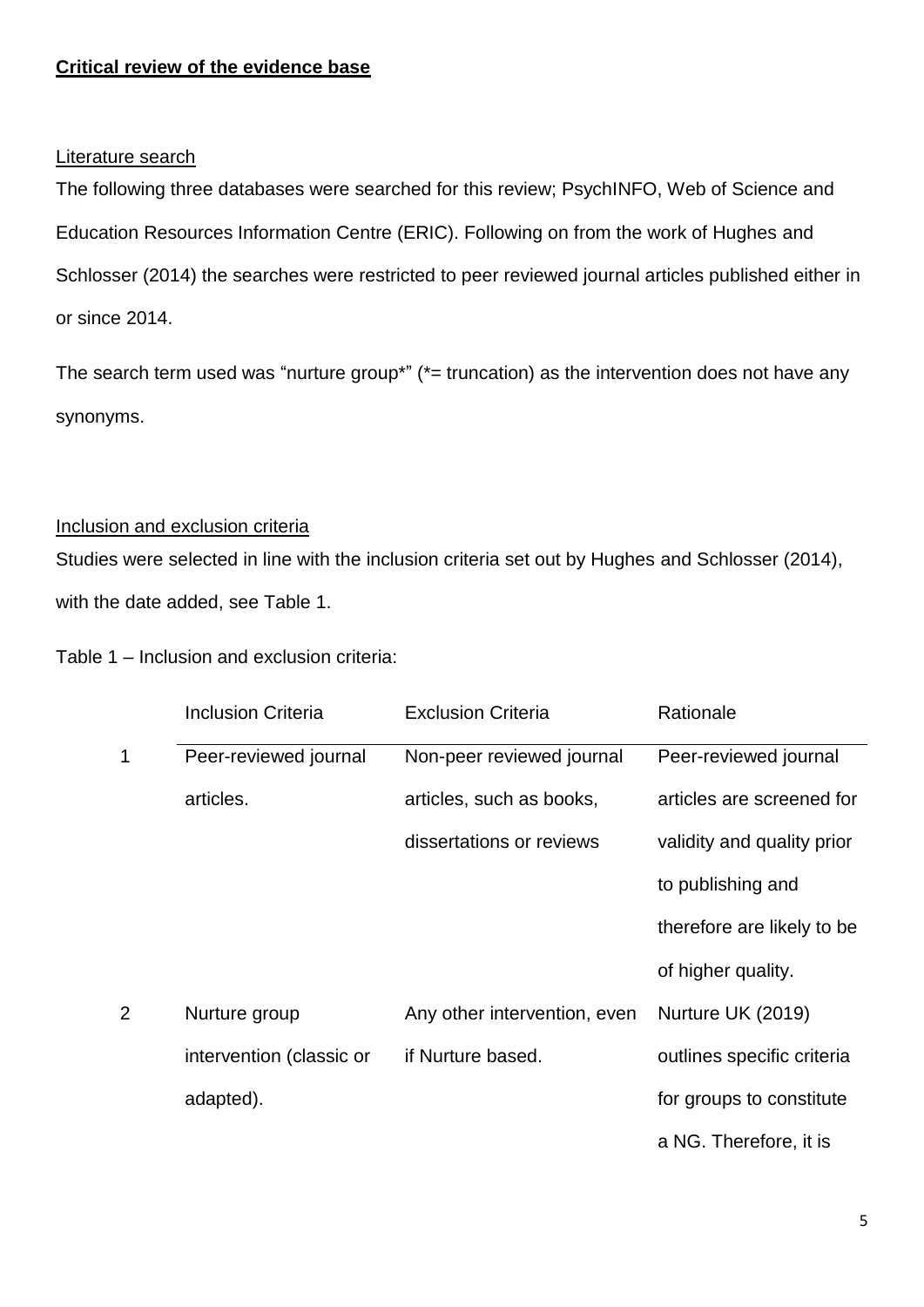|   |                          |                              | important that this        |
|---|--------------------------|------------------------------|----------------------------|
|   |                          |                              | review focuses on the      |
|   |                          |                              | intended intervention.     |
| 3 | Participants were        | Participants outside of that | Although EPs work with     |
|   | school-aged (4-18        | age range.                   | young people up until      |
|   | years old).              |                              | the age of 25, NGs are     |
|   |                          |                              | specifically targeted      |
|   |                          |                              | towards children within    |
|   |                          |                              | school settings and        |
|   |                          |                              | therefore nurture          |
|   |                          |                              | interventions aimed at     |
|   |                          |                              | ages outside of these      |
|   |                          |                              | areas should not be        |
|   |                          |                              | considered.                |
| 4 | Quantitative studies,    | Purely qualitative studies   | In line with the hierarchy |
|   | focusing on the          |                              | of studies most            |
|   | effectiveness of nurture |                              | appropriate to address     |
|   | groups OR                |                              | effectiveness (Petticrew   |
|   | observational studies    |                              | & Roberts, 2003),          |
|   | examining particular     |                              | purely qualitative         |
|   | strategies used by NG    |                              | studies lack the           |
|   | teachers.                |                              | generalisability to fully  |
|   |                          |                              | appraise an                |
|   |                          |                              | intervention.              |
|   |                          |                              |                            |
| 5 | A minimum of one         | No outcome measures that     | This review is directly    |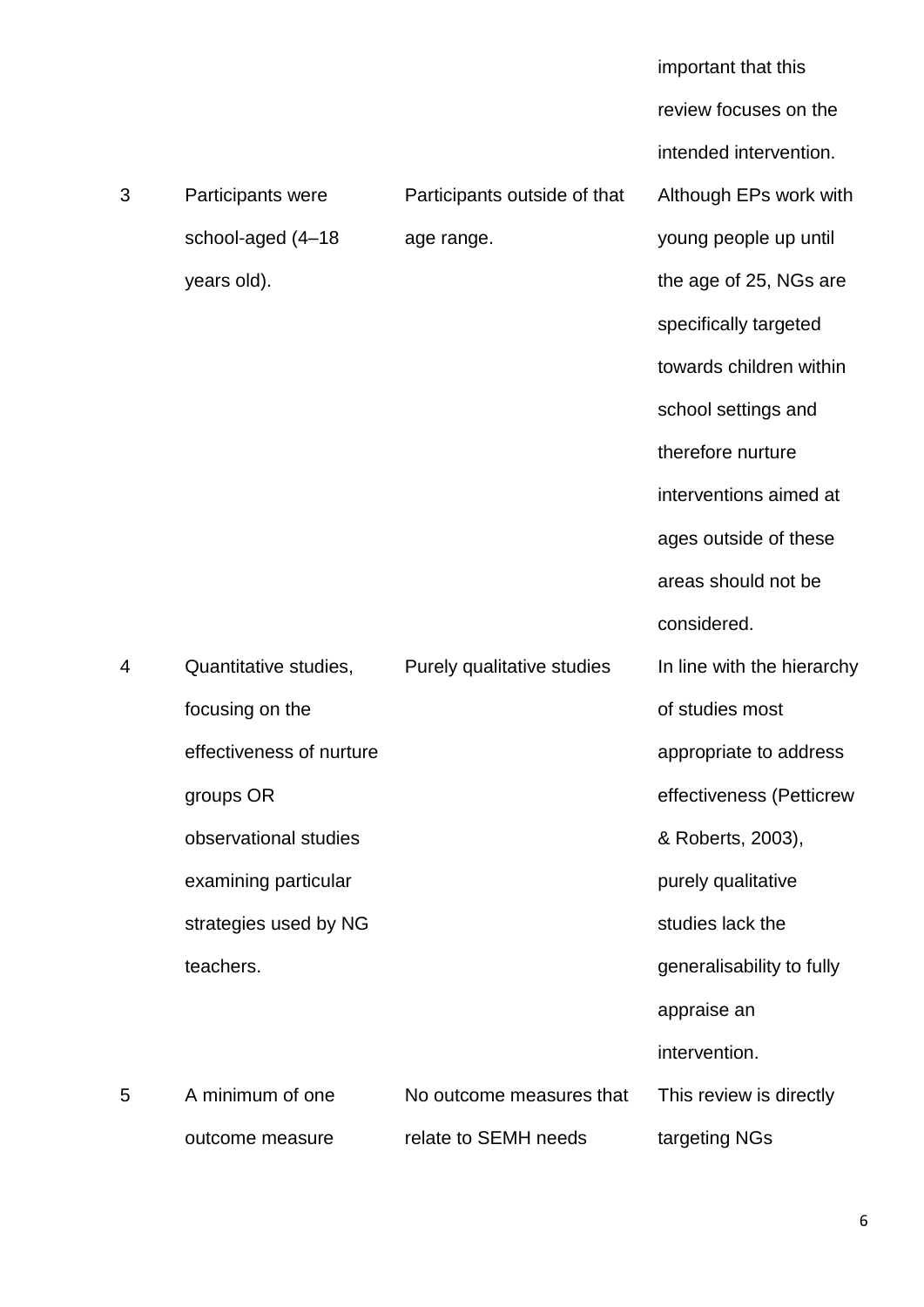|   | attributed to SEMH    |                         | effectiveness for        |
|---|-----------------------|-------------------------|--------------------------|
|   | needs in quantitative |                         | supporting children with |
|   | studies.              |                         | SEMH needs.              |
|   |                       |                         | Therefore, the evidence  |
|   |                       |                         | needs to clearly         |
|   |                       |                         | measure the effect in    |
|   |                       |                         | that area.               |
| 6 | Published in or post  | Published prior to 2014 | Studies published prior  |
|   | 2014.                 |                         | to 2014 were             |
|   |                       |                         | considered within        |
|   |                       |                         | Hughes and Schlosser's   |
|   |                       |                         | (2014) previous review.  |

# List of included studies

Studies included are show in Table 2, a detailed "mapping of the field" can be found in appendix A.

For excluded studies see appendix B.

Table 2 – reference list of included studies:

# Included studies

 $\overline{\phantom{a}}$ 

| Cubeddu, D. and MacKay, T. (2017) The attunement principles: a<br>1<br>comparison of nurture group and mainstream settings. Emotional and |
|-------------------------------------------------------------------------------------------------------------------------------------------|
|                                                                                                                                           |
|                                                                                                                                           |
| Behavioural Difficulties. 22(3), 261-274.                                                                                                 |
| https://doi.org/10.1080/13632752.2017.1331985                                                                                             |
| Cunningham, L., Hartwell, B. and Kreppner, J. (2019) Exploring the impact of<br>2                                                         |
| Nurture Groups on children's social skills: a mixed-methods approach.                                                                     |
| Educational Psychology in Practice. 35(4). 368-383.                                                                                       |

<https://doi.org/10.1080/02667363.2019.1615868>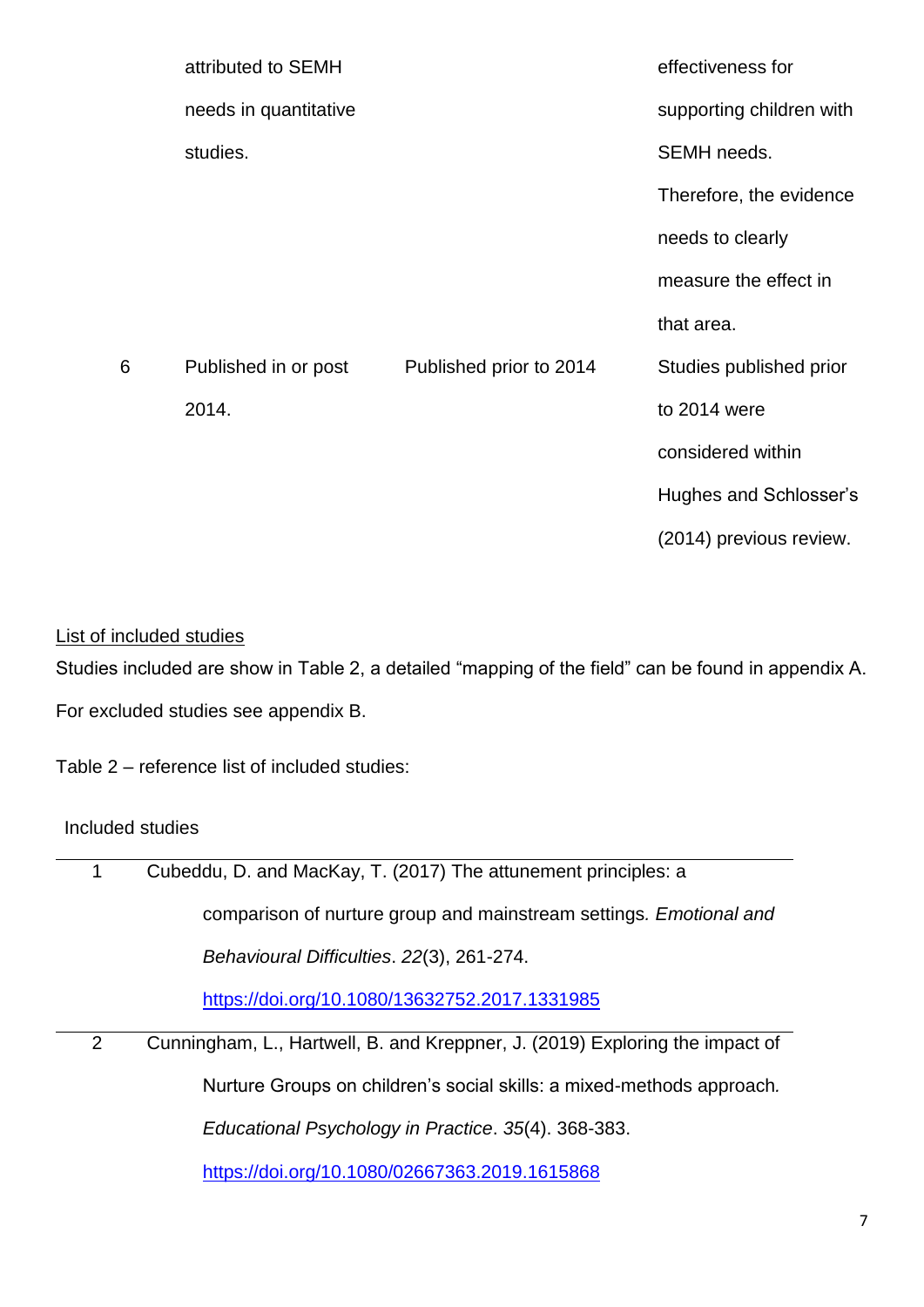| 3 | Grantham, R and Primrose, F (2017) Investigating the fidelity and              |
|---|--------------------------------------------------------------------------------|
|   | effectiveness of Nurture Groups in the secondary school context.               |
|   | Emotional and Behavioural Difficulties. 22(3), 219-236.                        |
|   | https://doi.org/10.1080/13632752.2017.1331986                                  |
| 4 | Hibbin, R and Warin, J. (2016). Nurture groups in practice: children; classes; |
|   | schools: Final report of Comparative study of nurture groups and               |
|   | alternative provisions for children with social, emotional and                 |
|   | behavioural difficulties. Nurture Group Network.                               |
|   | https://doi.org/10.13140/RG.2.1.3477.1609                                      |
| 5 | Lyon, L. (2017). A pilot study of the effectiveness of a nurture group in a    |
|   | secondary special school. International Journal of Nurture in                  |
|   | Education, 3(1), 6-17.                                                         |
|   | https://www.nurtureuk.org/sites/default/files/lyon.pdf                         |
| 6 | Sloan, S, Winter, K, Connolly, P, and Gildea, A. (2020). The effectiveness of  |
|   | Nurture Groups in improving outcomes for young children with social,           |

emotional and behavioural difficulties in primary schools: An

evaluation of Nurture Group provision in Northern Ireland. *Children* 

*and Youth Services Review*, *108*, 104619.

<https://doi.org/10.1016/j.childyouth.2019.104619>

# Flowchart of search and screening process

The below flowchart (figure 1) visualises the search, screening and selection process for the studies to be included within this review. Please see Appendix B for details on the excluded studies and the criteria used to exclude them.

Figure 1 – Flowchart of search and screening process, number of studies found, excluded then finally included.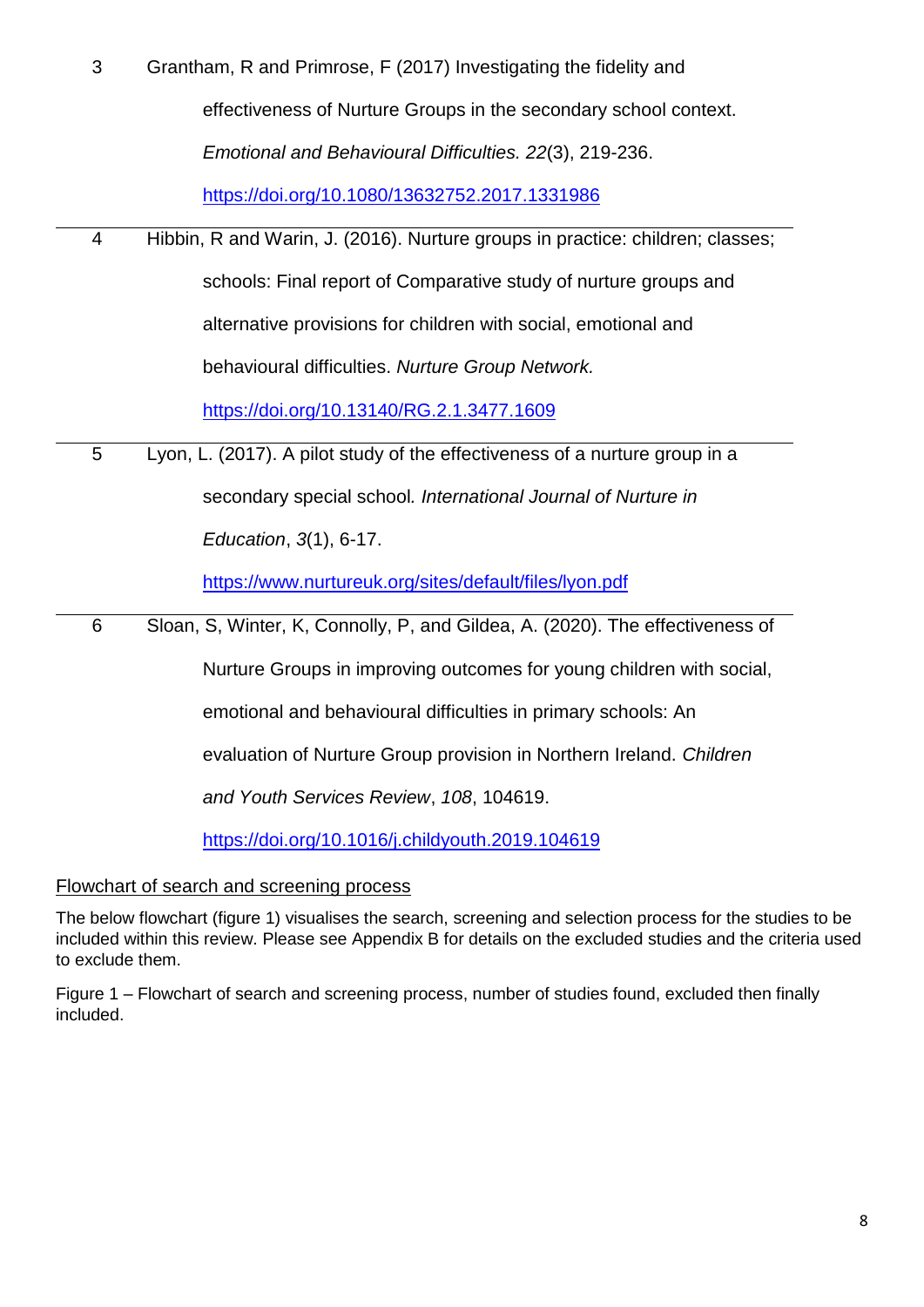

# Weight of Evidence (WoE)

Gough's (2007) framework has been utilised to appraise the six studies in this review. It consists of three main dimensions (WoE A, B and C) and one overall rating (WoE D). WoE A evaluates the quality of the study, in this review the Downs and Black checklist (1998) was used in line with Hughes and Schlosser (2014), see appendix C. WoE B focuses on the design of the study and its relevance to the research question, see appendix D. WoE C is used to evaluate the topic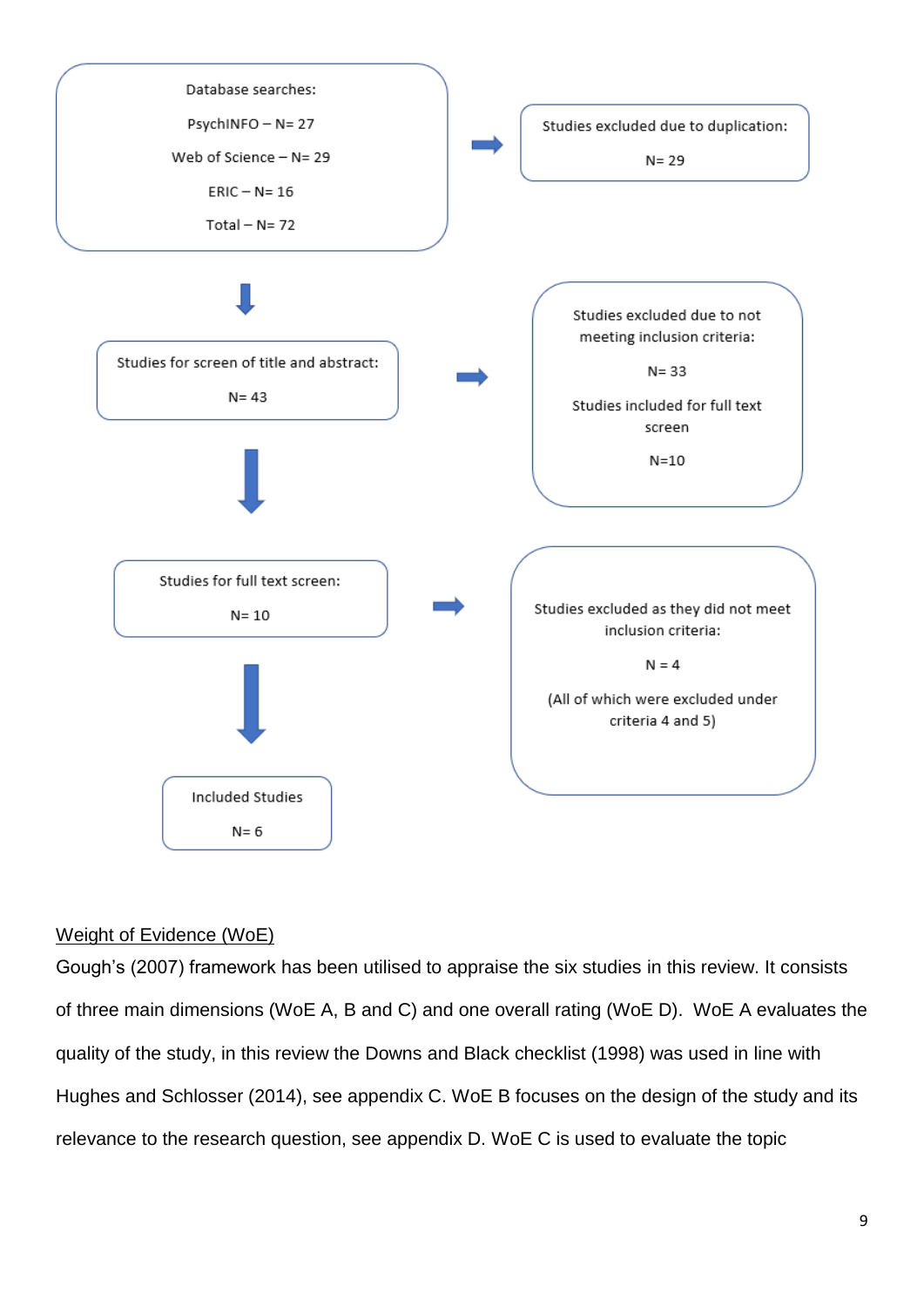relevance of the study, see appendix E. WoE D represents an average of A, B and C and gives an overall rating, see table 3.

Table 3 – Overall WoE scores

| <b>Study</b>                  | WoE A  | WoE B          | WoE C          | WoE D     |
|-------------------------------|--------|----------------|----------------|-----------|
|                               |        |                |                | (Average) |
| Cubeddu and Mackay (2017)     | 1.8    | $\overline{2}$ | 1.5            | 1.7       |
|                               | Medium | Medium         | Low            | Medium    |
| Cunningham et al. (2019)      | 2.1    | $\overline{2}$ | 2.3            | 2.1       |
|                               | Medium | Medium         | Medium         | Medium    |
| Grantham and Primrose, (2017) | 1.9    | $\overline{2}$ | $\overline{2}$ | 1.9       |
|                               | Medium | Medium         | Medium         | Medium    |
| Hibbin and Warin, (2016)      | 0.9    | $\overline{2}$ | $\mathbf{1}$   | 1.3       |
|                               | Low    | Medium         | Low            | Low       |
| Lyon (2017)                   | 1.1    | $\overline{2}$ | 1.5            | 1.5       |
|                               | Low    | Medium         | Low            | Low       |
| Sloan et al. (2020)           | 3      | 3              | 2.8            | 2.9       |
|                               | High   | High           | High           | High      |

Qualitative descriptor criteria:  $0.9 - 1.6 =$  "low",  $1.7 - 2.3 =$  "medium" and  $2.4 - 3 =$  "high".

# **Participants**

Across the five studies addressing the primary review question there were 442 participants, it is worth noting Sloan et al. (2020) represents 87% of participants. Their ages ranged from 6 – 13 years old, therefore representing both primary and secondary settings. The total number of schools included was 67 schools, Sloan et al. (2020) represents 66% of schools. All of the studies were conducted within the United Kingdom which suggests generalisability to countries with similar education systems. Gender was not reported by Grantham and Primrose (2017) to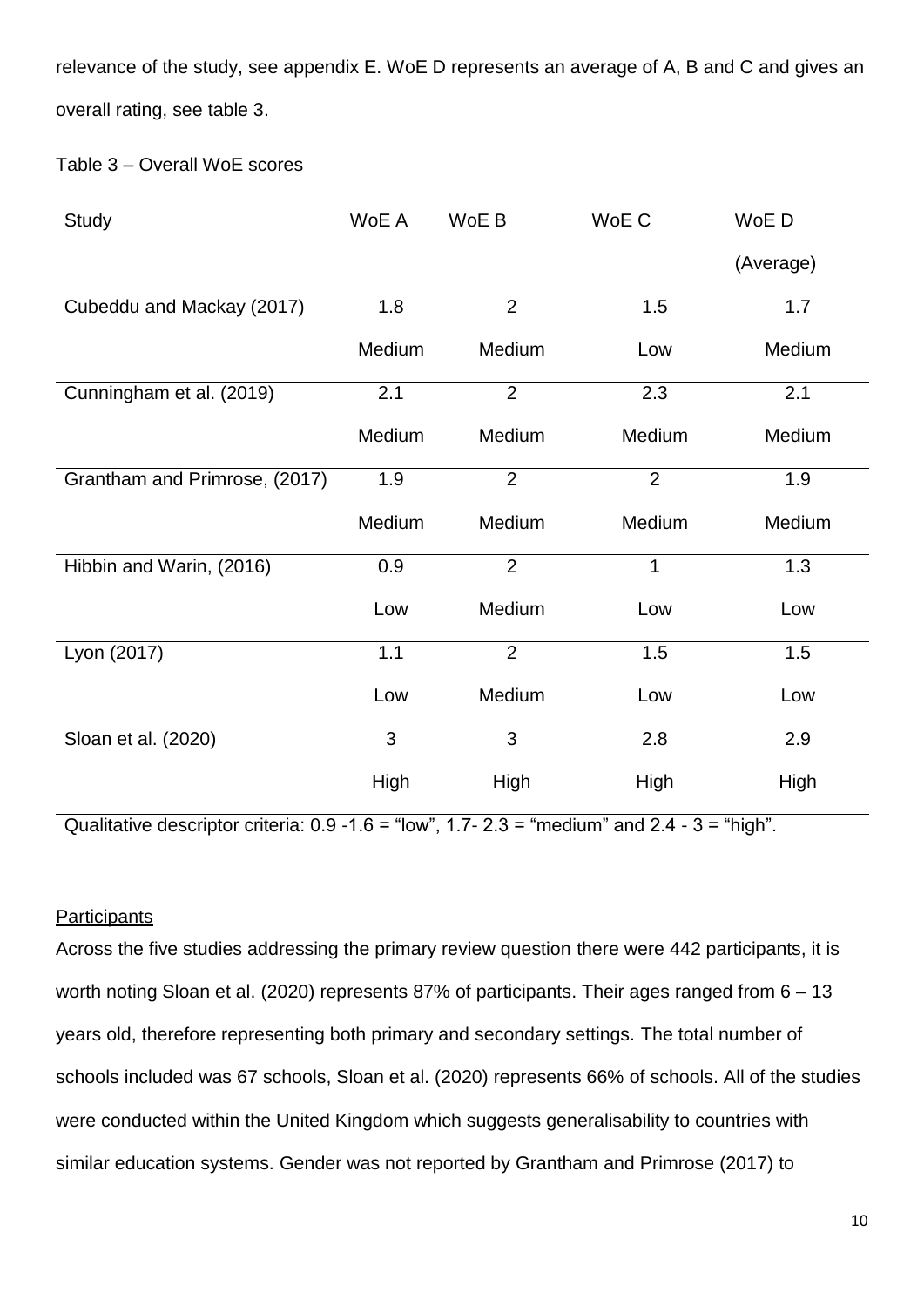differentiate their 24 participants. In fact, no discernible data was reported to differentiate the participants, despite this impacting their WoE C in part, they still scored high due to particular strengths in objectivity and targeting of SEMH needs through their outcome measures. Excluding their study, 65% of the total participants were male, this may limit the extent to which findings can be generalised to the female population. Furthermore, only two studies contributed other demographic data, firstly Cunningham et al. (2019) reported 15 out of 16 participants were White British with the remaining being Asian. Secondly, Sloan et al. (2020) accounted for greater detail for both their intervention and control groups, including ethnicity, looked after children (LAC), social services involvement, SEN and eligibility for Free School Meals (FSM). This translated into their comparatively higher ratings in WoE C which accessed, in part, their consideration of confounding variables (Table E1). To a lesser extent their consideration of their participants characteristics also resulted in a higher WoE A rating due to the Downs and Black Checklist (1988) specifying this in their "reporting" section. Additionally, Lyon (2017) informs us that their four participants all attend a specialist setting due to experiencing SEMH needs.

As the study by Cubeddu and Mackay (2017) was the sole study addressing the secondary review question it shall be addressed separately in each section. They undertook observations of five teachers, one of whom was a NG teacher in a special school and the others were mainstream primary teachers. All of the teachers were female and taught classes of children aged 5-6. As no other demographic information was gathered this impacted their WoE C participants section negatively.

## Type of Nurture Group

The "classic" NG model was utilised in three of the studies (Cubeddu & Mackay, 2017; Grantham & Primrose, 2017; Lyon, 2017). However, Grantham and Primrose (2017) did use adapted activities. Cunningham et al. (2019) also studied an adapted NG that was part time. Sloan et al. (2020) included both "classic" and "part time" models in their research and compared their efficacy. While the type of NG studied did not impact their WoE ratings directly, the quality of their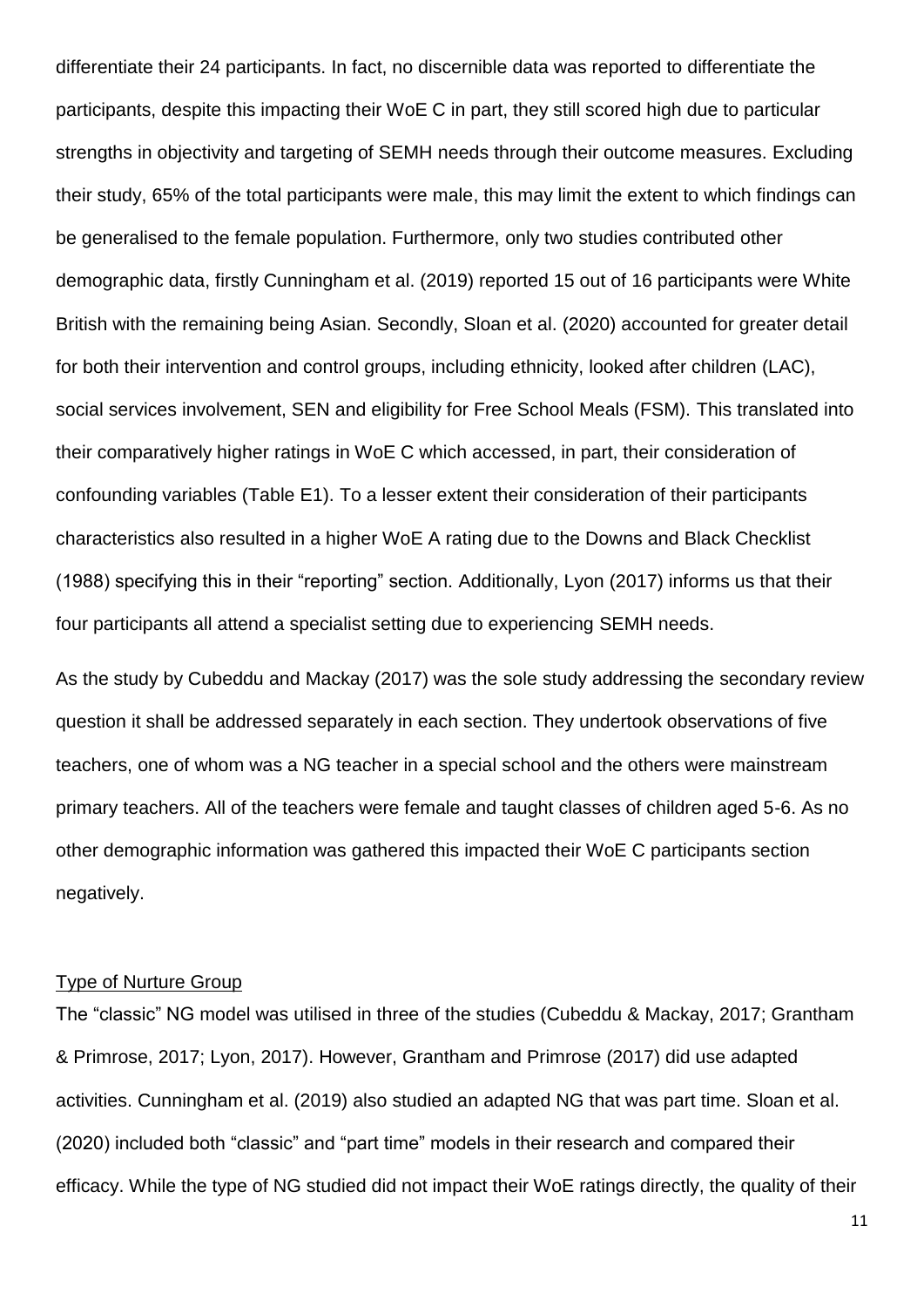reporting was accessed through WoE A. Their WoE A score was impacted by their reporting of their method in relation to types of NG studied. For example, Hibben and Warin (2016) included three different NG conditions, however did not report the distribution of this variance in their outcome measures. Therefore, despite Sloan et al. (2020) also reporting on more than one type of NG, their WoE A rating was far superior due in part to the quality of reporting their method.

### Research Design

Four of the five studies that relate to the primary review question utilised quasi-experimental designs. They also utilised a mixed methods approach, though the qualitative data was not accessed as part of this review. Sloan et al.'s (2020) study was a non-randomised control trial and rightfully received a higher WoE B rating than the other studies that all received a lower rating due to their homogeneity of research design. All five studies used pre and post scores.

Cubeddu and Mackay (2017) used observation in the form of an event sampling design. Due to the flexible nature of, and the adaptations made to, the Downs and Black Checklist (1998), despite the variation of design and outcome measure, the six studies could all be fairly compared within the WoE A rating, see appendix C.

### Measures

As in Hughes and Schlosser's (2014) review, the Boxall Profile (BP) was the most commonly used measure, with four of the five studies relating to the first review question utilising it. The BP is completed by the teacher of the child and consists of two sections, the developmental strands (measuring social, emotional and mental health progress as well as internalisation of controls) and the diagnostic profile (measuring behaviours that inhibit the child's involvement with school) (Nurture UK, 2019). It is worth noting the BP for young people (BPYP) is the officially adapted measure for secondary school children, utilised by Grantham and Primrose (2017).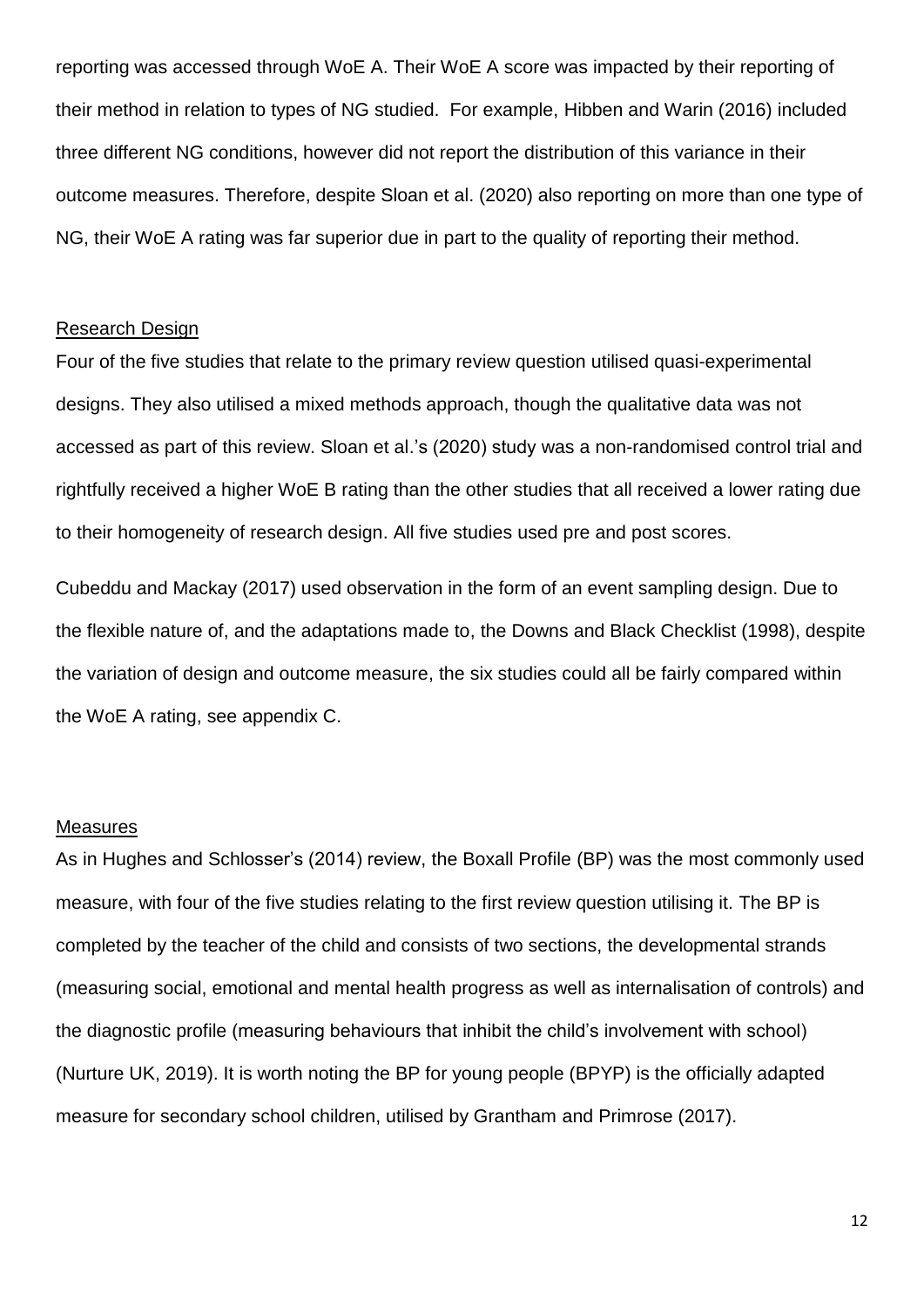The BP has been shown by Croft et al. (2015) to have a high concurrent validity with the Strengths and Difficulties Questionnaire (SDQ). The SDQ (Goodman, 1997) also being a teacher completed instrument that measures behavioural functioning in children in two areas, main total difficulties and prosocial behaviours. The only study to utilise both the BP and SDQ was Sloan et al. (2020), this is reflected in their WoE C rating for outcome measure relevance. The two other studies that scored well within that WoE C subscale were Grantham and Primrose (2017), as mentioned above, and Lyon (2017). The latter of whom, in addition to BP, utilised the Pupil, Attitude to Self and School (PASS; RAND, 2020) and structured observations using interval recording of observed on task behaviour. The PASS on the one hand has not had its reliability or validity tested within a peer reviewed article, however has been standardised amongst a sample of more than 600,000 children and shows strong face validity in the questions that it includes and their synchronicity with SEMH needs (CORC, 2020). Conversely, Hibbin and Warin (2016) only used the BP's diagnostic section, which was not fully explored in their analysis, resulting in the lowest WoE C rating.

Cunningham et al. (2019) used two different outcome measures focused on the social aspect of wellbeing; the Child Role Play Measure (CRPM) and the Taxonomy of Problematic Social Situations (TOPSS). The CRPM (Dodge et al., 1985) was completed by the researcher with the child who speculates how they would react to examples of social situations. The TOPSS (Nangle et al., 1994) is completed by the teacher and relies on their assessment of the individual child's managing of social situations.

Sloan et al. (2020) and Cunningham et al. (2019) were the only studies that reported the internal consistency of their outcome measures, both in the form of Cronbach's Alpha (*a*) and therefore received the relevant merit in the reliability and validity section of the WoE C. Sloan et al. (2020) showed a high level of consistency for both the BP and SDQ (all exceeding *a*=0.798), but also showed a high consistency for their bespoke self-report questionnaire for a child's enjoyment of school (*a*=0.799). Cunningham et al. (2019) however measured their internal consistency pre and post test for the CRPM and TOPSS. While the TOPSS level of consistency was high both pre and

13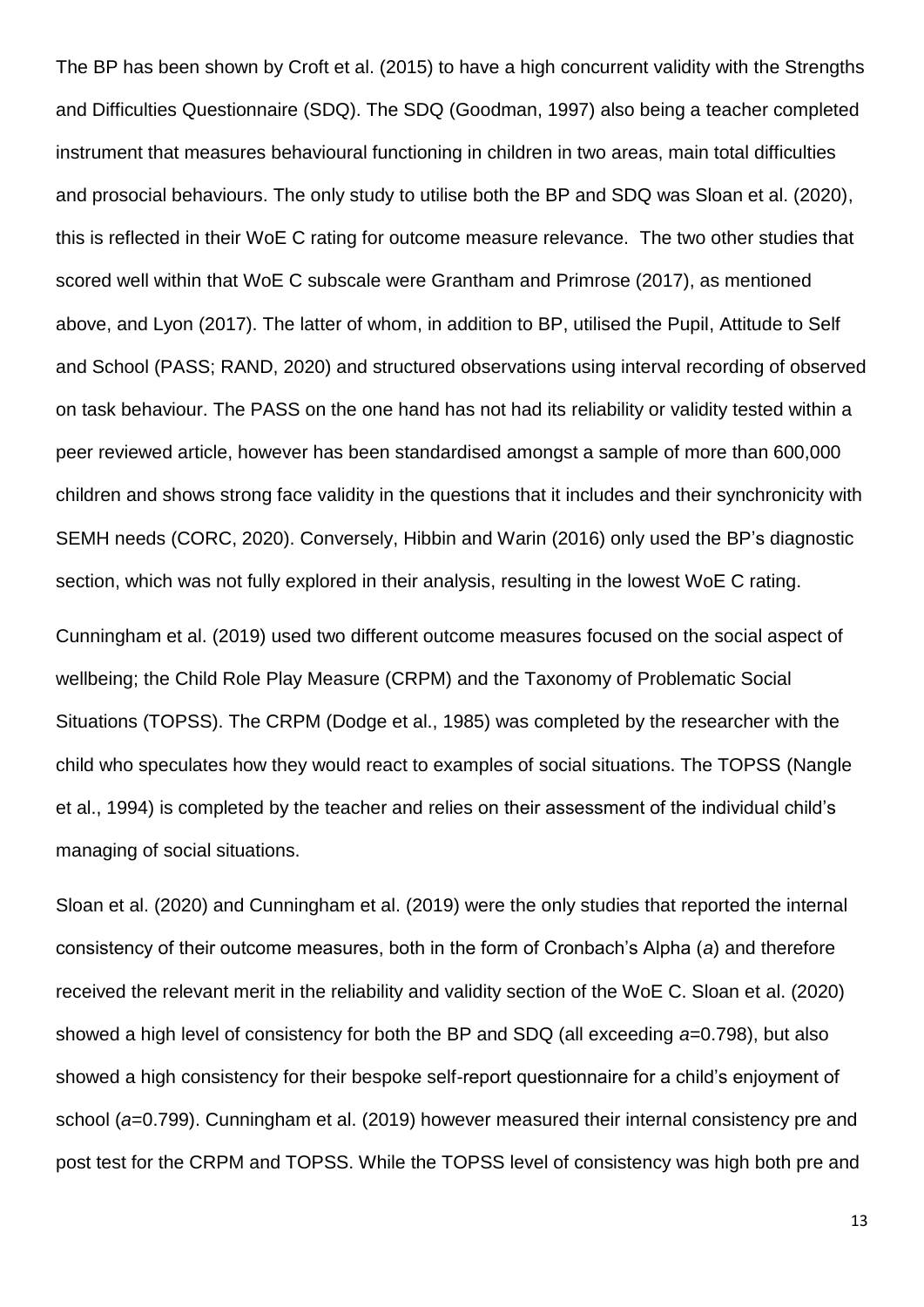post (*a*=0.97 and *a*=0.98 respectively), the CRPM showed low consistency in the pre-condition (*a*=0.47). This was attributed to the children's hypothetical responses being inconsistent and varied due to disorganised mental representations of their own reactions. Furthermore, even the high reliability seen in the post measure (*a*=0.79) does not account for the inherent unreliability of a child's imagination of how they might react, compared with an observational measure. Their detailed reporting of this and consideration throughout their 'results' section contributed to their strong WoE C rating.

Cubeddu and Mackay (2017) were the two observers, using event sampling to compare the number of attunement principles demonstrated over a 60-minute observation by a NG teacher compared to mainstream peers. The inter-observer reliability was measured using two 12-minuite sampling periods (one NG and one mainstream), which resulted in a Pearson correlation of r=0.954. Although this may indicate a strength in the congeniality between observers, the internal consistency of the behaviour amounting to attunement was not tested. In addition, the sample was only 20% of the length of the real-world observation. Therefore, reliability diminishing over duration, especially considering the element of fatigue, was not considered. This apparent oversight impacted upon their low score for their in the outcome measures section of the WoE C rating.

### Findings

All studies found that NGs had a positive effect on outcome measures, see Table 6. However only three studies reported effect sizes which resulted in higher WoE A and C ratings. These were Cunningham et al. (2019), Sloan et al. (2020) and Grantham and Primrose (2017), however they each used different calculation methods for effect sizes (Cohen's d, Hedges g and Eta Squared (η2) respectively). Glen (2016), states Cohen's d and Hedges g are comparable, so long as g is used in sample sizes over 20, which Sloan et al. (2020) have done, see Table 4. However, η2 is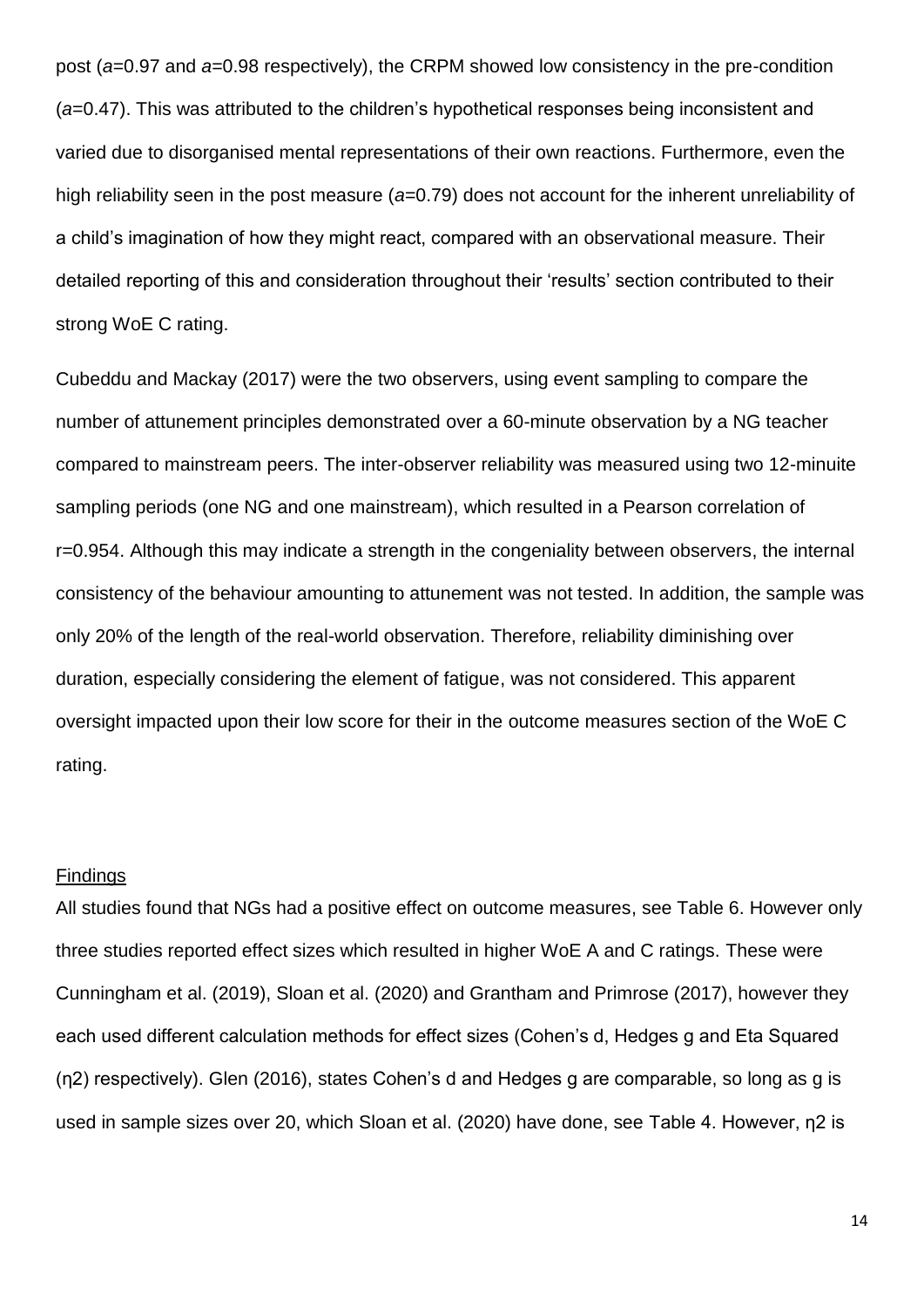not, and although it can be categorised by benchmarks, the effect sizes have been converted to Cohen's d using the Campbell Calculator in Table 5 to allow for accurate comparison.

Table 4 – Effect size measurement descriptor comparison table (Cunningham et al., 2019; Glen, 2016; Grantham and Primrose, 2017; Sloan et al., 2020):

Effect Size Benchmarks

| <b>Statistic</b>    | Small | Medium | Large |
|---------------------|-------|--------|-------|
|                     |       |        |       |
| Cohen's d           | 0.2   | 0.5    | 0.8   |
|                     |       |        |       |
| Hedges g            | 0.2   | 0.5    | 0.8   |
|                     |       |        |       |
| Eta Squared $(n^2)$ | 0.01  | 0.06   | 0.14  |
|                     |       |        |       |

Table 5 – BP pre/post t-test results (Grantham & Primrose, 2017):

| Developmental strand Presentation of | analysis (two tailed)                                      | <b>Significant Effect size Effect</b><br>(n2) | size $(d)$ | <b>Confidence</b><br><b>Intervals</b><br>(95%) |
|--------------------------------------|------------------------------------------------------------|-----------------------------------------------|------------|------------------------------------------------|
|                                      | Purposeful attention (A) $t(24) = -3.961$ , $p < .001$ Yes | $\overline{.4}$                               | $-1.14$    | $-1.75, -0.53$                                 |
| Constructive<br>participation (B)    | $t(24) = -3.620$ , $p < .001$ Yes                          | $\mathcal{A}$                                 | $-1.05$    | $-1.65, -0.44$                                 |
| (C)                                  | Connects experiences $t(24) = -4.172$ , $p < .000$ Yes     | .4                                            | $-1.20$    | $-1.82, -0.59$                                 |
| (D)                                  | Insightful involvement $t(24) = -4.818$ , $p < .000$ Yes   | $.5\,$                                        | $-1.39$    | $-2.02, -0.76$                                 |
| (E)                                  | Cognitive engagement $t(24) = -4.079$ , $p < .000$ Yes     | $\mathcal{A}$                                 | $-1.18$    | $-1.79, -0.56$                                 |
| Accommodates to<br>others $(F)$      | $t(24) = -3.630$ , $p < .001$ Yes                          | $\mathcal{A}$                                 | $-1.05$    | $-1.65, -0.44$                                 |
| (G)                                  | Constructive responses $t(24) = -5.992$ , $p < .000$ Yes   | .6                                            | $-1.73$    | $-2.39, -1.07$                                 |
|                                      | Maintains standards (H) $t(24) = -4.226$ , $p < .000$ Yes  | $\mathcal{A}$                                 | $-1.22$    | $-1.84, -0.60$                                 |
|                                      | Emotionally secure (1) $t(24) = -2.909$ , $p < .008$ No    | n/a                                           | $-0.84$    | $-1.43, -0.25$                                 |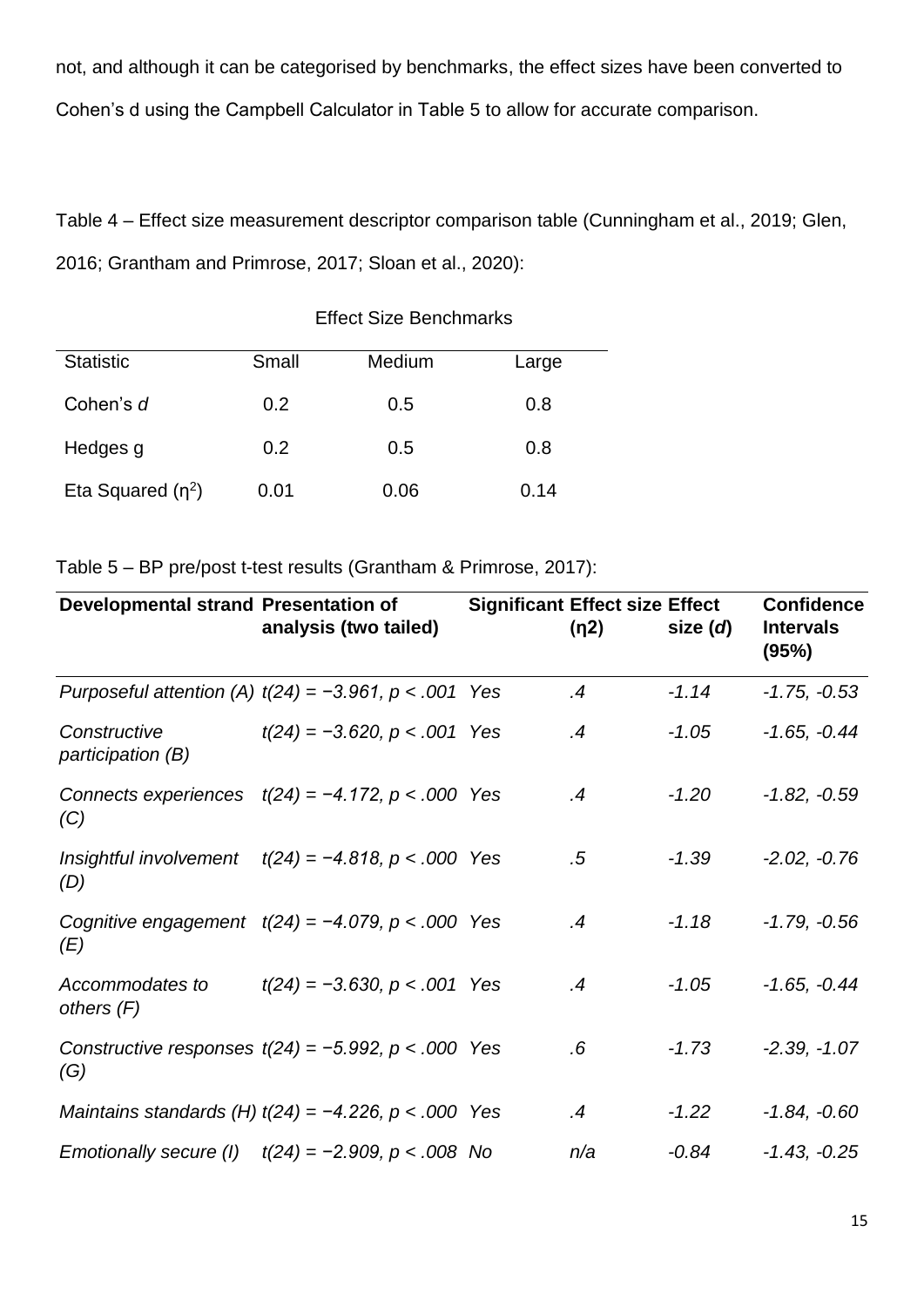*Accepts constraints (J) t(24) = −2.357, p < .027 No n/a -0.68 -1.26, -0.09*

| <b>Diagnostic profile</b>                | <b>Presentation of</b><br>analysis (two tailed) |           | <b>Significant Effect size Effect</b> | size (d) | <b>Confidence</b><br><b>Intervals</b><br>(95%) |
|------------------------------------------|-------------------------------------------------|-----------|---------------------------------------|----------|------------------------------------------------|
| Disengaged (Q)                           | $t(24) = 3.406, p < .002$                       | Yes       | $\cdot$ 3                             | 0.98     | 0.38, 1.58                                     |
| Self-negating (R)                        | $t(24) = .891, p < .382$                        | <b>No</b> | n/a                                   | 0.26     | $-0.31, 0.83$                                  |
| Undifferentiated<br>attachments (S)      | $t(24) = 1.661, p < .110$                       | <b>No</b> | n/a                                   | 0.48     | $-0.09, 1.05$                                  |
| Inconsequential<br>behaviour (T)         | $t(24) = 3.041, p < .006$                       | <b>No</b> | n/a                                   | 0.88     | 0.29, 1.47                                     |
| Craves attachment (U)                    | $t(24) = 1.518, p < .143$                       | <b>No</b> | n/a                                   | 0.44     | $-0.13, 1.01$                                  |
| Avoids/rejects<br>attachment (V)         | $t(24) = 1.773$ , $p < .089$                    | <b>No</b> | n/a                                   | 0.51     | $-0.06, 1.09$                                  |
| Insecure sense of self<br>(W)            | $t(24) = 2.491, p < .020$                       | <b>No</b> | n/a                                   | 0.72     | 0.14, 1.30                                     |
| Negative towards self<br>(X)             | $t(24) = .911, p < .372$                        | <b>No</b> | n/a                                   | 0.26     | $-0.31, 0.83$                                  |
| Negative towards<br>others (Y)           | $t(24) = .194, p < .848$                        | <b>No</b> | n/a                                   | 0.06     | $-0.51, 0.62$                                  |
| Wants, grabs,<br>disregards others $(Z)$ | $t(24) = 2.983, p < .007$                       | <b>No</b> | n/a                                   | 0.86     | 0.27, 1.45                                     |

Although both Grantham and Primrose (2017) and Cunningham et al. (2019) measured effect size within participants pre and post intervention, they utilised different outcome measures. The latter found a near significant and medium effect (p=0.055, d=0.52) through the teacher reported TOPSS and a significant and large effect (p=0.02, d=0.97) through the child reported CRPM. The TOPSS' Reliability Change index was reported, due to its high reliability, showing 56% (N=9) experienced a positive change and 25% (N=4) no change with the remaining 19% (N=3) experiencing regression in social skills. This suggests an improvement in social skills caused by NGs, both self and teacher reported, can be tentatively supported due to the medium overall WoE D rating obtained by the study.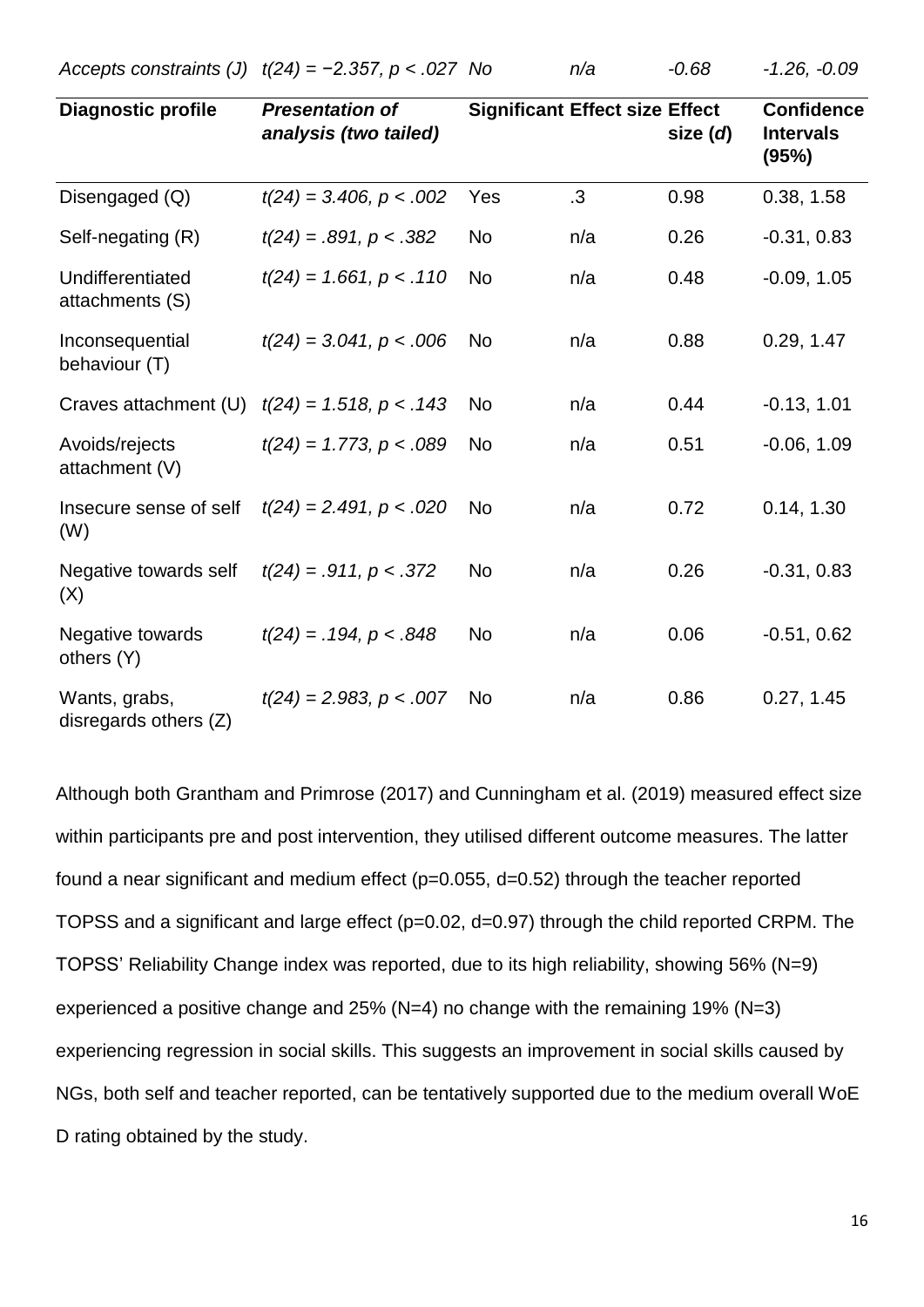Grantham and Primrose (2017) also received a medium WoE D rating, despite having made an error in t test reporting by inverting the negative and positive values (e.g. developmental scores increased post intervention despite table 4's appearance). As the type 1 error was observable and corrected for in my analysis, accurate comparison is possible. Their findings suggest that the improvements in eight of the ten developmental strands were significant and of a large effect size, whereas in the diagnostic section this was only true for the first strand. However, all BP strands moved in the direction evidencing a positive effect of the NG on the child's SEMH needs. The most significant gains were to the children's interaction within class and making of friends as well as a significant increase in the strand indicative of resilience. Their overall medium WoE D rating indicates the due weight that can be given to their findings, especially when considering that the effect sizes, within the developmental strands specifically, were large.

Reporting of effect sizes for the pre and post measures for the intervention group in Sloan et al. (2020) allows for comparison with Grantham and Primrose (2017), however they were generalised for the developmental strand (p<0.001, d=1.82) and diagnostic profile (p<0.001, d=-1.13) overall via averaging. This may be viewed as a weakness of the study as it offers less detail, however in relation to comparing their findings with Grantham and Primrose (2017), the consistence of significant and very large effect sizes for developmental strands is clear. Although the diagnostic profiles post intervention lower for both, the significance and effect sizes are inconsistent.

Considering effect sizes were only reported in half of the studies included in this review a direct comparison between study's findings was not possible. However, a summary of the findings from all six studies can be found in table 6 below.

Table 6 – Overall findings comparison table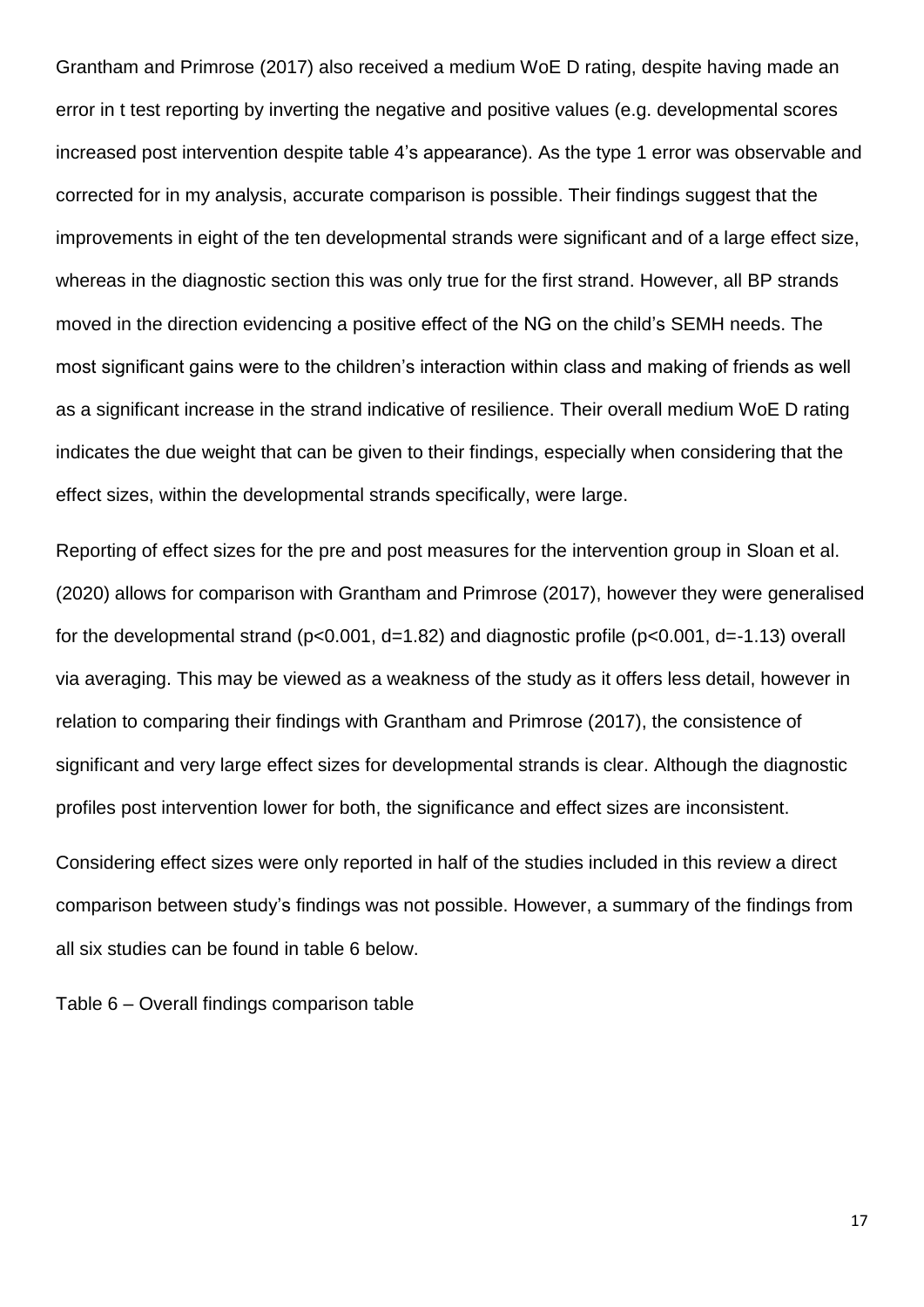# *Doctorate in Educational and Child Psychology James Lee*

| WoE D Summary of findings |
|---------------------------|
|                           |

Participants Rating

| Cubeddu    | $N=5$      | 1.7    | Mainstream teachers differed significantly between each other in use of attunement principles (p<0.001,       |
|------------|------------|--------|---------------------------------------------------------------------------------------------------------------|
| and        | (teachers) | (Mediu | $x2=56.422$                                                                                                   |
| Mackay     |            | m)     | Overall the NG teacher used significantly more attunement principles than their mainstream colleagues         |
| (2017)     |            |        | $(p<0.001, \chi2=219.676)$ , this equated to between 75% and 300% more behaviours observed.                   |
| Cunningha  | $N=16$     | 2.1    | TOPSS: pre/post change was nearly significant (p=0.055, d=0.52), RCI* showed 56% positive change, 25%         |
| m et al.   |            | (Mediu | no change and 19% negative change.                                                                            |
| (2019)     |            | m)     | CRPM: pre/post change was significant with a large effect size ( $p=0.002$ , $d=0.97$ )                       |
| Grantham   | $N=24$     | 1.9    | BP developmental strands: all improved post intervention, however only 8/10 significantly with large effect   |
| and        |            | (Mediu | sizes ( $p < 0.001$ , d=-1.05 ~- 1.73**)                                                                      |
| Primrose   |            | m)     | BP diagnostic profiles: all improved post intervention however only 1/10 ("Disengagement") significantly with |
| (2017)     |            |        | a large effect size (p<0.002, d=0.98, 95% CI [0.38,1.58])                                                     |
| Hibbin and | $N=14$     | 1.3    | Only BP diagnostic profile overall scores obtained for 12/14 participants. Of these 10 showed improvement.    |
| Warin,     |            | (Low)  | Average change in diagnostic profile score post intervention was -20.58. Data provided was insufficient for   |
| (2016)     |            |        | statistical analysis.                                                                                         |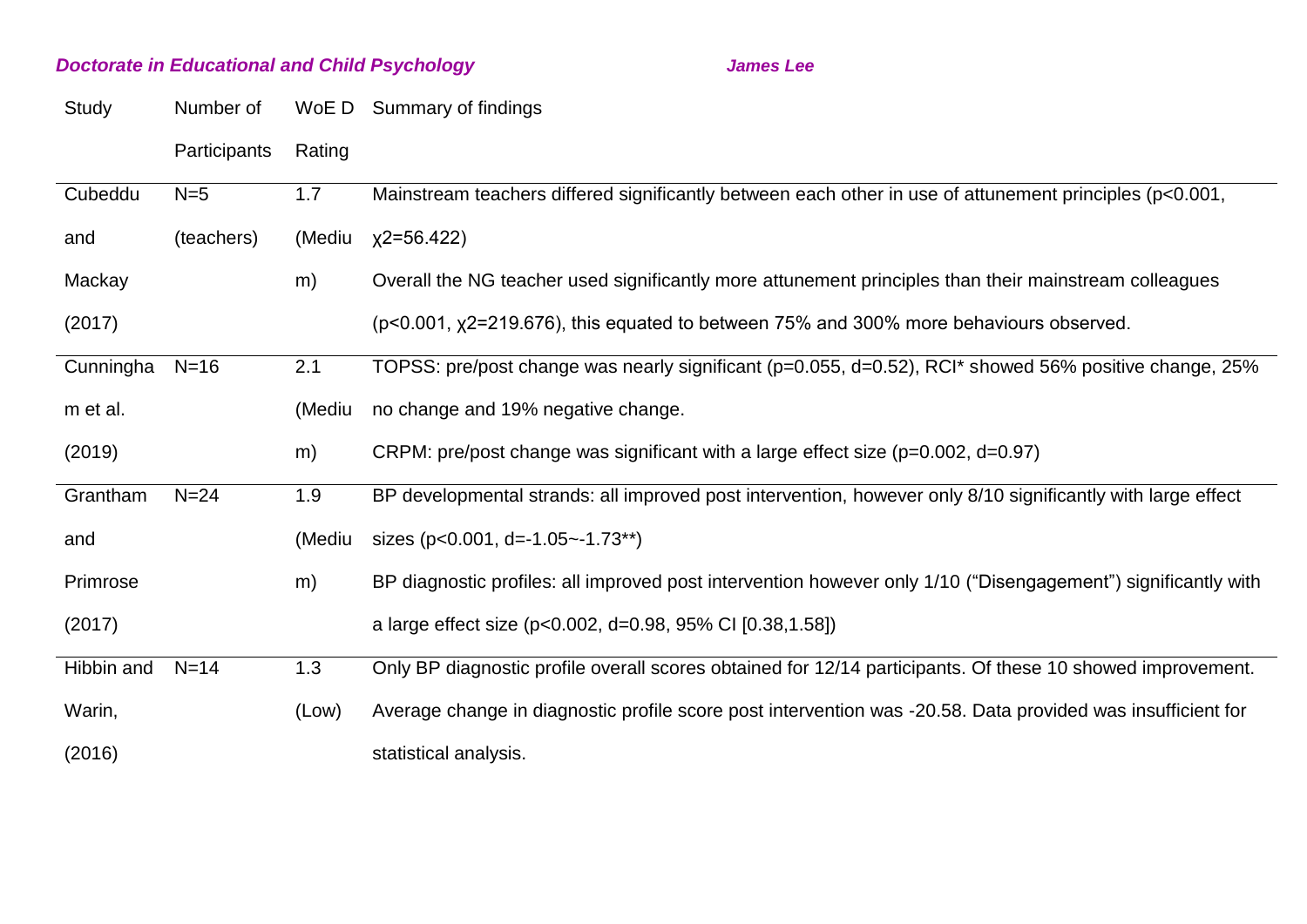| Lyon         | $N=4$         | 1.5    | Correlation between time in the NG and improved on-task behaviour was positive for 2/4 participants and      |
|--------------|---------------|--------|--------------------------------------------------------------------------------------------------------------|
| (2017)       |               | (Low)  | negative for the other two.                                                                                  |
|              |               |        | All four participants showed improvement in BP scores post intervention.                                     |
|              |               |        | PASS: All four participants showed improvement in most areas. The exception was one participant showed a     |
|              |               |        | decline in "Self-regard, as a learner", "General work ethic" and "Response to curriculum demands".           |
|              |               |        | Data provided was insufficient for statistical analysis.                                                     |
| Sloan et al. | $N = 384$     | 2.9    | Post intervention improvement in BP developmental strand in intervention group (p<0.001, d=1.817)            |
| (2020)       | (intervention | (High) | compared to control ( $p=0.686$ , $d=-0.031$ ).                                                              |
|              | $= 296,$      |        | Post intervention improvement in BP diagnostic profile in intervention group (p<0.001, d=-1.128) compared    |
|              | $Control =$   |        | to control ( $p = .746$ , $d = -0.023$ ).                                                                    |
|              | 88)           |        | Post-test means to show the difference in outcome of intervention over control showed significance and       |
|              |               |        | large effect size in BP developmental strand (p<0.001, g=1.352, 95% CI [0.098,1.728]) and diagnostic profile |
|              |               |        | (p<0.001, g=0.904, 95% CI [-1.251, -0.557])                                                                  |
|              |               |        | SDQ separate sections and total difficulties improved significantly with medium to large effect sizes post   |
|              |               |        | intervention improvement in intervention group ( $p<0.001$ , $d=-1.622-1.008$ ) compared to control          |
|              |               |        | $(p=0.003-0.815, d=-0.23-0.158).$                                                                            |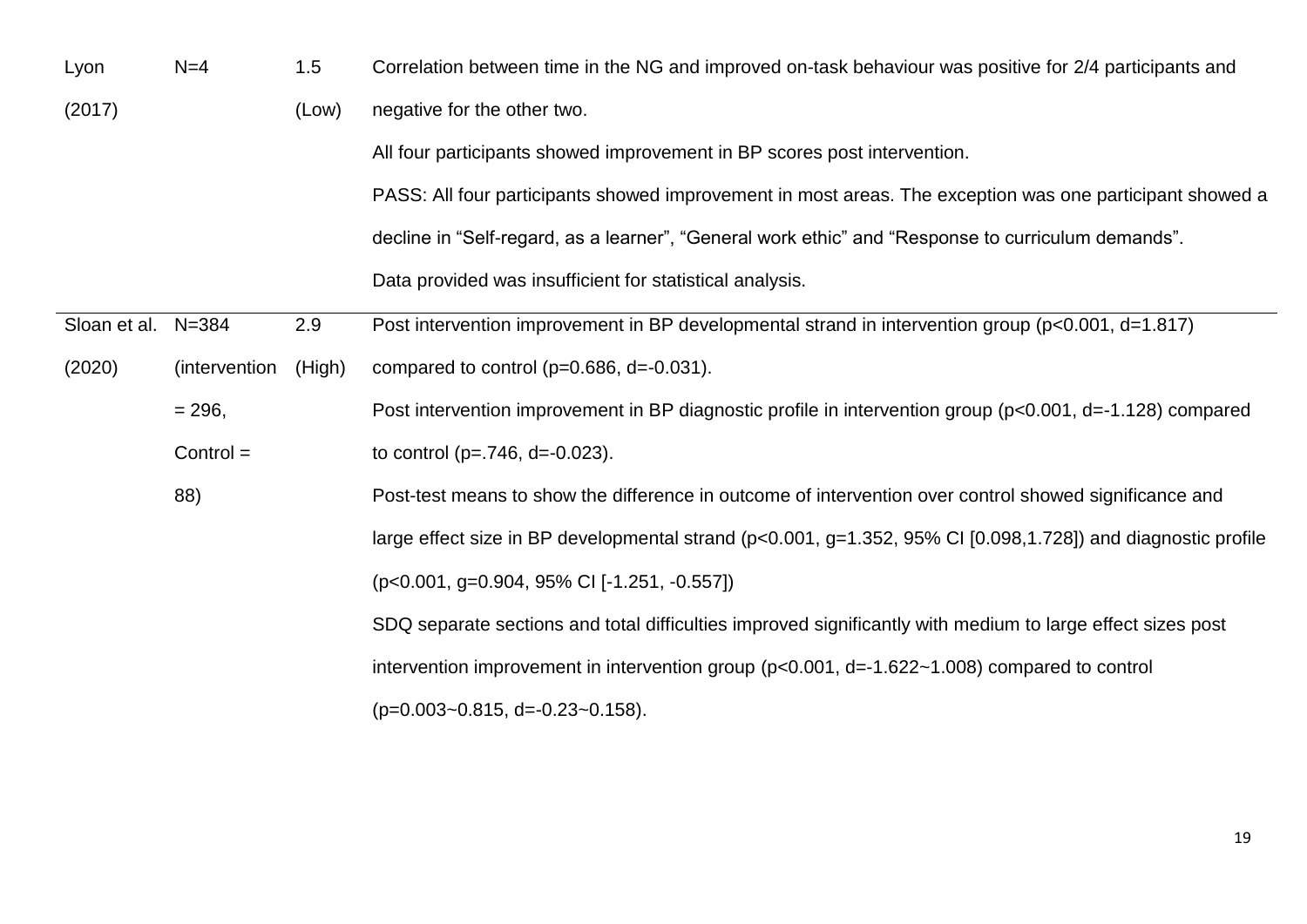Post-test means to show the difference in outcome of intervention over control showed significance and large effect size in all areas of the SDQ. The largest effect size was for total difficulties (p<0.001, g=-1.303, 95% CI [-1.696, -0.909]).

Of the academic outcomes all improved on average post-test, however only "Enjoyment of School" improved significantly and with a medium effect size in the intervention group when compared to control (p=0.002, g=0.528, 95% CI [0.199,0.857]).

In addition, participants in larger schools showed a higher level of SDQ "peer problems" post-test (p<0.001). As well as participants having a lower baseline score being significantly correlated with a greater amount of progress amongst most outcome measures. For example, BP developmental strand (p<0.001) and SDQ conduct problems (p<0.001).

\*Reliability Change Index – measures the reliability of individual improvement seen, particularly appropriate for studies with a small sample size (Jacobson & Truax, 1991).

\*\*For more detail please see Table 5.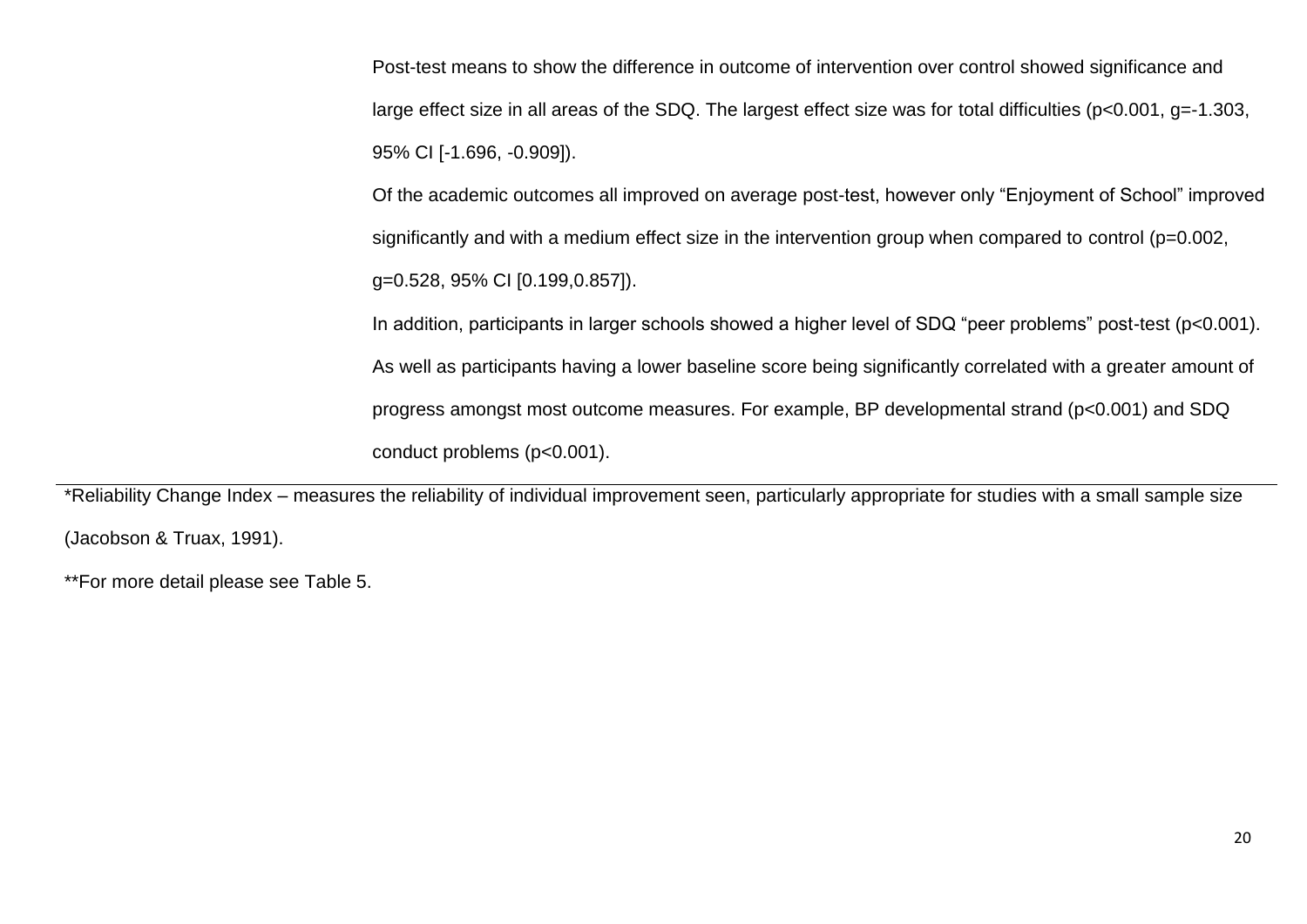### *Doctorate in Educational and Child Psychology James Lee*

As detailed in Table 6, Hibbin and Warin (2016) only reported the diagnostic profile overall scores, however they did gather them over three separate time points, although these were inconsistently distanced between participants. Their analysis of their data is minimal and, due to its nature, the findings only show the diagnostic profile scores improving over time within NGs for ten of the twelve participants. However, it is apparent from the WoE ratings that their study is of low quality and suffers from many limitations, chief among which being their WoE A. Additionally, their WoE C included the observation that their objectivity was questionable as their study had been commissioned and supported by what is now Nurture UK. Therefore, their study's findings should be given the least weight.

The other study to obtain an overall low WoE rating was Lyon (2017), although in relation to their BP data they provided an in-depth record of the four participants individual item scores across the three equal time points. They found that all four students made progress with their social emotional development over time, but interestingly they all showed the least progress in their removal of barriers to learning. In addition to the BP, they measured PASS and on task behaviour. PASS data showed that three out of the four participants showed increased positivity in attitudes towards themselves and school, however the other participant either maintained or decreased in three of these attitudes. They suggest this may be indicative of adolescent behaviour, although their observation data also shows that two of the four participants saw a reduction in their on-task behaviours with the NG settings, neither of these individuals was the participant who showed declining PASS scores. As the study with the smallest sample size and by not exploring any demographic data that may have contributed to the change, their findings will not carry sufficient weight. This is solidified by their WoE A and C ratings judging their lack of power and consideration of variables within participants respectively.

Conversely the strongest study included in this review has more than sufficient power and multiple outcomes measures that have high internal consistency and concept validity (BP and SDQ). Additionally, Sloan et al. (2020) was the only study to involve a control group, shown in their WoE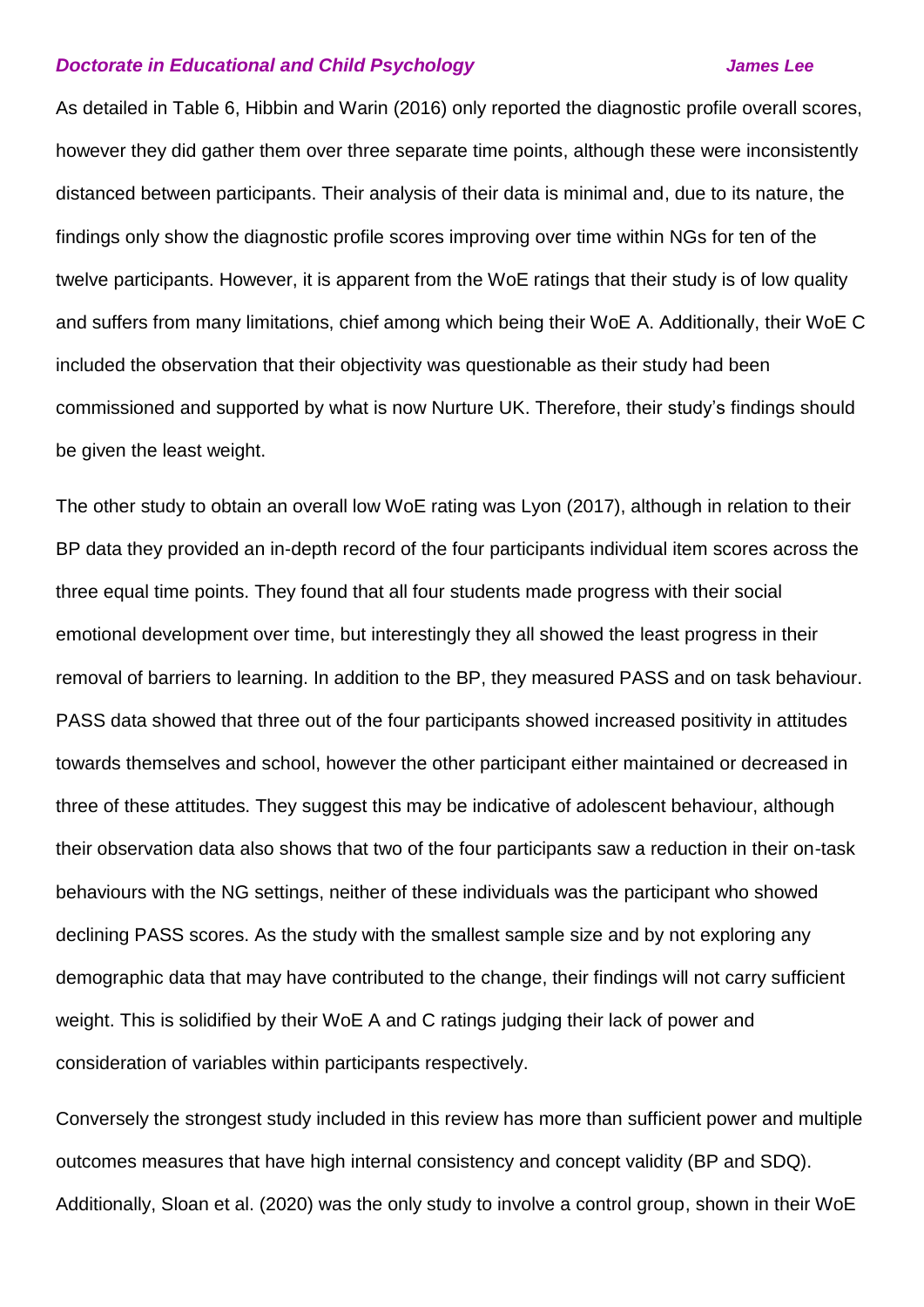B rating, which therefore reduces the likelihood of inflated effect sizes (Glen, 2016). As such there were no statistically significant or large effect sizes seen in the pre and post intervention means for the BP or SDQ in the control group. This is in contrast to all of the BP sections and all but one of the SDQ sections being statistically significant and having a large effect, the exception was reduction in conduct problems which only had a medium effect size (d=-0.681).

Further analysis by Sloan et al. (2020) between the post scores for both the intervention and control groups revealed that the attendance of NGs produced large effects for the developmental strand (g=1.352) and the diagnostic profile (g=-0.904) of the BP as well as the total difficulties score (g=-1.303) and prosocial scores (g=0.926) of the SDQ. Another key strength of the study was their consideration of potential significance of many confounding variables represented in their WoE C rating. No statistically significant change in the benefits of NGs were found in gender, children with EAL, level of social care involvement (including LAC), FSM eligibility, SEN or receiving full time or part time NG provision. The two variables that were found to have a significant impact were that of the size of the school and the individual's baseline score. It was found that students in larger schools made less progress as measured by the BP as well as maintained higher peer problems as measured by the SDQ. In addition, it was found that students with lower baseline scores in the BP and SDQ saw more significant progress post intervention. Though not evident within Sloan et al.'s (2020) sample, as there was no significant change based on belonging to a vulnerable group, this may be pertinent as lower baseline scores are associated with children who are LAC (Sloan et al., 2020). However, an alternative explanation for the greatest improvement being seen amongst children who initially scored low would be the tendency for significantly low or high scores to naturally become more moderate simply through repeated test, e.g. regression toward the mean.

Finally, Cubeddo and MacKay (2017), as the only study to meet the criteria of the second review question, analysed their event sampling using the Chi-square goodness-of-fit test (χ2). This test is limited to showing the independence of two variables and their interactions difference from

22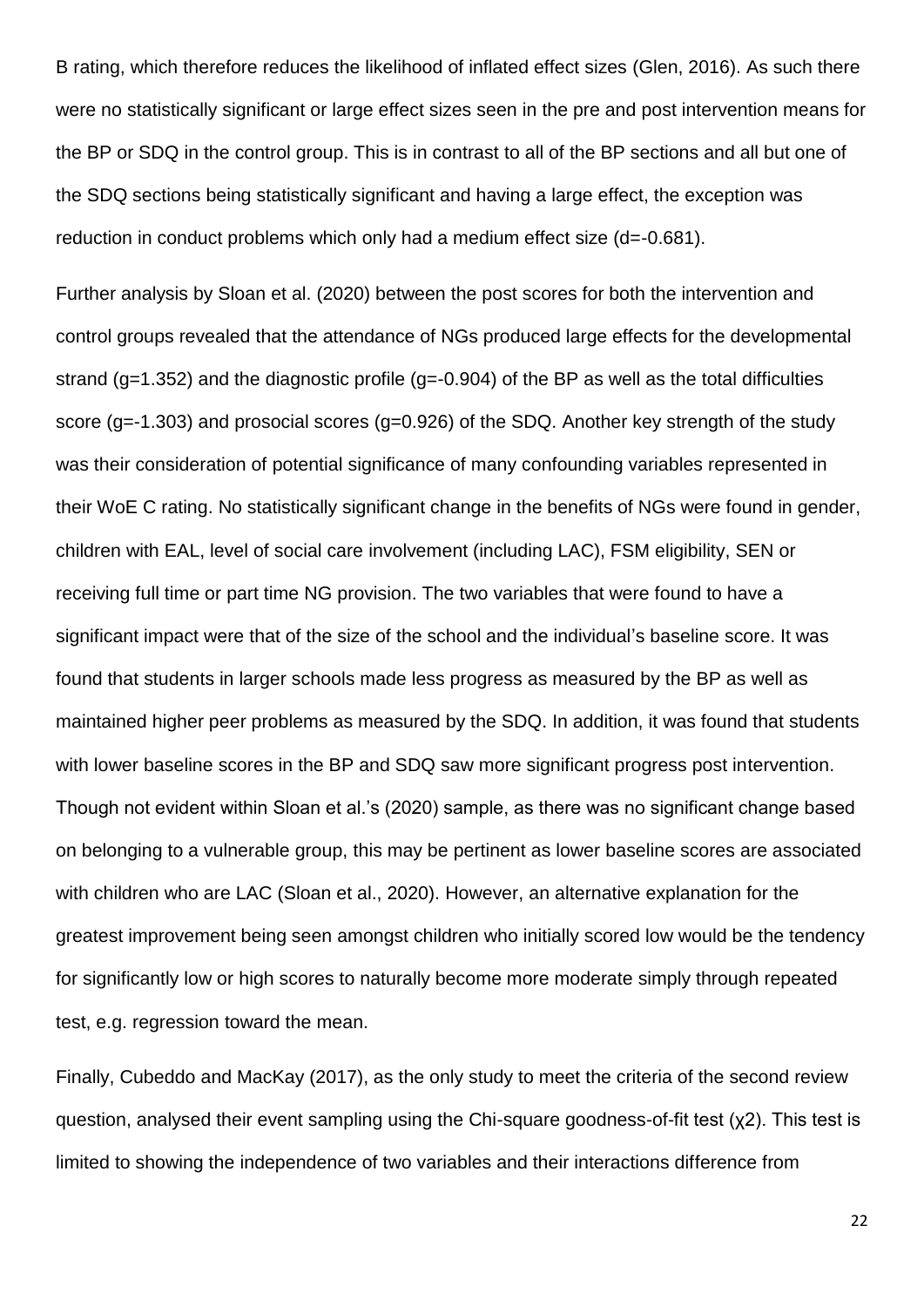hypothesised observations. Their findings showed that the NG teacher used significantly more attunement behaviours than her mainstream peers (between 75-300%). Crucially, they found the most lacking area of attunement in mainstream was that of deepening discussion, this related to children being encouraged to bring their viewpoints and develop new shared understandings. Although the sample size was small, the strong inter-rater reliability and appropriate statistical analysis of the results, resulting in their medium WoE D rating, suggest this study can be considered alongside those included within Hughes and Schlosser's (2014) review.

# **Conclusions and Recommendations**

This review has contributed to the work of Hughes and Schlosser (2014) and the evidence of NGs being an effective intervention that can improve the well-being of children with SEMH needs. Though all studies highlighted improvements in at least one area of a child's social, emotional and mental health, the extent to which their contributions were weighted was in line with the in-depth assessment of their WoE. For example, within the BP developmental model, measuring SEMH factors such as emotional security, large pre-post effect sizes were shown by Grantham and Primrose (2017) and Sloan et al. (2020), and although no effect size was calculated by Lyon (2017) they showed their participants all consistently improved. The latter's participants also all improved within the BP diagnostic profile, likewise Hibbin and Warin (2016) showed 83% of their participants improved in this measure post-test. As this measure details a child's social wellbeing through behaviour these improvements, alongside large pre/post effect sizes found by other studies (Grantham & Primrose, 2017; Sloan et al., 2020), demonstrate NGs positive impact on social development. In addition, Sloan et al.'s (2020) between groups multi-level regression showed large effect sizes for NGs positive impact on both the BP developmental strand and diagnostic profile. Furthermore, Cunningham et al. (2019) reported large and medium effect sizes for NGs impact on two social wellbeing measures post-test, CRPM and TOPSS respectively.

23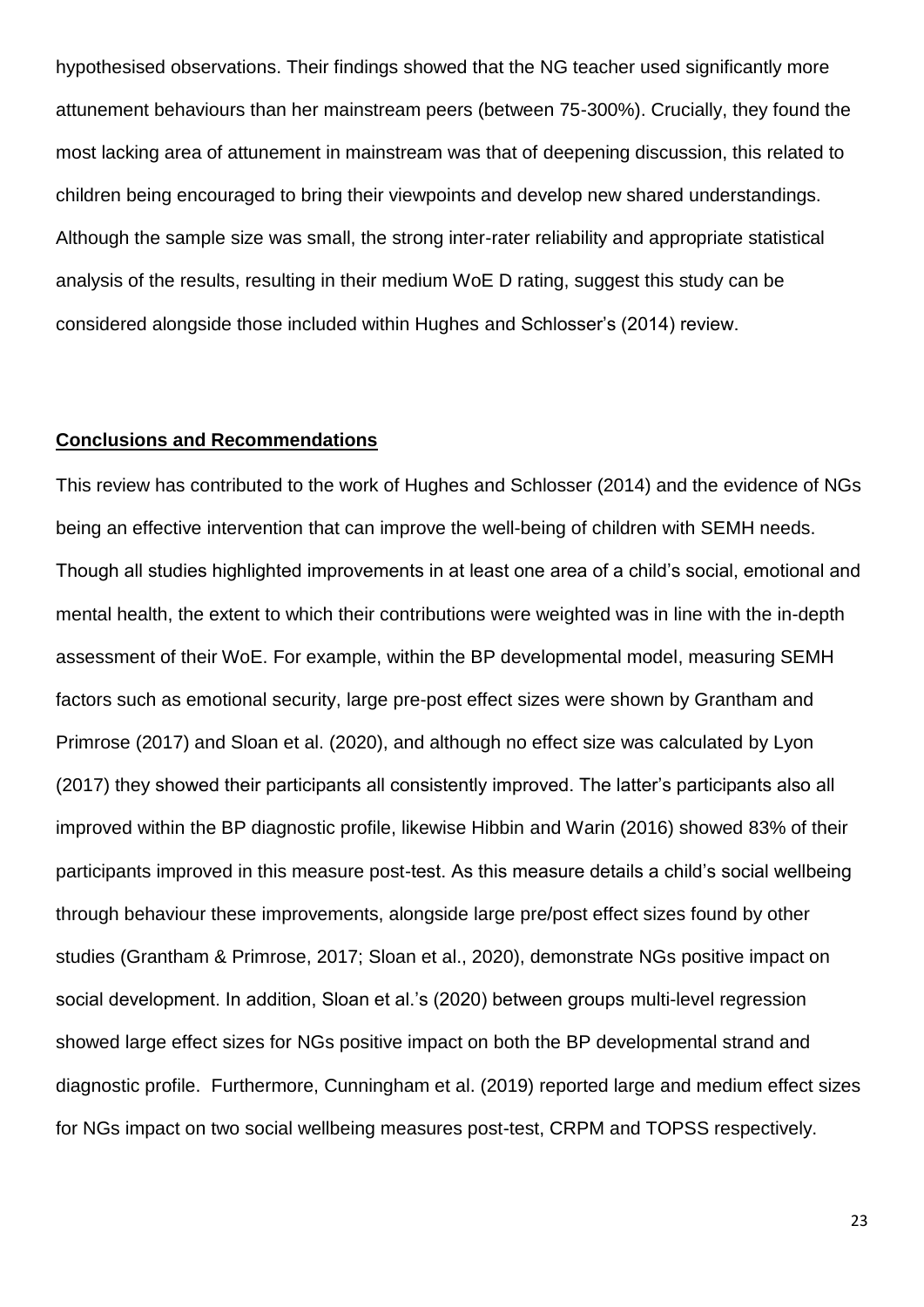The near perfect WoE D rating for Sloan et al. (2020) should convey the strength of this study, with the main highlights being its considerable sample size as well as the inclusion of a control group allowing for greater reliability of effect size. Their aforementioned large effect sizes found across the BP, as well as across the SDQ which is another strong indicator of the SEMH of young people (Goodman, 1997), indicate NG's effectiveness in improving student's wellbeing. This statement is also supported by large effect sizes found within participants pre and post by Cunningham et al. (2019) and Grantham and Primrose (2017) as they both received medium WoE D ratings. Despite the former's large effect size for NGs on the directly administered CRPM (a child's strength in social situations), their questionable TOPSS results and Grantham and Primrose's (2017) limited significance found from their BP diagnostic scale, suggests that there are limits to the social benefit of NGs. However, this is not supported by the two remaining studies, while both have a low WoE D rating, their findings are in line with Sloan et al. (2020) in regards to a majority across the board BP improvement as well as Grantham and Primrose's (2017) large effect size found for a reduction in "Disengagement".

Though the quality of research varied, the outcomes were not significantly impacted between classic and part time NG models either between studies (Cunningham et al., 2019; Grantham and Primrose, 2017) or within studies (Sloan et al., 2020). Although Grantham and Primrose (2017) and Lyon (2017) contributed to the evidence of NGs in secondary schools, the need for further research in this age group is evident. In addition, the only fair analysis of "classic" vs "adapted" NGs was conducted by Sloan et al. (2020) and they found no significant difference, the lack of varied NG type representation in other studies prevents this review from drawing any wider conclusions on type of NG having an impact on effectiveness.

Although it is evident that randomised control trials are a tall order with the significant existing NG population, further studies following the approach of Sloan et al. (2020) would greatly benefit the field of research. A particular strength being the consideration of confounding variables which have given pause for thought in regard to greater benefits of NGs to those with lower baseline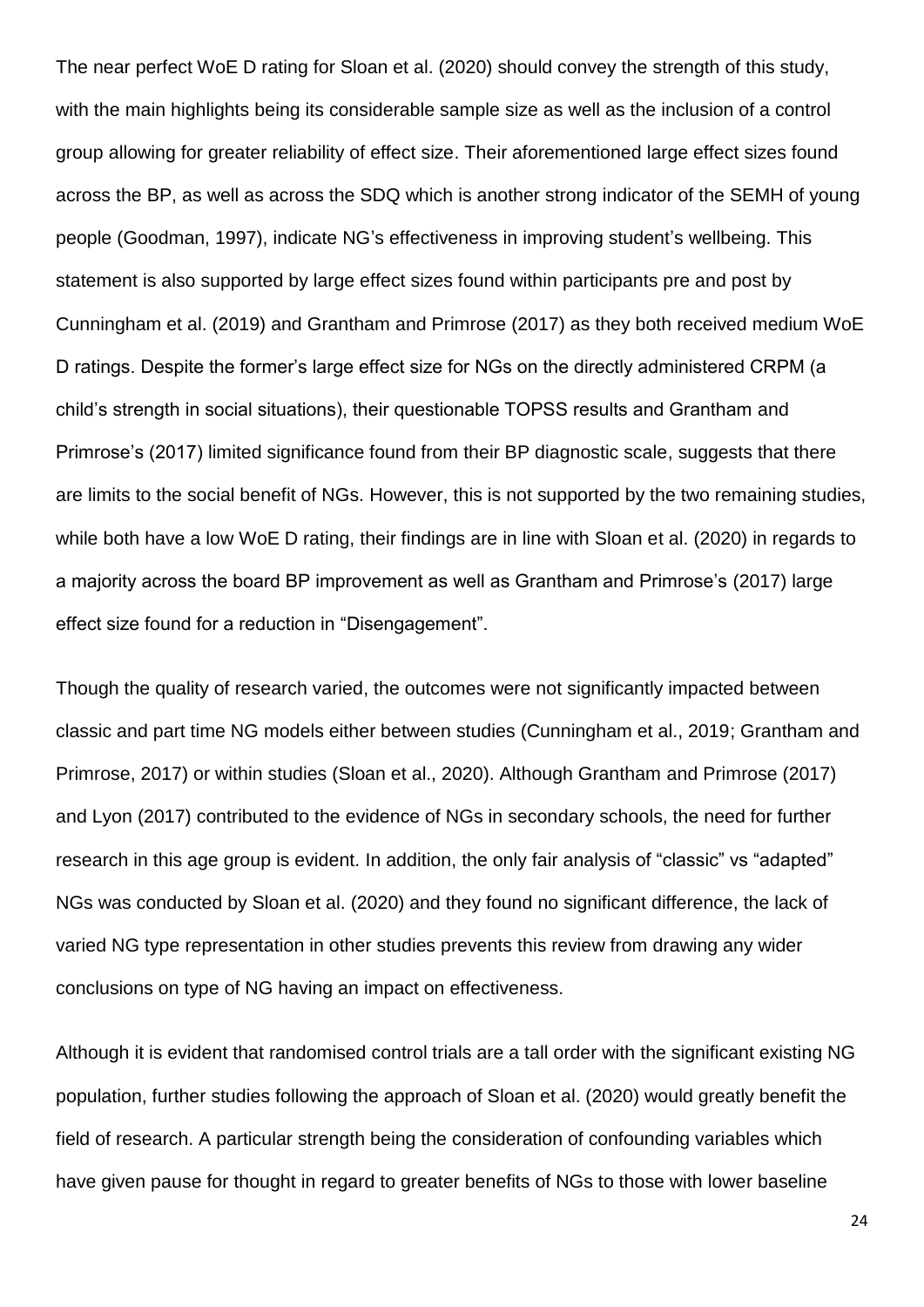scores. Another strength is also the inclusion of a control group as this differentiates it from the pre/post studies and challenges the assertion that maturation is the significant factor in change, due to the disparity between the intervention and control groups.

Overall this review presented notable evidence for the effectiveness of NGs on improving wellbeing mainly through the Sloan et al. (2020) study's findings, supported mostly by the two reasonably strong studies conducted by Cunningham et al. (2019) and Grantham and Primrose (2017). However, the pre-post nature of the majority of studies presents the possibility that any improvements seen are as a result of confounding variables as oppose to NGs themselves. Such as the development of student-teacher and/or student-peer relationships or even simply the natural maturation of the children over the time of the study. Therefore, despite adding to the work of Hughes and Schlosser (2014), the implications for practice remain that tentatively NGs can be recommended as an intervention to reduce presenting SEMH needs in children. Through presenting the studies findings after evaluation via the WoE framework, practitioners can benefit from a further explored evidence base to inform their practice and underpin their recommendations for NGs as a suitable intervention.

Research in relation to the secondary review question has also contributed specifically to strategies utilised with success in comparison to mainstream. Namely the increased use of attunement principles that support the core psychology of the NG intervention, attachment theory. This is evident through the building of relationships and secure attachments. However, it is important to note that the only study found by this review that addressed the review question had a very limited sample size (Cubeddu & Mackay, 2017). The recommendations for practice that can be echoed by this review is the promotion of attunement principles for use within NG teaching. However. similar research on a larger scale is recommended to increase the generalisability of the research into strategies within NGs that promote SEMH, especially for the most vulnerable groups. In addition, further qualitative research involving children in NGs that have shown effectiveness in

25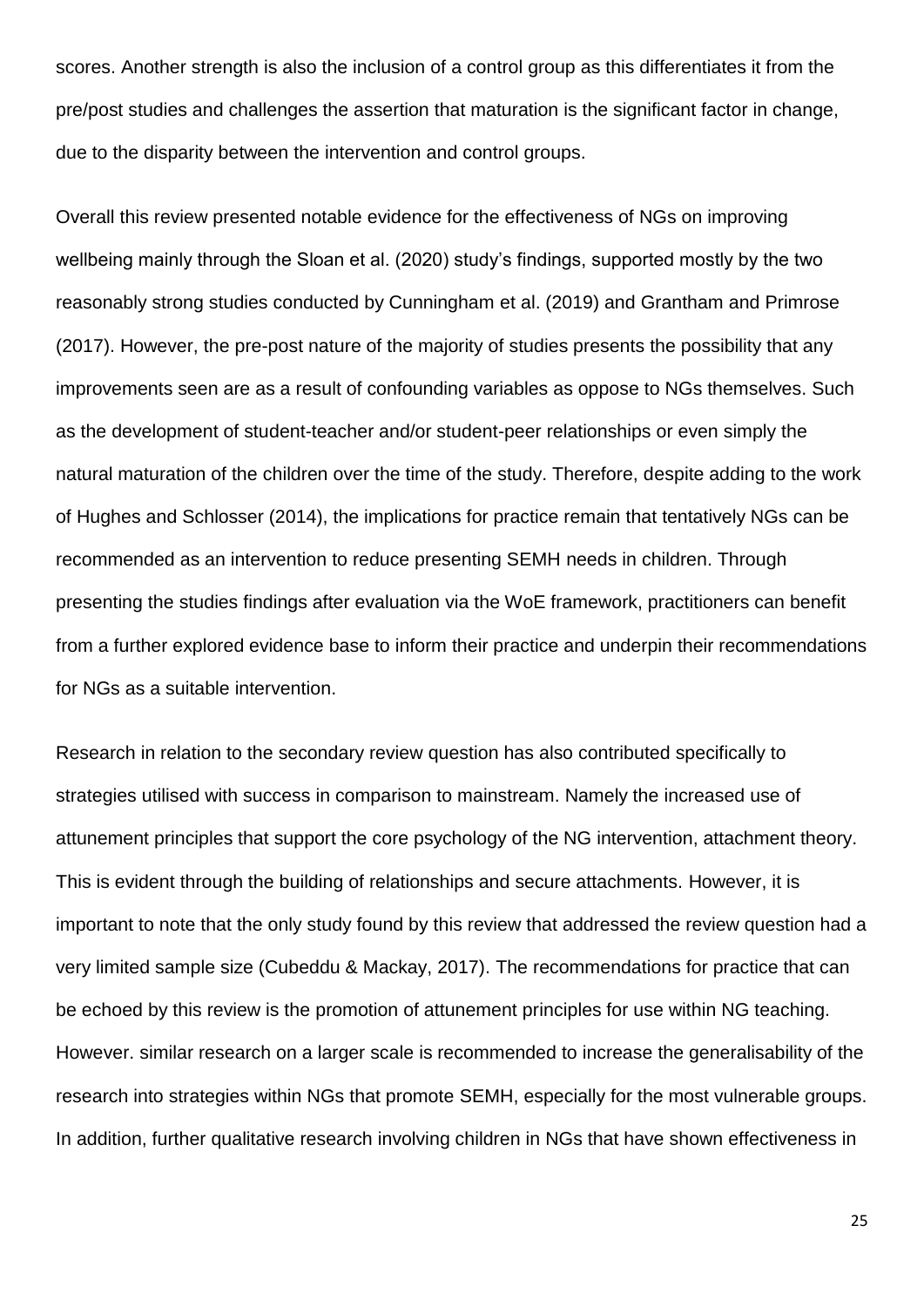improving wellbeing, should be conducted to understand the elements of NGs that are consistent with such significantly positive outcomes.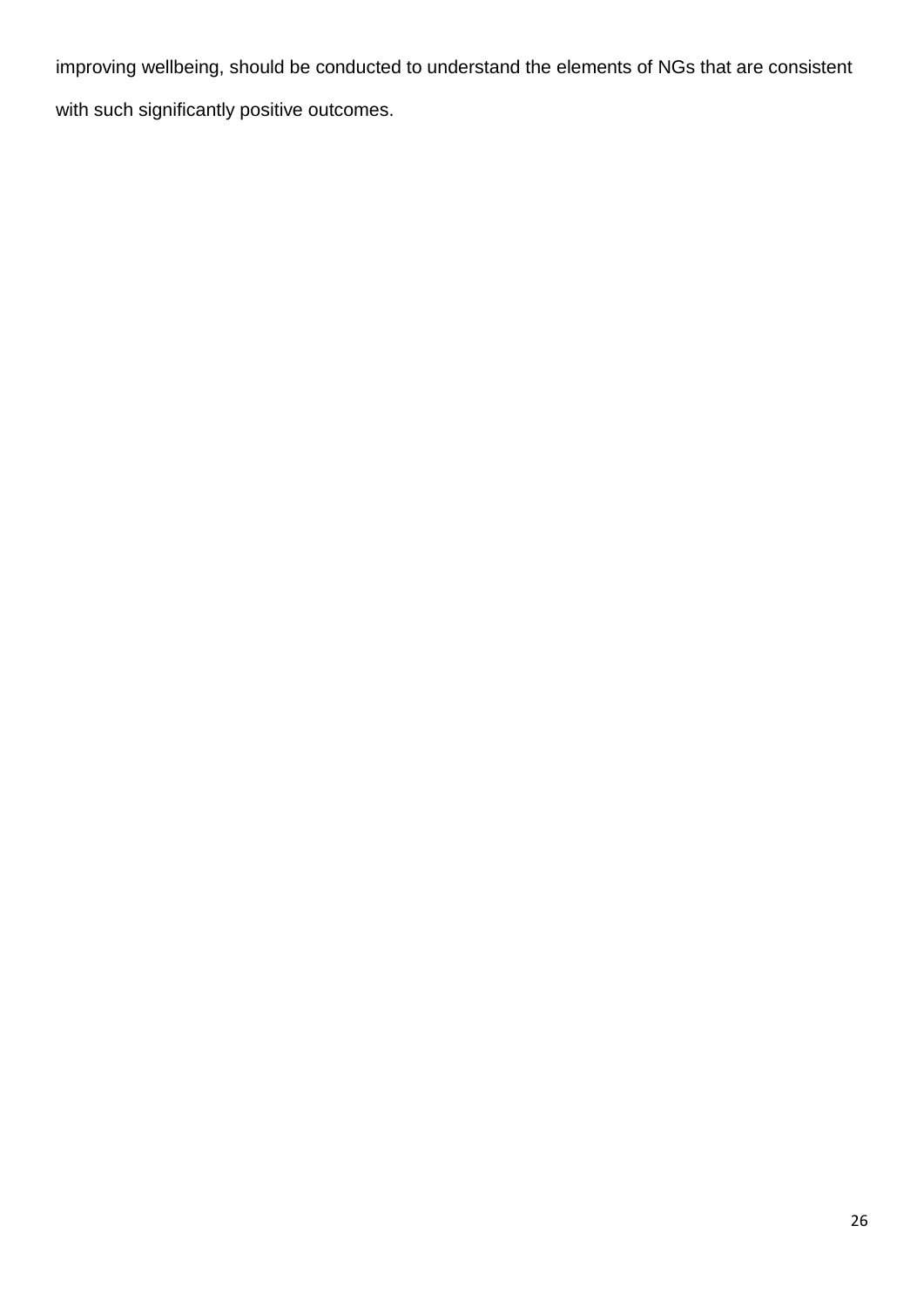# **References**

Bowlby, J. (1969). *Attachment and Loss*, Vol.1 Attachment. New York: Basic Books.

Boxall, M. (2002). *Nurture Groups: Principles and Practice*. London: Paul Chapman

Cameron, S and Maginn, C, (2011). Living psychology: The 'emotional warmth' dimension of professional childcare. *Educational and Child Psychology*, *28*(3) . 44.

[https://doi.org/10.1007/978-94-007-6398-2\\_10](https://doi.org/10.1007/978-94-007-6398-2_10)

- Cannon, Y., Gregory, M., and Waterstone, J. (2013). A solution hiding in plain sight: Special education and better outcomes for students with social, emotional, and behavioral challenges. *The Fordham Urban Law Journal*, *41*(2), 403. <https://ir.lawnet.fordham.edu/ulj/vol41/iss2/3/>
- Child Outcomes Research Consortium (CORC). (2020). *Pupil Attitudes to Self and School.*  <https://www.corc.uk.net/outcome-experience-measures/pupil-attitudes-to-self-and-school/>
- Cooke, C, Yeomans, J and Parkes, J (2008) The Oasis: Nurture Group Provision for Key Stage 3 Pupils, *Emotional and Behavioural Difficulties*, *13*(4). 291-303. <https://doi.org/10.1080/13632750802442219>
- Croft, S., C. Stride, B. Maughan, and R. Rowe. (2015). Validity of the Strengths and Difficulties Questionnaire in Preschool-Aged Children. *Pediatrics*. *135*(5): e1210–e1219. <https://doi.org/10.1542/peds.2014-2920>
- Cubeddu, D. and MacKay, T. (2017) The attunement principles: a comparison of nurture group and mainstream settings*. Emotional and Behavioural Difficulties*. *22*(3), 261-274. <https://doi.org/10.1080/13632752.2017.1331985>
- Cunningham, L., Hartwell, B. and Kreppner, J. (2019) Exploring the impact of Nurture Groups on children's social skills: a mixed-methods approach*. Educational Psychology in Practice*. *35*(4). 368-383. <https://doi.org/10.1080/02667363.2019.1615868>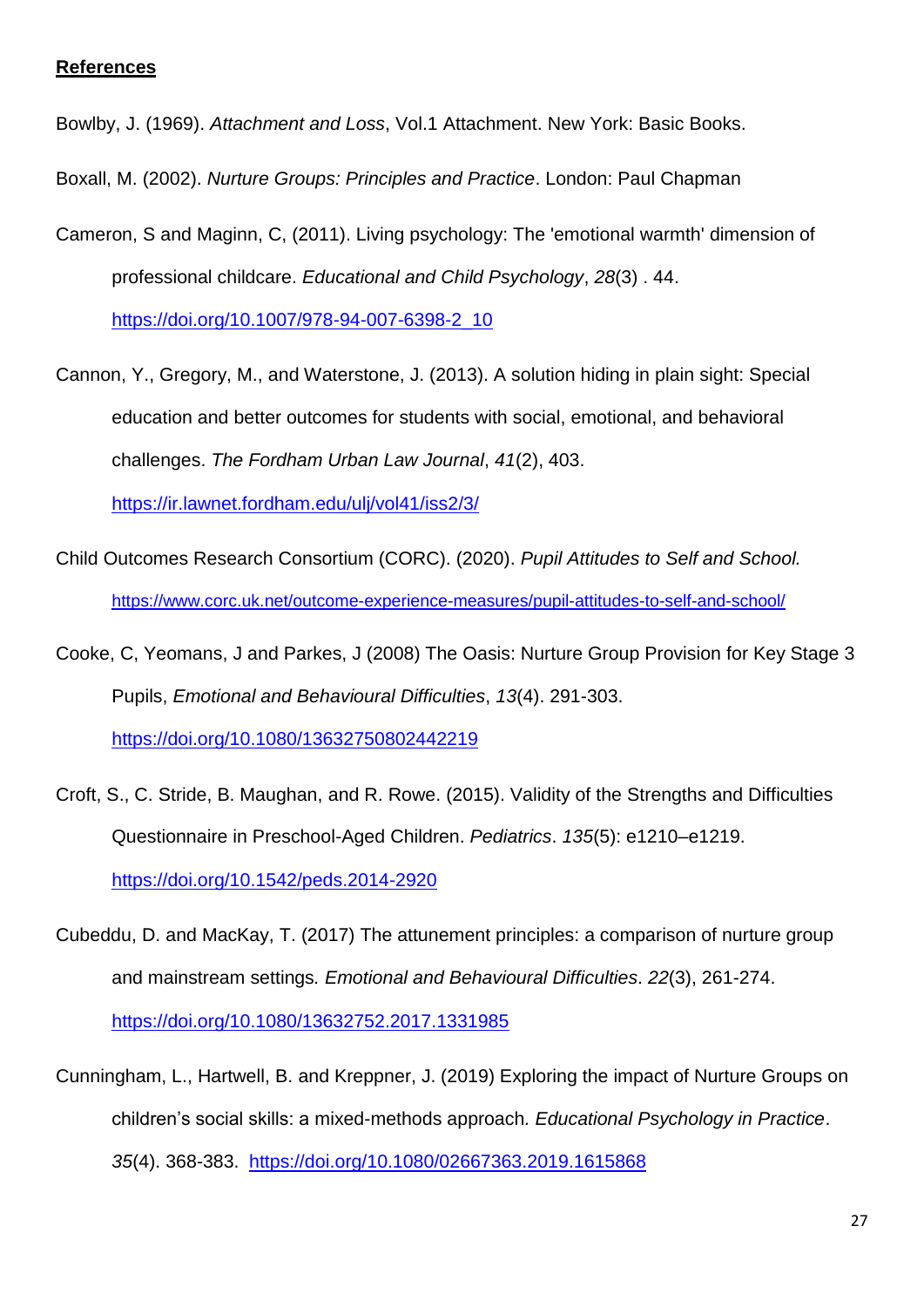Department for Education (DfE). (2018). Mental health and behaviour in schools.

[https://assets.publishing.service.gov.uk/government/uploads/system/uploads/attachment\\_d](https://assets.publishing.service.gov.uk/government/uploads/system/uploads/attachment_data/file/755135/Mental_health_and_behaviour_in_schools__.pdf) [ata/file/755135/Mental\\_health\\_and\\_behaviour\\_in\\_schools\\_\\_.pdf](https://assets.publishing.service.gov.uk/government/uploads/system/uploads/attachment_data/file/755135/Mental_health_and_behaviour_in_schools__.pdf)

Department for Education (DfE) and Department of Health (DoH). (2014). Special educational needs and disability code of practice: 0 to 25 years. London: DfE/DoH.

[https://assets.publishing.service.gov.uk/government/uploads/system/uploads/attachment\\_d](https://assets.publishing.service.gov.uk/government/uploads/system/uploads/attachment_data/file/398815/SEND_Code_of_Practice_January_2015.pdf) [ata/file/398815/SEND\\_Code\\_of\\_Practice\\_January\\_2015.pdf](https://assets.publishing.service.gov.uk/government/uploads/system/uploads/attachment_data/file/398815/SEND_Code_of_Practice_January_2015.pdf)

- Dodge, K.A., McClaskey, C.L. and Feldman, E. (1985). Situational approach to the assessment of social competence in children. *Journal of Consulting and Clinical Psychology*, *53*(3), 344- 353. [https://doi.org/10.1037//0022-006x.53.3.344](https://doi.org/10.1037/0022-006x.53.3.344)
- Downs SH and Black N. (1998). The feasibility of creating a checklist for the assessment of the methodological quality both of randomised and non-randomised studies of health care interventions. *Journal of Epidemiological Community Health*. *52*(6). 377-84. [https://doi.org/10.1136/jech.52.6.377.](https://doi.org/10.1136/jech.52.6.377)
- Early Intervention Foundation. (2017). GUIDEBOOK: Nurture Groups.

<https://guidebook.eif.org.uk/programme/nurture-groups>

- Glen, S. (2016)."Hedges' g: Definition, Formula. StatisticsHowTo.com: Elementary Statistics for the rest of us!<https://www.statisticshowto.com/hedges-g/>
- Goodman, R. (1997). The Strengths and Difficulties Questionnaire: A Research Note. *Journal of Child Psychology and Psychiatry*, *38*(5), 581–586.<https://doi.org/10.1037/t00540-000>
- Gough, D. (2007). Weight of evidence: a framework for the appraisal of the quality and relevance of evidence. *Research Papers in Education*, *22*(2), 37–41. <https://doi.org/10.1080/02671520701296189>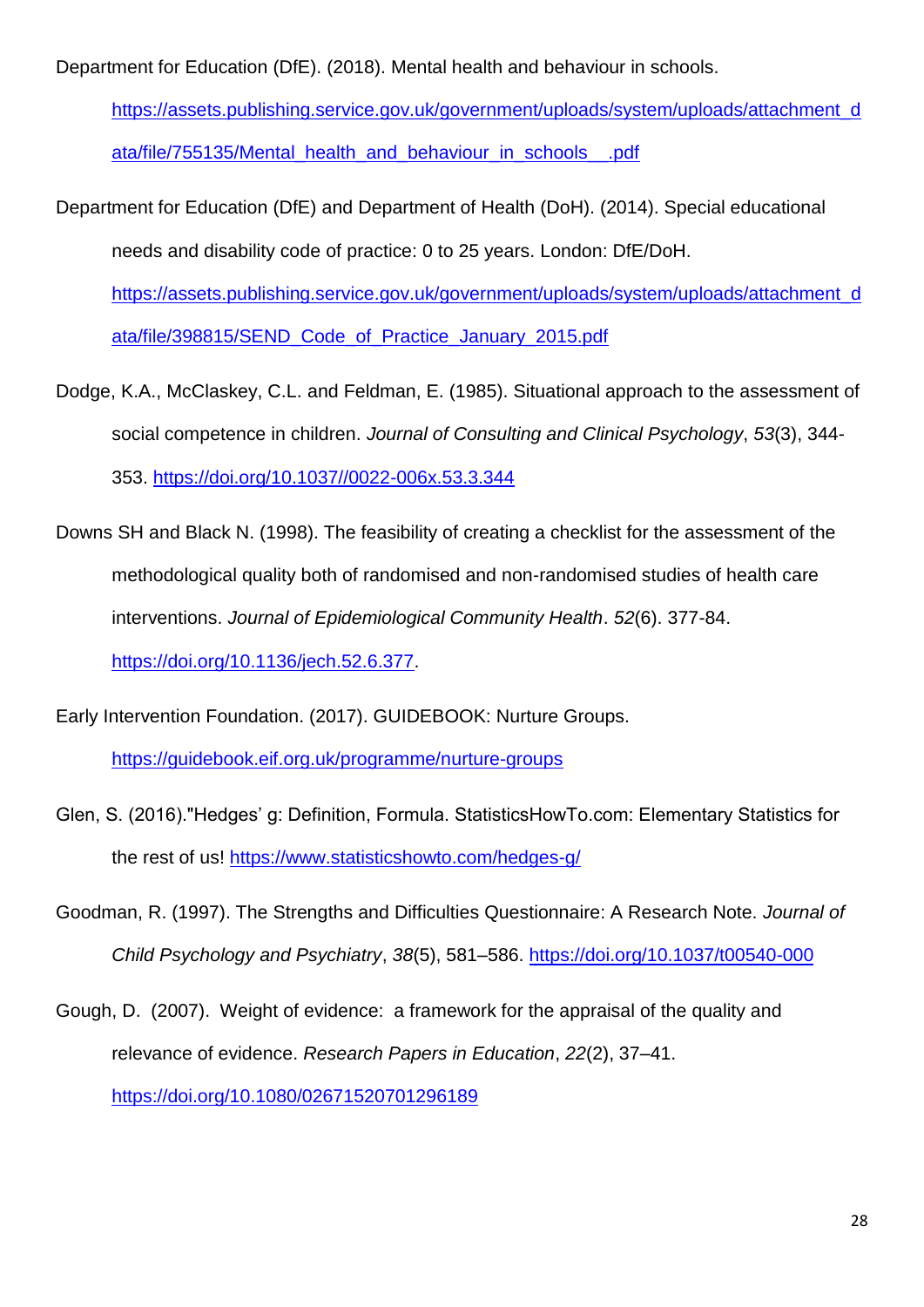- Grantham, R and Primrose, F. (2017) Investigating the fidelity and effectiveness of Nurture Groups in the secondary school context. *Emotional and Behavioural Difficulties. 22*(3), 219-236. <https://doi.org/10.1080/13632752.2017.1331986>
- Hibbin, R and Warin, J. (2016). Nurture groups in practice: children; classes; schools: Final report of Comparative study of nurture groups and alternative provisions for children with social, emotional and behavioural difficulties. *Nurture Group Network.*

<https://doi.org/10.13140/RG.2.1.3477.1609>

- Hughes, N.K. and Schlösser, A. (2014) The effectiveness of nurture groups: a systematic review, *Emotional and Behavioural Difficulties, 19*(4), 386-409, <https://doi.org/10.1080/13632752.2014.883729>
- Jacobson, N. S., and Truax, P. (1991). Clinical significance: a statistical approach to defining meaningful change in psychotherapy research. *Journal of consulting and clinical psychology, 59*(1), 12. [https://doi.org/10.1037//0022-006x.59.1.12](https://doi.org/10.1037/0022-006x.59.1.12)
- Lyon, L. (2017). A pilot study of the effectiveness of a nurture group in a secondary special school*. International Journal of Nurture in Education*, *3*(1), 6-17.

<https://www.nurtureuk.org/sites/default/files/lyon.pdf>

Maslow, A. H. (1970). *Motivation and Personality.* 2nd ed. London: Harper and Row.

Nangle, D, Ellis, J. and Hansen, D. (1994). Clinical Utility of the Taxonomy of Problematic Social Situations for Children (TOPS): Temporal Stability and Convergence with Peer Measures. *Education and Treatment of Children*. *17*. 129-138.

[https://www.researchgate.net/profile/David-Hansen-](https://www.researchgate.net/profile/David-Hansen-11/publication/234619464_Clinical_Utility_of_the_Taxonomy_of_Problematic_Social_Situations_for_Children_TOPS_Temporal_Stability_and_Convergence_with_Peer_Measures/links/53fb7e6f0cf22f21c2f33122/Clinical-Utility-of-the-Taxonomy-of-Problematic-Social-Situations-for-Children-TOPS-Temporal-Stability-and-Convergence-with-Peer-Measures.pdf)

[11/publication/234619464\\_Clinical\\_Utility\\_of\\_the\\_Taxonomy\\_of\\_Problematic\\_Social\\_Situat](https://www.researchgate.net/profile/David-Hansen-11/publication/234619464_Clinical_Utility_of_the_Taxonomy_of_Problematic_Social_Situations_for_Children_TOPS_Temporal_Stability_and_Convergence_with_Peer_Measures/links/53fb7e6f0cf22f21c2f33122/Clinical-Utility-of-the-Taxonomy-of-Problematic-Social-Situations-for-Children-TOPS-Temporal-Stability-and-Convergence-with-Peer-Measures.pdf) ions for Children TOPS Temporal Stability and Convergence with Peer Measures/link [s/53fb7e6f0cf22f21c2f33122/Clinical-Utility-of-the-Taxonomy-of-Problematic-Social-](https://www.researchgate.net/profile/David-Hansen-11/publication/234619464_Clinical_Utility_of_the_Taxonomy_of_Problematic_Social_Situations_for_Children_TOPS_Temporal_Stability_and_Convergence_with_Peer_Measures/links/53fb7e6f0cf22f21c2f33122/Clinical-Utility-of-the-Taxonomy-of-Problematic-Social-Situations-for-Children-TOPS-Temporal-Stability-and-Convergence-with-Peer-Measures.pdf)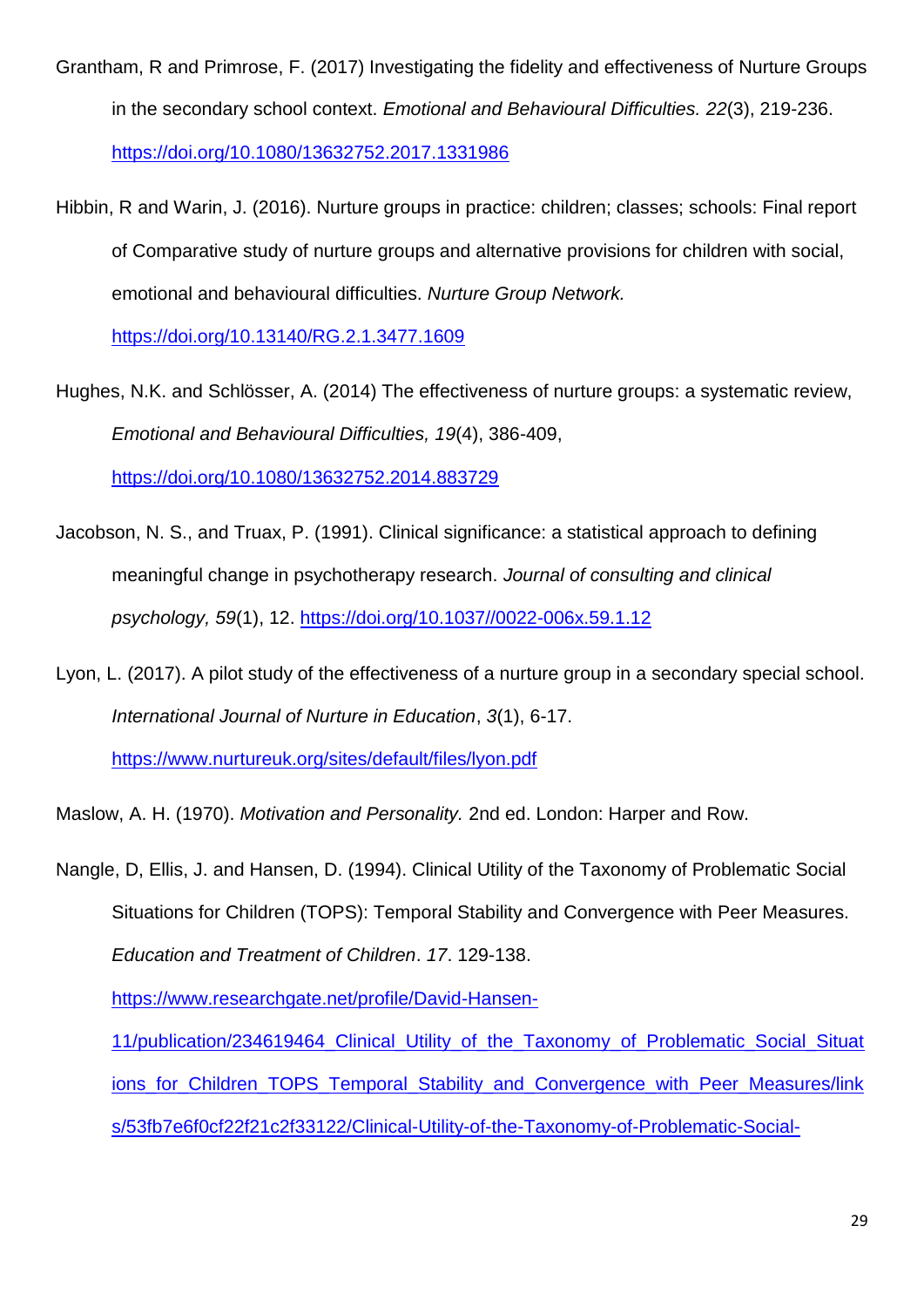[Situations-for-Children-TOPS-Temporal-Stability-and-Convergence-with-Peer-](https://www.researchgate.net/profile/David-Hansen-11/publication/234619464_Clinical_Utility_of_the_Taxonomy_of_Problematic_Social_Situations_for_Children_TOPS_Temporal_Stability_and_Convergence_with_Peer_Measures/links/53fb7e6f0cf22f21c2f33122/Clinical-Utility-of-the-Taxonomy-of-Problematic-Social-Situations-for-Children-TOPS-Temporal-Stability-and-Convergence-with-Peer-Measures.pdf)[Measures.pdf](https://www.researchgate.net/profile/David-Hansen-11/publication/234619464_Clinical_Utility_of_the_Taxonomy_of_Problematic_Social_Situations_for_Children_TOPS_Temporal_Stability_and_Convergence_with_Peer_Measures/links/53fb7e6f0cf22f21c2f33122/Clinical-Utility-of-the-Taxonomy-of-Problematic-Social-Situations-for-Children-TOPS-Temporal-Stability-and-Convergence-with-Peer-Measures.pdf)

NHS Digital. (2020). Mental Health of Children and Young People in England: Wave 1 follow up to the 2017 survey. [https://files.digital.nhs.uk/AF/AECD6B/mhcyp\\_2020\\_rep\\_v2.pdf](https://files.digital.nhs.uk/AF/AECD6B/mhcyp_2020_rep_v2.pdf)

Nurture UK. (2019). *50 years of nurture*.<https://www.nurtureuk.org/50-years-nurture>

- Ofsted. (2011). *Supporting Children with Challenging Behaviour Through a Nurture Group Approach.* Manchester: Crown Copyright. [https://assets.publishing.service.gov.uk/government/uploads/system/uploads/attachment\\_d](https://assets.publishing.service.gov.uk/government/uploads/system/uploads/attachment_data/file/413529/Supporting_children_with_challenging_behaviour_through_a_nurture_group_approach.pdf) ata/file/413529/Supporting children with challenging behaviour through a nurture group [\\_approach.pdf](https://assets.publishing.service.gov.uk/government/uploads/system/uploads/attachment_data/file/413529/Supporting_children_with_challenging_behaviour_through_a_nurture_group_approach.pdf)
- Petticrew, M., and Roberts, H. (2003). Evidence, hierarchies, and typologies: horses for courses. *Journal of Epidemiology Community Health*, *57*(7), 527-529. <https://doi.org/10.1136/jech.57.7.527>
- RAND. (2020). Pupil Attitudes to Self and School (PASS). RAND Education Assessment Finder. [https://www.rand.org/education-and-labor/projects/assessments/tool/2000/pupil-attitudes](https://www.rand.org/education-and-labor/projects/assessments/tool/2000/pupil-attitudes-to-self-and-school-pass.html)[to-self-and-school-pass.html](https://www.rand.org/education-and-labor/projects/assessments/tool/2000/pupil-attitudes-to-self-and-school-pass.html)
- Seth-Smith, F., Netali L., Richard P., Fonagy, P. and Jaffey, D. (2010), 'Do nurture groups improve the social, emotional and behavioural functioning of at risk children?' *Educational and Child Psychology*, *27*(1), 21-34. [http://growinggreatschoolsworldwide.com/wp](http://growinggreatschoolsworldwide.com/wp-content/uploads/2018/02/ECP27_1-Seth-Smith-et-al.pdf)[content/uploads/2018/02/ECP27\\_1-Seth-Smith-et-al.pdf](http://growinggreatschoolsworldwide.com/wp-content/uploads/2018/02/ECP27_1-Seth-Smith-et-al.pdf)
- Sloan, S, Winter, K, Connolly, P, and Gildea, A. (2020). The effectiveness of Nurture Groups in improving outcomes for young children with social, emotional and behavioural difficulties in primary schools: An evaluation of Nurture Group provision in Northern Ireland. *Children and Youth Services Review*, *108*, 104619.<https://doi.org/10.1016/j.childyouth.2019.104619>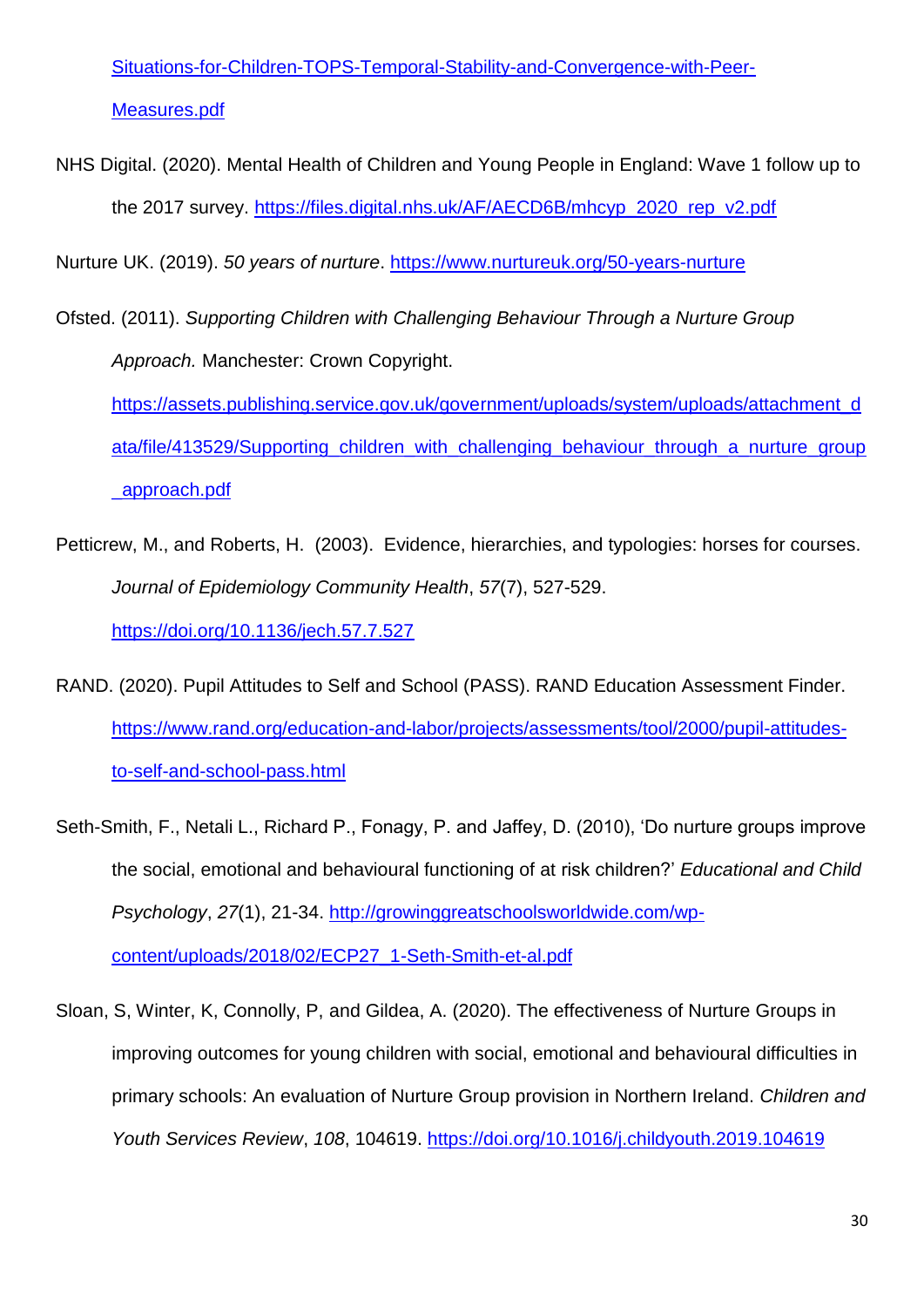|                | <b>Appendix A – Mapping the field</b> |                     |                                                                                                                                                                                                                                                                                                                |                                                |                                                                                                       |                                                                                                                                                                                                                                                                                                                                                                                                                                                                                                |                                                                                                                                                                                                                                                                                                                                                                                                                                                                          |
|----------------|---------------------------------------|---------------------|----------------------------------------------------------------------------------------------------------------------------------------------------------------------------------------------------------------------------------------------------------------------------------------------------------------|------------------------------------------------|-------------------------------------------------------------------------------------------------------|------------------------------------------------------------------------------------------------------------------------------------------------------------------------------------------------------------------------------------------------------------------------------------------------------------------------------------------------------------------------------------------------------------------------------------------------------------------------------------------------|--------------------------------------------------------------------------------------------------------------------------------------------------------------------------------------------------------------------------------------------------------------------------------------------------------------------------------------------------------------------------------------------------------------------------------------------------------------------------|
| <b>No</b>      | Author                                | Country             | Participants                                                                                                                                                                                                                                                                                                   | Study<br>Design                                | Nurture<br>Group<br>Method                                                                            | <b>Measures</b>                                                                                                                                                                                                                                                                                                                                                                                                                                                                                | Primary<br>Outcomes                                                                                                                                                                                                                                                                                                                                                                                                                                                      |
| $\mathbf 1$    | Cubeddu<br>and<br>Mackay<br>(2017)    | Scotlan<br>$d$ (UK) | $N=5$<br>One NG<br>teacher and<br>four<br>Mainstream<br>teachers.<br>All teachers<br>were<br>female.<br><b>Teachers</b><br>all taught<br>classes of<br>5-6 year<br>olds.                                                                                                                                       | Observation<br>al Study -<br>Event<br>Sampling | "Classic"<br>Morning<br>weekday<br>NG.                                                                | Event<br>Sampling of<br>the six<br>attunement<br>principles:<br>Being<br>attentive<br>Encouraging<br>initiatives<br>Receiving<br>initiatives<br>Developing<br>attuned<br>interactions<br>Guiding<br>Deepening<br>discussion.                                                                                                                                                                                                                                                                   | The NG<br>teacher was<br>observed to<br>utilise the 6<br>principles<br>more<br>frequently and<br>evenly than<br>mainstream<br>counterparts.<br>Mainstream<br>teachers most<br>often utilised<br>"guiding", this<br>may be<br>representative<br>of typical in<br>class support<br>or "hand<br>holding".                                                                                                                                                                   |
| $\overline{2}$ | Cunningha<br>m et al.<br>(2019)       | England<br>(UK)     | $N=16$ aged<br>between 6<br>and 9.75<br>years old.<br>Majority<br>also<br>receiving<br>additional<br>phonics,<br>handwriting<br>and<br>numeracy<br>support. 15<br>white<br>British, 1<br>Asian. Two<br>receiving<br>occupationa<br>I therapy.<br><b>Three</b><br>children<br>were from<br>military<br>families | Mixed<br>methods<br>approach                   | "Adapted"<br>(part time).<br>Post<br>measures<br>taken after<br>15 weeks<br>of NG<br>interventio<br>n | Child Role<br>Play Measure<br>(CRPM)<br>(a=0.72) –<br>Administered<br>by Author,<br>child asked<br>what they<br>would do in 15<br>different social<br>situations,<br>responses<br>scored.<br>In this study<br>time $1$ a=0.47<br>and time 2<br>$a=0.79$ .<br>Taxonomy of<br>Problematic<br>Social<br><b>Situations</b><br>(TOPSS)<br>$(a=0.79) -$<br>completed by<br>class<br>teachers, 44<br>items related<br>to the child's<br>performance<br>in social<br>situations. In<br>this study time | Significant<br>change<br>$(p=0.002)$ in<br><b>CRPM</b><br>following NG<br>with a large<br>effect size<br>$(d=0.97)$ .<br>However low<br>reliability<br>(a=0.47) at<br>time 1 raises<br>concerns.<br>Only<br>approaching<br>significance<br>$(p=0.055)$ in<br>TOPSS with a<br>moderate<br>effect size<br>$(d=0.52)$ .<br>However RCI<br>shows 56%<br>positive<br>improvement,<br>25% no<br>improvement<br>and 19%<br>regression of<br>social<br>situation<br>performance. |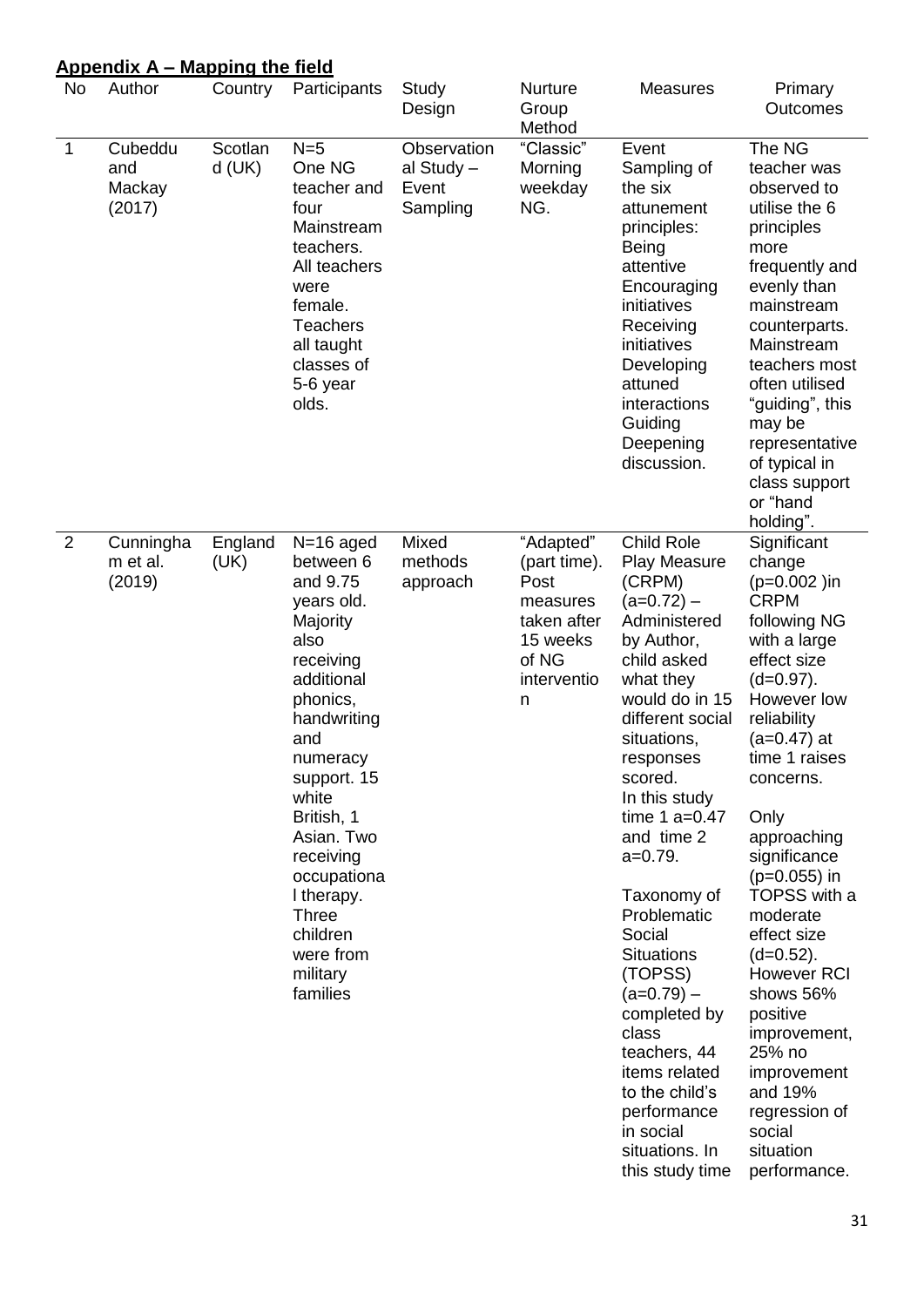| No | Author                                | Country             | Participants                                                                                                                                                    | Study<br>Design              | <b>Nurture</b><br>Group<br>Method             | <b>Measures</b>                                                                                                                                                                                                                                                                  | Primary<br>Outcomes                                                                                                                                                                                                                                                                                                                                                                                                                                                                                                                                                                                                                      |
|----|---------------------------------------|---------------------|-----------------------------------------------------------------------------------------------------------------------------------------------------------------|------------------------------|-----------------------------------------------|----------------------------------------------------------------------------------------------------------------------------------------------------------------------------------------------------------------------------------------------------------------------------------|------------------------------------------------------------------------------------------------------------------------------------------------------------------------------------------------------------------------------------------------------------------------------------------------------------------------------------------------------------------------------------------------------------------------------------------------------------------------------------------------------------------------------------------------------------------------------------------------------------------------------------------|
|    |                                       |                     |                                                                                                                                                                 |                              |                                               | $1a=0.97$ and<br>time 2 a=0.98.                                                                                                                                                                                                                                                  |                                                                                                                                                                                                                                                                                                                                                                                                                                                                                                                                                                                                                                          |
|    |                                       |                     |                                                                                                                                                                 |                              |                                               | Qualitative<br>interviews-<br>semi-<br>structured<br>interviews<br>conducted by<br>the author to<br>the children.                                                                                                                                                                |                                                                                                                                                                                                                                                                                                                                                                                                                                                                                                                                                                                                                                          |
| 3  | Grantham<br>and<br>Primrose<br>(2017) | Scotlan<br>$d$ (UK) | $N = 24.$<br>Secondary<br>aged pupils<br>who<br>attended a<br>NG in the<br>2014-15<br>academic<br>year.<br>Participants<br>came from<br>5 different<br>schools. | Mixed<br>Methods<br>approach | "Adapted"<br>"Secondar<br>y Nurture<br>Bases" | Qualitative:<br>Six structured<br>interview<br>questions<br>Six structed<br>questionnaire<br>S<br><b>Quantitative</b><br><b>Boxall Profile</b><br>for Young<br>People<br>(BPYP) - split<br>into 10<br>developmenta<br>I strand<br>scores and 10<br>diagnostic<br>profile scores. | Effect sizes (<br>$\eta^2$<br>Large and<br>statistically<br>significant for<br>an increase in<br>8 of the 10<br>developmenta<br>I strands.<br>However, the<br>same can only<br>be said for<br>one<br>(disengaged)<br>in terms of<br>significance<br>and effect size<br>of the<br>decrease.<br>Developmenta<br>I areas of<br>specific<br>increase were<br>noted as the<br>social aspects<br>of children's<br>Interaction<br>within the<br>classroom<br>and making<br>friends. Also,<br>a<br>developmenta<br>I strand<br>indicative of<br>resilience was<br>found to be<br>significant.<br>However,<br>while<br>decreases in<br>social and |
|    |                                       |                     |                                                                                                                                                                 |                              |                                               |                                                                                                                                                                                                                                                                                  | 22                                                                                                                                                                                                                                                                                                                                                                                                                                                                                                                                                                                                                                       |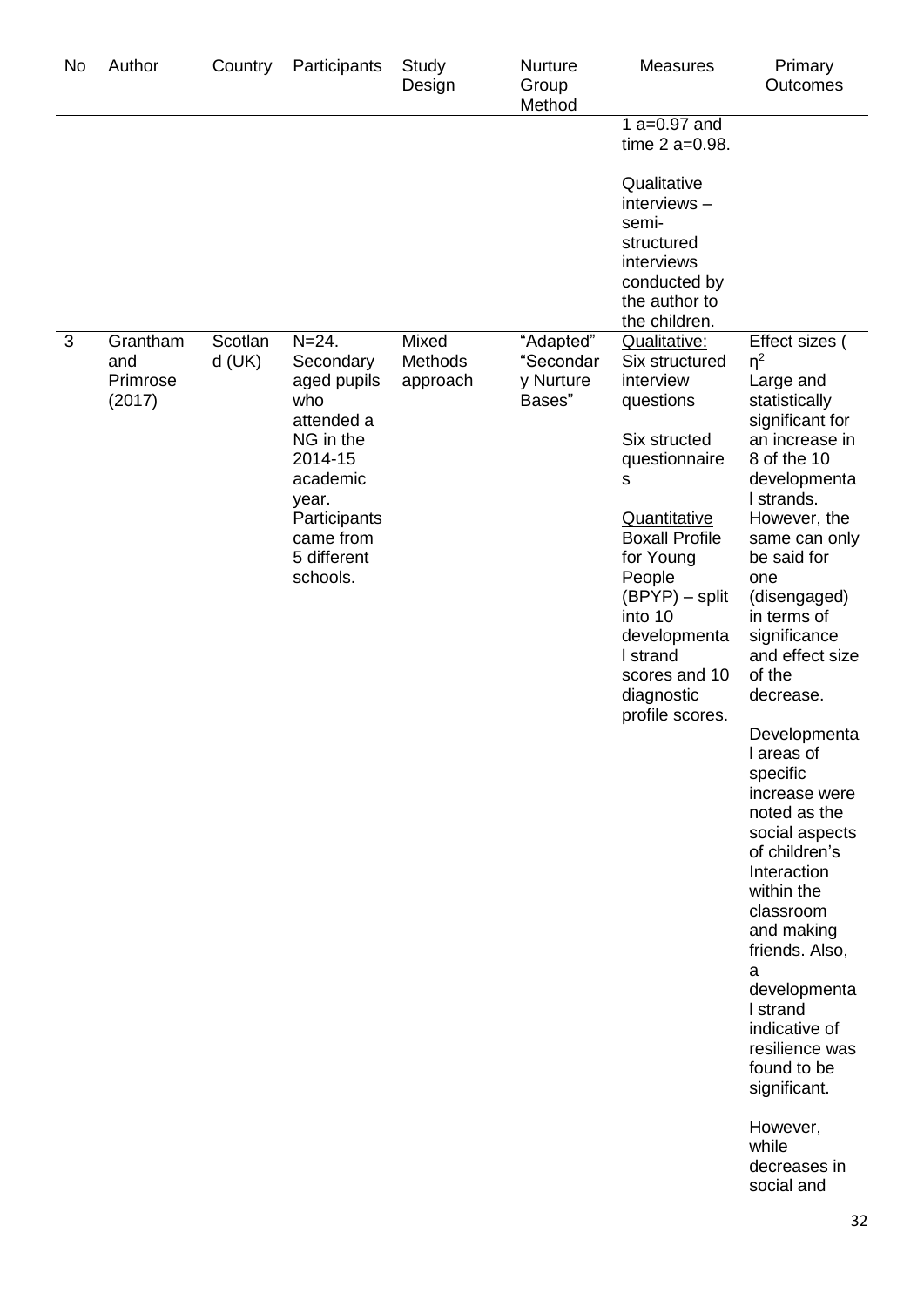| No | Author                         | Country         | Participants                                                                                                                                                                                                                                                                                                                                                                                                                                                  | Study<br>Design                     | Nurture<br>Group<br>Method             | <b>Measures</b>                                                                                                                                                                                                                                                                                                                                                                                                                                                                                                                                                                                            | Primary<br>Outcomes                                                                                                                                                                                                                                                                                                                                                |
|----|--------------------------------|-----------------|---------------------------------------------------------------------------------------------------------------------------------------------------------------------------------------------------------------------------------------------------------------------------------------------------------------------------------------------------------------------------------------------------------------------------------------------------------------|-------------------------------------|----------------------------------------|------------------------------------------------------------------------------------------------------------------------------------------------------------------------------------------------------------------------------------------------------------------------------------------------------------------------------------------------------------------------------------------------------------------------------------------------------------------------------------------------------------------------------------------------------------------------------------------------------------|--------------------------------------------------------------------------------------------------------------------------------------------------------------------------------------------------------------------------------------------------------------------------------------------------------------------------------------------------------------------|
|    |                                |                 |                                                                                                                                                                                                                                                                                                                                                                                                                                                               |                                     |                                        |                                                                                                                                                                                                                                                                                                                                                                                                                                                                                                                                                                                                            | emotional<br>diagnostic<br>scores were<br>present, they<br>were not<br>statistically<br>significant.                                                                                                                                                                                                                                                               |
| 4  | Hibbin and<br>Warin,<br>(2016) | England<br>(UK) | $N = 14,$<br>Across <sub>7</sub><br>education<br>settings,<br>two case<br>studies<br>from each.<br>Settings<br>were<br>separated<br>by 5 being<br>primary<br>schools and<br>2<br>alternative<br>provisions.<br>1 AP had<br>recently<br>stopped its<br><b>NG</b><br>provision,<br>the other<br>was<br>residential<br>for children<br>with SEMH<br>needs.<br>Ages<br>ranged from<br>$6 - 11$ . All<br>had<br>differing<br>lengths of<br>time in NG<br>provision | Mixed<br><b>Methods</b><br>Approach | Varied<br>between<br>settings          | <b>Qualitative</b><br><b>Interviews</b><br>with Head<br>Teachers,<br>Staff, child<br>and<br>parent/carers<br>Focus groups<br>involving NG<br>and<br>mainstream<br>staff.<br>Classroom<br>observations<br><b>Quantitative</b><br>N=12 - Boxall<br><b>Profiles</b><br>across various<br>timepoints for<br>the target<br>children.<br>Reported only<br>the Diagnostic<br>Indicator<br>scores.<br>$N = 2 -$<br>Qualifications<br>and<br>Curriculum<br>Authority's<br>Assessment<br>of Learning,<br>Conduct and<br>Emotional<br><b>Behaviour</b><br>(QCA CEB).<br>Recorded<br>across at least<br>3 time points. | <b>Trends</b><br>appeared to<br>show<br>improvement<br>in social and<br>emotional<br>functioning<br>overtime<br>within the<br>settings.<br>Success was<br>correlated<br>with high<br>levels of<br>communicatio<br>n between<br>mainstream<br>and NG<br>teaching staff<br>as well as<br>minimal<br>contrast<br>between<br>context of NG<br><b>VS</b><br>mainstream. |
| 5  | Lyon<br>(2017)                 | England<br>(UK) | $N=4$ , three<br>aged<br>between                                                                                                                                                                                                                                                                                                                                                                                                                              | Mixed<br>Methods<br>Approach        | "Classic" -<br>progress<br>of students | Qualitative:                                                                                                                                                                                                                                                                                                                                                                                                                                                                                                                                                                                               | Three out of<br>the four pupils<br>showed                                                                                                                                                                                                                                                                                                                          |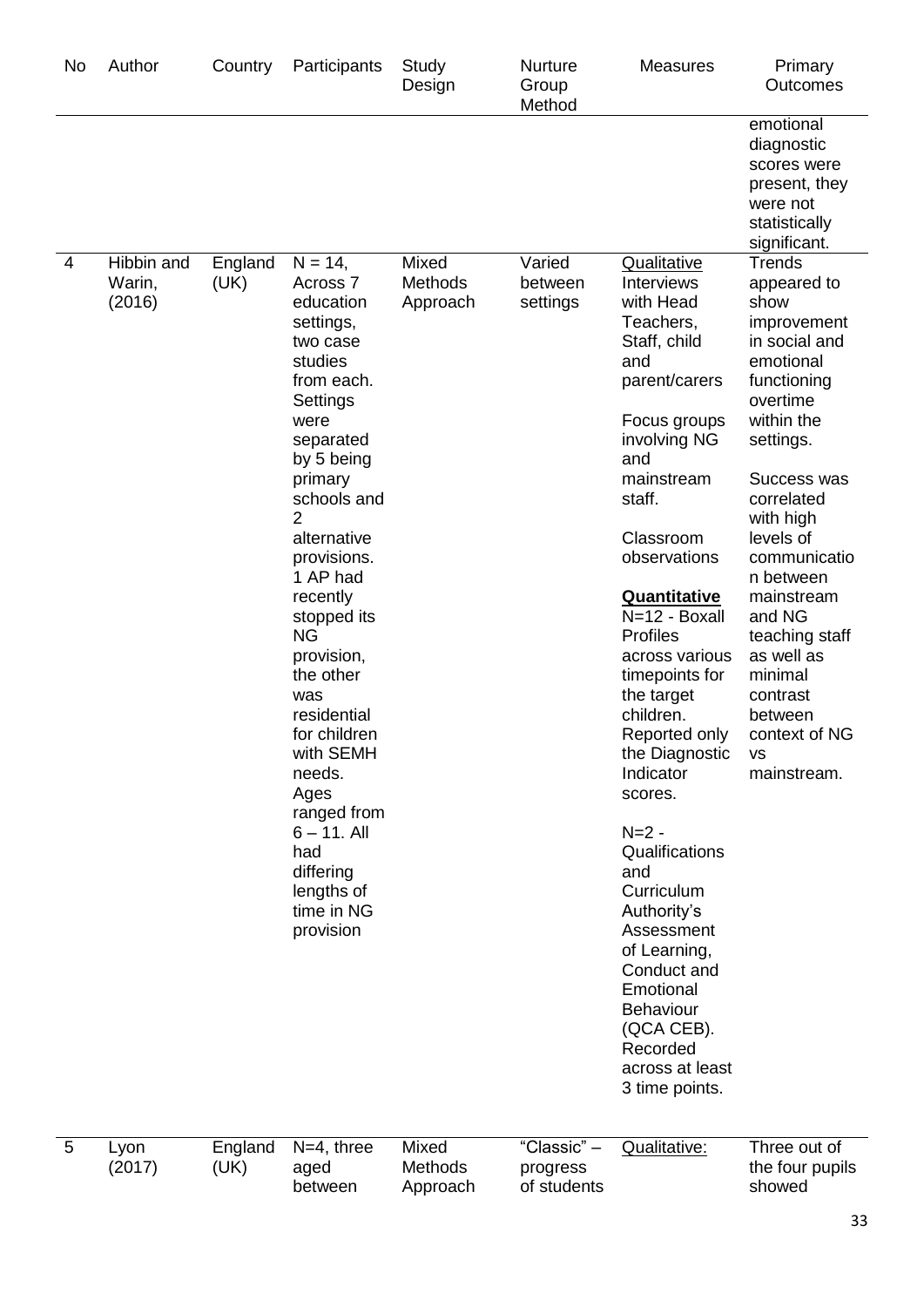| No | Author                 | Country                         | Participants                                                                                    | Study<br>Design                            | <b>Nurture</b><br>Group<br>Method                                         | <b>Measures</b>                                                                                                                                                                                                                                                                                                                                                                                                                                                                                                                                                                                                                            | Primary<br>Outcomes                                                                                                                                                                                                                                                                                                                                                      |
|----|------------------------|---------------------------------|-------------------------------------------------------------------------------------------------|--------------------------------------------|---------------------------------------------------------------------------|--------------------------------------------------------------------------------------------------------------------------------------------------------------------------------------------------------------------------------------------------------------------------------------------------------------------------------------------------------------------------------------------------------------------------------------------------------------------------------------------------------------------------------------------------------------------------------------------------------------------------------------------|--------------------------------------------------------------------------------------------------------------------------------------------------------------------------------------------------------------------------------------------------------------------------------------------------------------------------------------------------------------------------|
|    |                        |                                 | 11-12 and<br>one aged<br>12-13, all<br>male.                                                    |                                            | monitored<br>over an<br>academic<br>year.                                 | Semi-structed<br>interviews<br>with pupils<br>Questionnaire<br>s relating to<br>the perceived<br>effectiveness<br>of NG were<br>administered<br>to school staff,<br><b>NG</b> facilitators<br>and parents/<br>carers.<br><b>Quantitative</b><br><b>Boxall Profile.</b><br>Completed<br>across three<br>time points.<br>Profile and<br><b>Pupil Attitude</b><br>to Self and<br>School<br>(PASS).<br>Completed<br>across three<br>time points<br>Structured<br>observations<br>- interval<br>recording<br>(every 5<br>minutes for 45<br>minutes).<br>Completed<br>across four<br>time points in<br>both<br>mainstream<br>and NG<br>settings. | sustained<br>improvement<br>in attention in<br>mainstream<br>based on<br>observations.<br>All four pupils<br>made<br>progress in<br>terms of social<br>and emotional<br>development<br>over the<br>course of the<br>year.<br>Three out of<br>four of the<br>students<br>showed<br>progress in<br>their PASS<br>score - Self-<br>esteem and<br>academic self-<br>concept. |
| 6  | Sloan et al.<br>(2020) | Norther<br>n<br>Ireland<br>(UK) | (Signature<br>Project<br>funding -<br>schools<br>with a<br>higher than<br>average<br>population | Non-<br>randomised<br><b>Control Trial</b> | Mixed<br>between<br>classic (full<br>time) and<br>adapted<br>(part time). | Quantitative<br><b>Boxall Profile</b><br>Developmenta<br>$I(a=0.931)$<br>and<br>Diagnostic<br>$(a=0.919)$                                                                                                                                                                                                                                                                                                                                                                                                                                                                                                                                  | Children in the<br>intervention<br>group showed<br>mean<br>significant<br>improvements<br>across both<br>the BP and                                                                                                                                                                                                                                                      |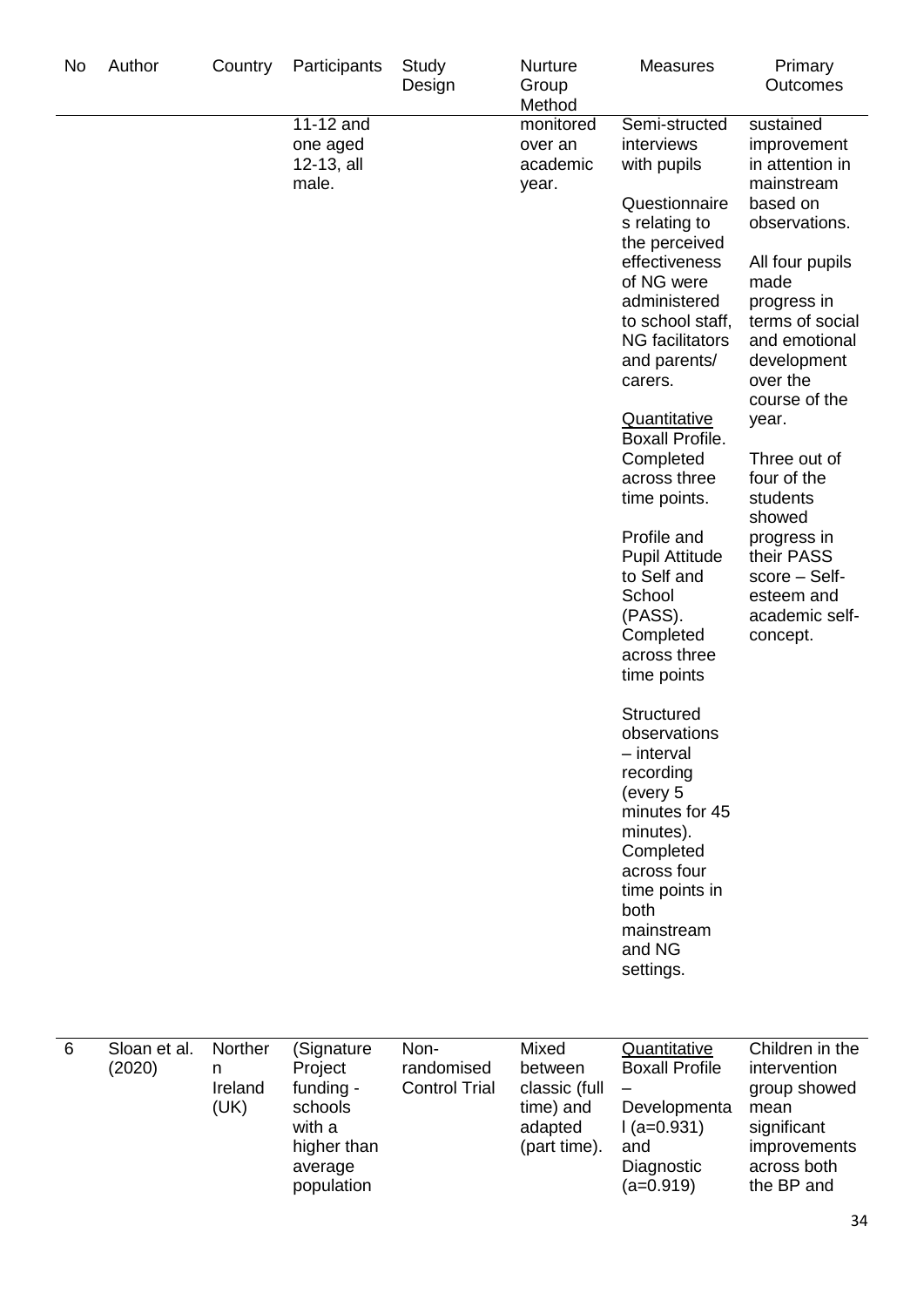| No | Author | Country | Participants                                                                                                                                                                                                                                                                                                                                                                                                  | Study<br>Design | Nurture<br>Group<br>Method | <b>Measures</b>                                                                                                                                                                                                                                                                                                                                                                                   | Primary<br><b>Outcomes</b>                                                                                                                                                                                                                                                                                                                                                                                                                                                                                                                                                                                                                                                                                 |
|----|--------|---------|---------------------------------------------------------------------------------------------------------------------------------------------------------------------------------------------------------------------------------------------------------------------------------------------------------------------------------------------------------------------------------------------------------------|-----------------|----------------------------|---------------------------------------------------------------------------------------------------------------------------------------------------------------------------------------------------------------------------------------------------------------------------------------------------------------------------------------------------------------------------------------------------|------------------------------------------------------------------------------------------------------------------------------------------------------------------------------------------------------------------------------------------------------------------------------------------------------------------------------------------------------------------------------------------------------------------------------------------------------------------------------------------------------------------------------------------------------------------------------------------------------------------------------------------------------------------------------------------------------------|
|    |        |         | of children<br>who get<br>FSM, have<br>below<br>average                                                                                                                                                                                                                                                                                                                                                       |                 |                            | were<br>measured pre<br>and post<br>intervention.                                                                                                                                                                                                                                                                                                                                                 | SDQ.<br>Compared low<br>evidence of<br>control group<br>change.                                                                                                                                                                                                                                                                                                                                                                                                                                                                                                                                                                                                                                            |
|    |        |         | attendance<br>and<br>attainment.<br>As well as<br>that, at<br>ages 5–6<br>and $10-$<br>11 years,<br>tests show<br>above<br>average<br>levels of<br><b>SEN</b><br>children)<br>N=384, 232<br>across 20<br>"Signature<br>Project"<br>Nurture<br>Groups, 66<br>from 10<br>"established<br>Nurture<br>Groups"<br>and 88 from<br>14<br>"Signature<br>"Project<br>equivalent<br>schools<br>with no NG<br>provision. |                 |                            | Strengths and<br><b>Difficulties</b><br>Questionnaire<br>(SDQ) – Main<br>total<br>difficulties<br>$(a=0.798)$ and<br>prosocial<br>behaviour<br>$(a=0.818)$<br>scores were<br>measured pre<br>and post<br>intervention.<br>Bespoke self-<br>report relating<br>to Enjoyment<br>of school,<br>child self-<br>report.<br>$(a=0.799)$ .<br>KS1 and KS2<br>assessment<br>tests on<br>Maths and<br>ICT. | Only small,<br>insignificant,<br>changes were<br>noted in<br>relation to<br>attitude to<br>school and<br>academic<br>assessments<br>measured.<br><b>Nurture</b><br>Groups<br>effects were<br>large for the<br>developmenta<br>I strand $(g =$<br>1.352) and the<br>diagnostic<br>profile $(g = -$<br>$0.904$ ) of BP<br>and for the<br>total<br>difficulties<br>score $(g = -$<br>1.303) and<br>prosocial<br>scores $(g =$<br>0.926) of the<br><b>SDQ</b><br>Confounding<br>variables<br>included:<br>Larger school<br>size having a<br>negative<br>correlation<br>with peer<br>problems for<br>the children.<br>Those with<br>the lowest<br>baseline<br>scores saw<br>the most<br>significant<br>positive |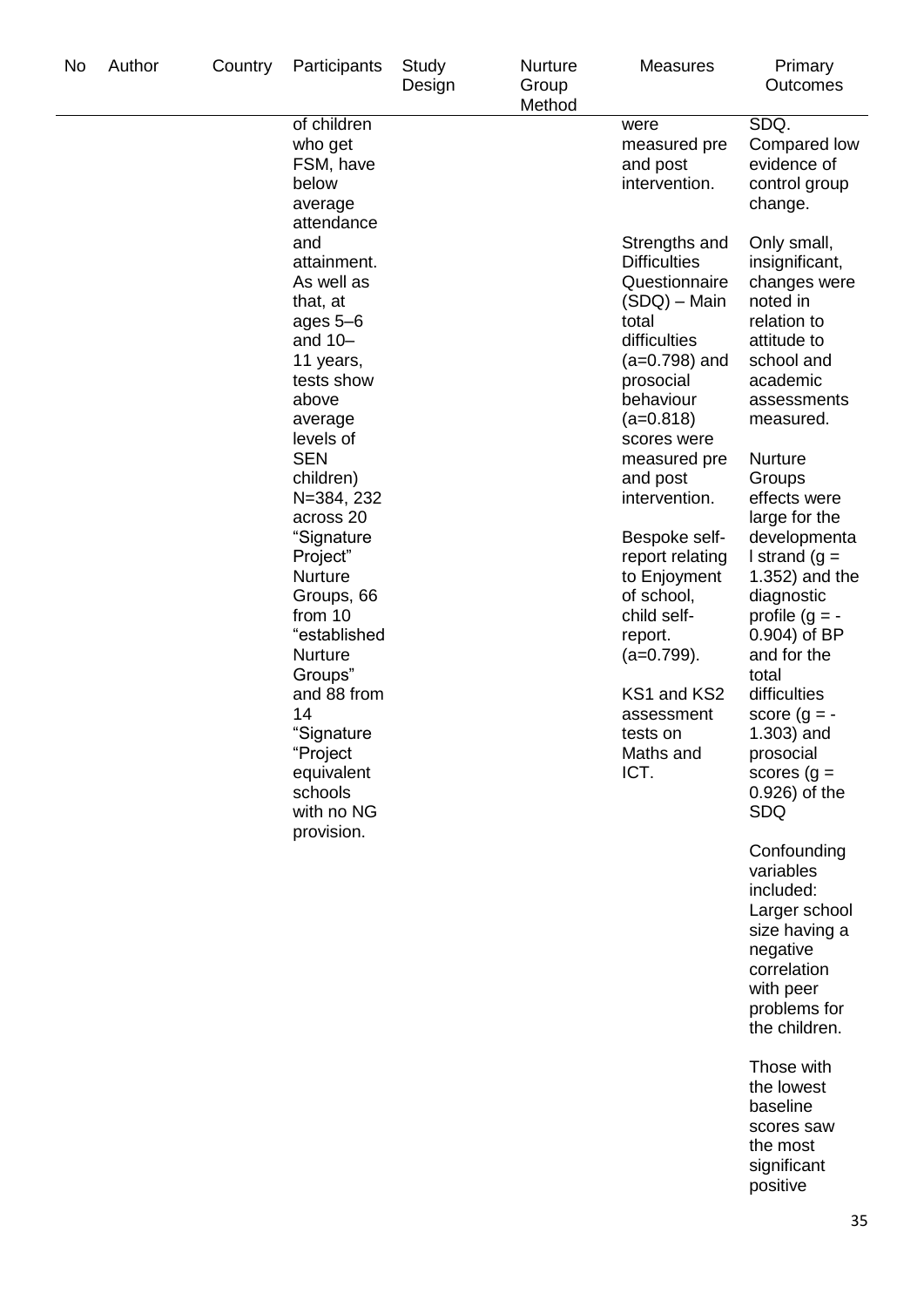| No | Author | Country | Participants | Study<br>Design | <b>Nurture</b><br>Group<br>Method | Measures | Primary<br><b>Outcomes</b>                  |
|----|--------|---------|--------------|-----------------|-----------------------------------|----------|---------------------------------------------|
|    |        |         |              |                 |                                   |          | effects of the<br><b>NG</b><br>intervention |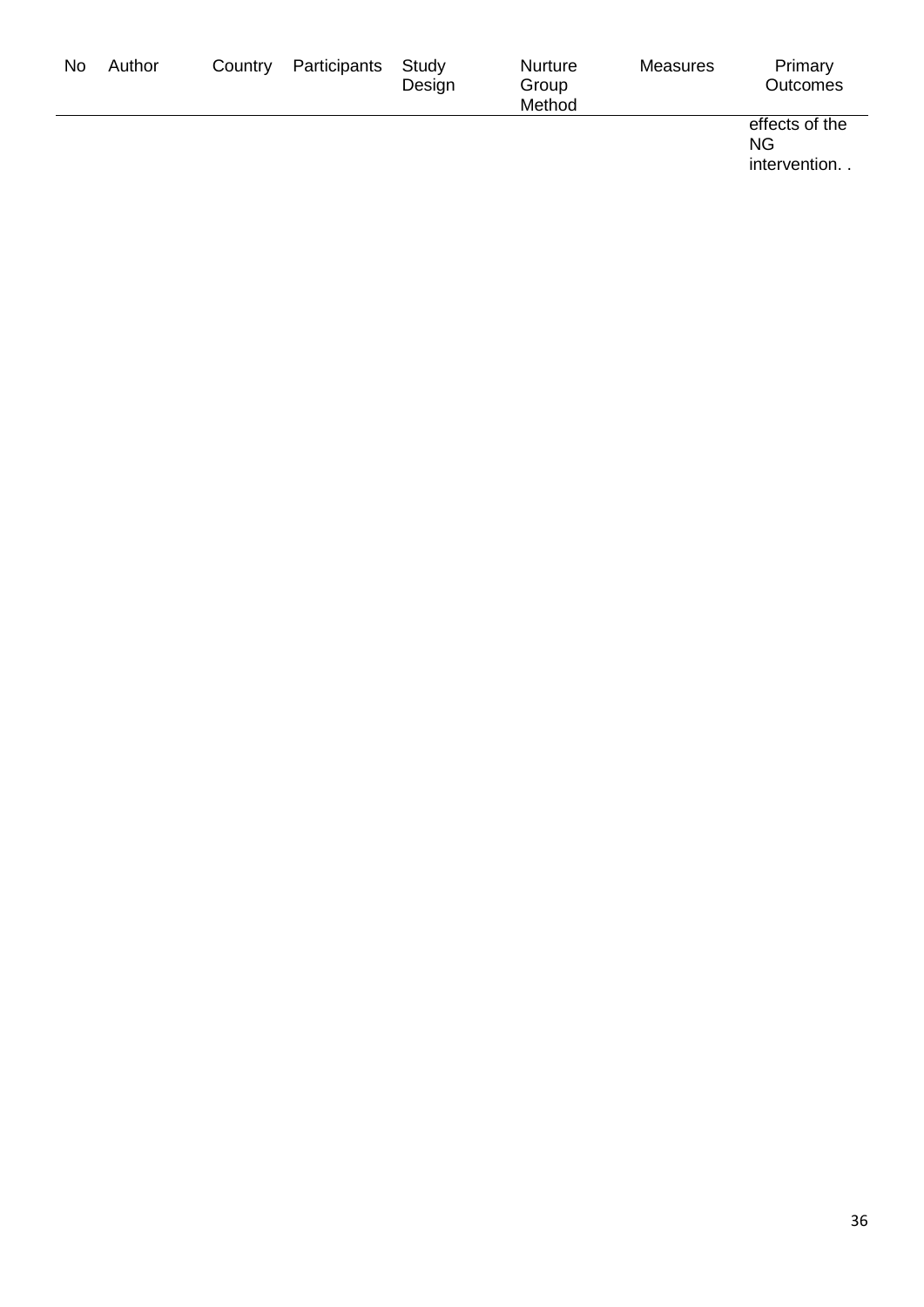# **Appendix B – Excluded studies** Study Exclusion **Criteria** Allison, J. and Shirley, C. (2014). Keeping Our Difficult Kids in School: The Impact of the Use of the 'Boxall Profile' on the Transition and Integration of Behaviourally-Disordered Students in Primary Schools. <https://files.eric.ed.gov/fulltext/EJ1240596.pdf>  $2,4,5$ Bailey, S. (2014). Exploring ADHD: An ethnography of disorder in early childhood. <http://dx.doi.org/10.4324/9780203119723> 2,4,5 Barn, J. (2015). 60 Mindful Minutes: developing mindful behaviour in the nurture group. *Educational Psychology in Practice. 31*(3): 330-331. <https://doi.org/10.1080/02667363.2015.1052232> 4,5 Birch, E. (2016). 'You do what you need for your children, don't you?': An exploration of the current range of practice and priorities of nurture group staff in a local authority. *Educational and Child Psychology. 33*(4), 40-49. 4,5 Blanco-Bayo, A. (2020). "It doesn't matter because I love you". A case study examining the interpretation of Behaviour Classification Tables and Positive Behaviour Support models. *Emotional and Behavioural Difficulties 25*(2), 155-168. <https://doi.org/10.1080/13632752.2020.1738698> 2,4,5 Carroll, C. and Hurry, J. (2018). Supporting pupils in school with social, emotional and mental health needs: a scoping review of the literature. *Emotional and Behavioural Difficulties 23*(3): 310-325. <https://doi.org/10.1080/13632752.2018.1452590> 2,4,5 Cefai, C, Arlove, A, Duca, M, Galea, N, Muscat, M. and Cavioni, V. (2018) RESCUR Surfing the Waves: an evaluation of a resilience programme in the early years, *Pastoral Care in Education*, *36*(3), 189-204, 2,4,5

<https://doi.org/10.1080/02643944.2018.1479224>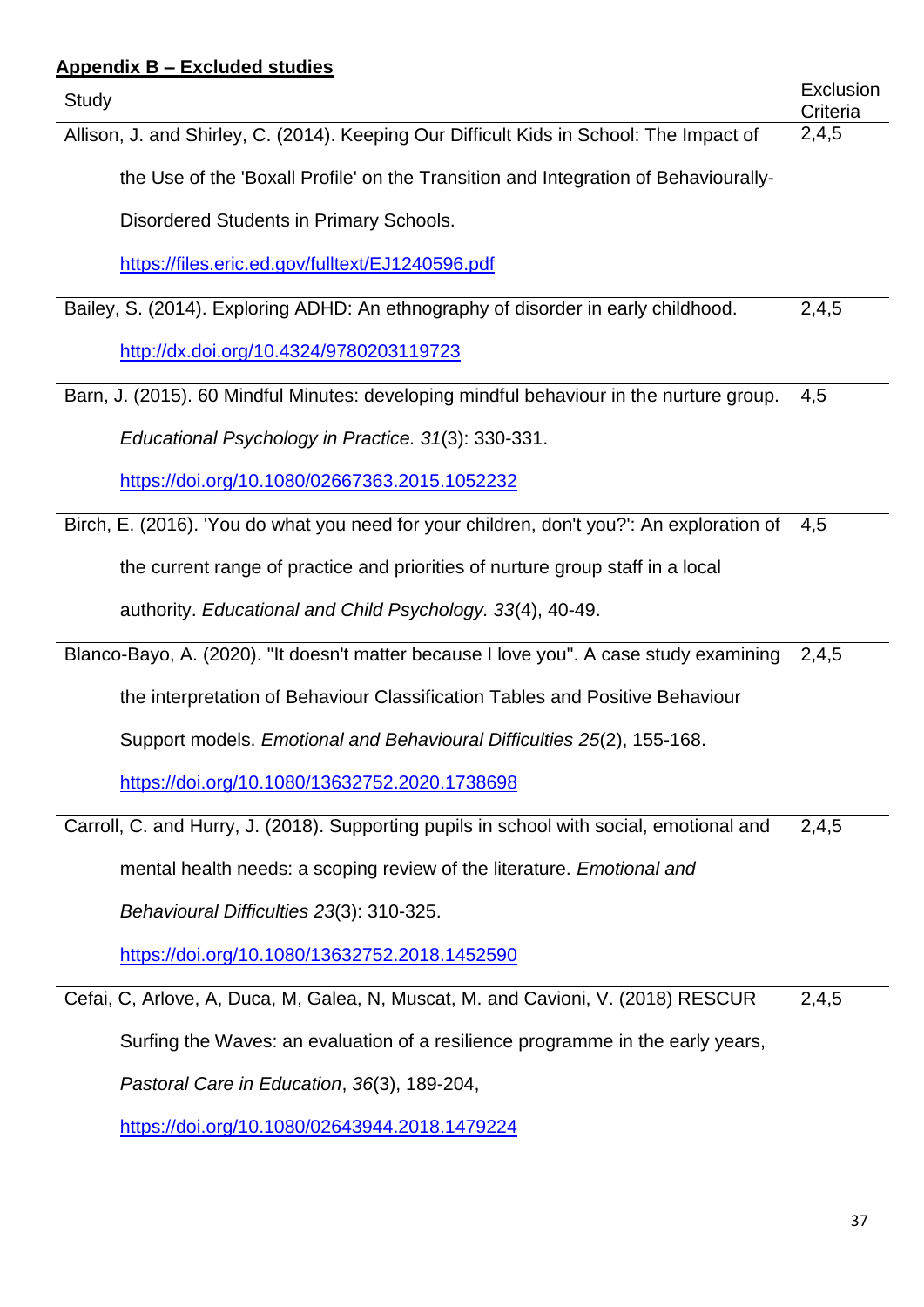| Cefai, C. and Pizzuto, S.A.S. (2017). Listening to the voices of young children in a        | 4,5 (Full<br>text read) |
|---------------------------------------------------------------------------------------------|-------------------------|
| nurture class. Emotional and Behavioural Difficulties 22(3): 248-260.                       |                         |
| https://doi.org/10.1080/13632752.2017.1331987                                               |                         |
| Cheney, G, SchoLosser, A. and Nash, P. (2014). Targeted group-based interventions           | 2,4,5                   |
| in schools to promote emotional well-being: A systematic review. Clinical Child             |                         |
| Psychology and Psychiatry 19(3): 412-438.                                                   |                         |
| https://doi.org/10.1177%2F1359104513489565                                                  |                         |
| Coleman, M. (2020). Leading the change to establish a whole-school nurturing culture.       | 4,5                     |
| Emotional and Behavioural Difficulties 25(1): 68-79.                                        |                         |
| https://doi.org/10.1080/13632752.2019.1682244                                               |                         |
| Coleman, M. and Cooper P. (2017). Nurture and nurture groups. Emotional and                 | 4,5                     |
| Behavioural Difficulties 22(3): 185-187.                                                    |                         |
| https://doi.org/10.1080/13632752.2017.1335114                                               |                         |
| Cooper, P. (2017). Building Social-Emotional Resilience in Schools. Life in Schools and 4,5 |                         |
| Classrooms. 489-506. https://link.springer.com/chapter/10.1007/978-981-10-                  |                         |
| 3654-5_30                                                                                   |                         |
| Daniels, H. (2014). Editorial, Emotional & Behavioural Difficulties. 19(4), 341-342.        | 4,5                     |
| Davison, P. and Duffy, J. (2017). A model for personal and professional support for         | 4,5                     |
| nurture group staff: to what extent can group process consultation be used as a             |                         |
| resource to meet the challenges of running a nurture group? Educational                     |                         |
| Psychology in Practice 33(4): 387-405.                                                      |                         |
| https://doi.org/10.1080/02667363.2017.1336704                                               |                         |

Delafield-Butt, J. (2018). The emotional and embodied nature of human understanding: 2,4,5Sharing narratives of meaning. *The Child's Curriculum*, 59-84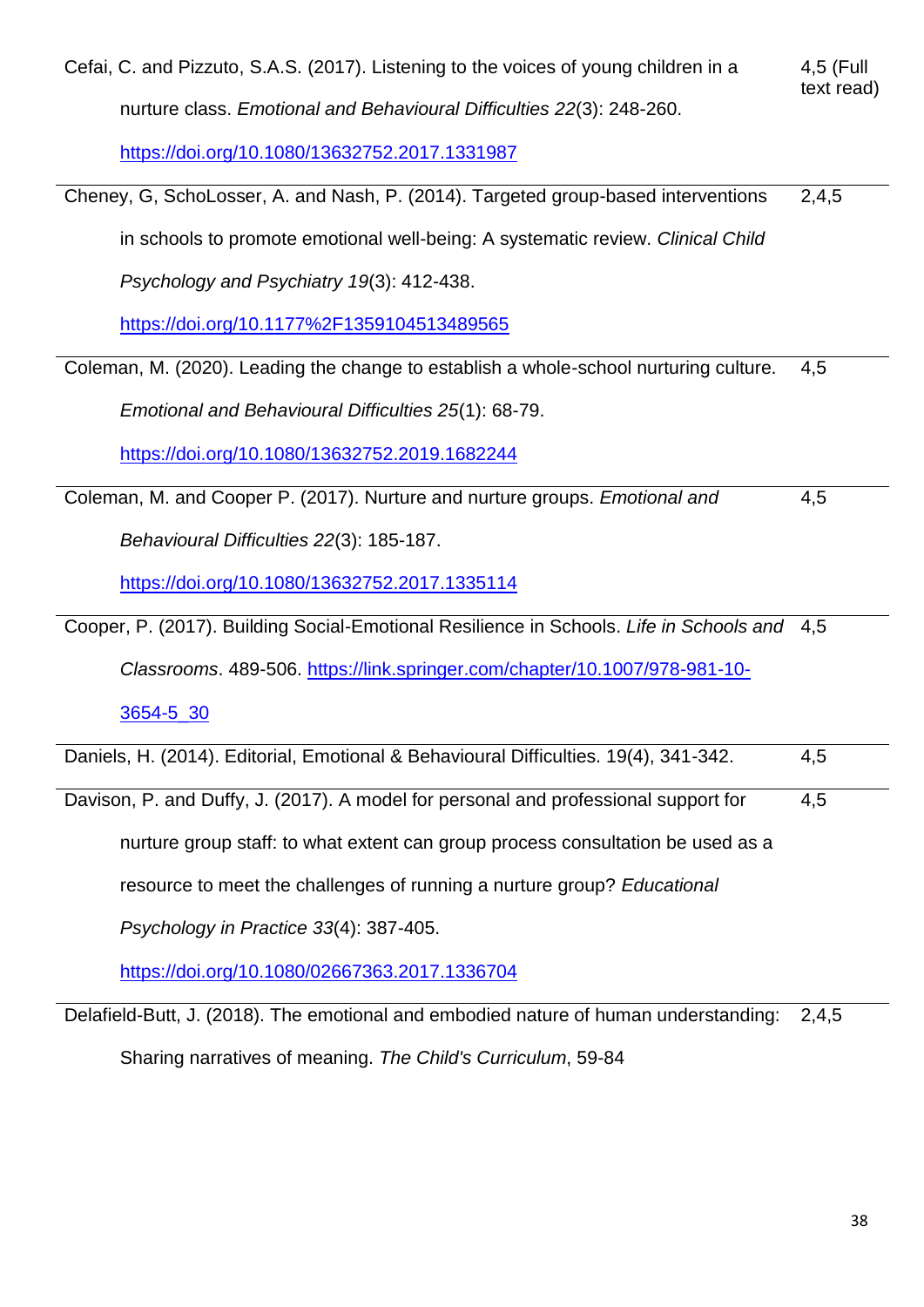| Delafield-Butt, J and Dunlop, AW,. (2018). The child's curriculum: Working with the      | 2,4,5 |
|------------------------------------------------------------------------------------------|-------|
| natural values of young children. New York, NY, US: Oxford University Press;             |       |
| US.                                                                                      |       |
| Delafield-Butt, J. T. and Adie J. (2016). The Embodied Narrative Nature of Learning:     | 4,5   |
| Nurture in School. Mind Brain and Education 10(2): 117-131.                              |       |
| https://dx.doi.org/10.1111/mbe.12120                                                     |       |
| Duan, W, Bu, H and Chen, Z. (2020). COVID-19-related stigma profiles and risk factors    | 2,4,5 |
| among people who are at high risk of contagion. Soc Sci Med.                             |       |
| https://doi.org/10.1016/j.113425.                                                        |       |
| Ennals, P, Fortune, T, Williams, A and D'Cruz, K. (2016) Shifting occupational identity: | 2,4,5 |
| doing, being, becoming and belonging in the academy, Higher Education                    |       |
| Research & Development, 35(3), 433-446,                                                  |       |
| https://doi.org/10.1080/07294360.2015.1107884                                            |       |
| Griffiths, R., Stenner, R. and Hicks, U. (2014). Hearing the unheard: Children's         | 4,5   |
| constructions of their Nurture Group experiences. Educational and Child                  |       |
| Psychology. 31. 124-136.                                                                 |       |
| Hibbin, R. and J. Warin (2020). A language focused approach to supporting children       | 4,5   |
| with social, emotional and behavioural difficulties (SEBD). Education 3-13 48(3):        |       |
| 316-331. http://dx.doi.org/10.1080/03004279.2019.1664410                                 |       |
| Hughes, N. K. and Schlosser, A. (2014). The effectiveness of nurture groups: A           | 4,5   |
| systematic review. Emotional & Behavioural Difficulties. 19(4), 386-409.                 |       |
| http://dx.doi.org/10.1080/13632752.2014.883729                                           |       |
| Kirkbride, R. (2014). "They Were a Little Family": An Exploratory Study of Parental      | 4,5   |
| Involvement in Nurture Groups--From a Practitioner and Parent Perspective.               |       |
| British Journal of Special Education. 41(1): 82-104. https://doi.org/10.1111/1467-       |       |
| 8578.12047                                                                               |       |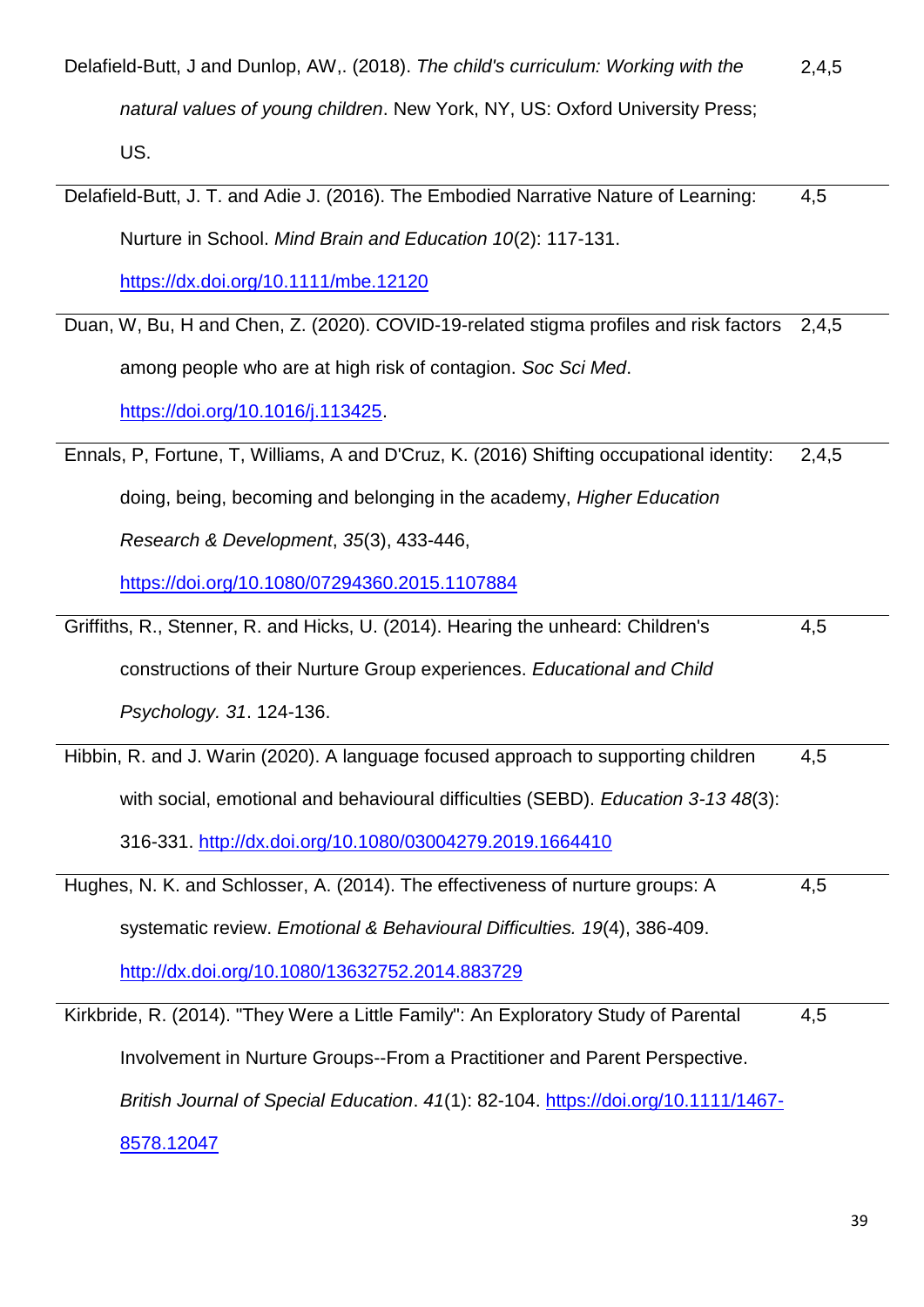| Lavoie, C, Couture, C., Begin, JY and Masse, L. (2017). The differentiated impact of    | 2,4,5 |
|-----------------------------------------------------------------------------------------|-------|
| Kangaroo Class programmes in Quebec primary schools: examining                          |       |
| behavioural improvements in relation to student characteristics. Emotional and          |       |
| Behavioural Difficulties 22(3): 275-289.                                                |       |
| https://doi.org/10.1080/13632752.2017.1335118                                           |       |
| March, S. and Kearney, M. (2017). A psychological service contribution to nurture:      | 4,5   |
| Glasgow's nurturing city. Emotional and Behavioural Difficulties 22(3): 237-247.        |       |
| http://dx.doi.org/10.1080/13632752.2017.1331972                                         |       |
| Pace, M. (2020). BUILDING RESILIENCE SKILLS THROUGH JOURNAL WRITING                     | 2,4,5 |
| AND DRAWING.                                                                            |       |
| Rawdin, C. (2019). Critical realism with a 'small-c': using domain theory to            | 2,4,5 |
| conceptualize therapeutic education. Journal of Critical Realism 18(2): 123-141.        |       |
| https://doi.org/10.1080/14767430.2019.1599558                                           |       |
| Sackville-Ford, M. (2019). Behaviours that challenge at Forest School.                  | 4,5   |
|                                                                                         |       |
|                                                                                         |       |
| Sackville-Ford, M and Davenport, H. (2019). Critical issues in Forest Schools.          | 4,5   |
| Thousand Oaks, CA: Sage Publications Ltd.                                               |       |
| Salisbury, S. (2018). Using attachment enhancing activities based on the principles of  | 2,4,5 |
| Theraplay (R) to improve adult-child relationships and reduce a child's 'overall        |       |
| stress' as measured by the Strength and Difficulties Questionnaire (SDQ).               |       |
| Emotional and Behavioural Difficulties 23(4): 424-440.                                  |       |
| https://doi.org/10.1080/13632752.2018.1497000                                           |       |
| Segev, R. and Shoham, A. (2016). The social and dual identity role of joint gift-giving | 4,5   |
| among adolescents. Young Consumers 17(1): 3-17.                                         |       |

[00542/full/html](https://www.emerald.com/insight/content/doi/10.1108/YC-07-2015-00542/full/html)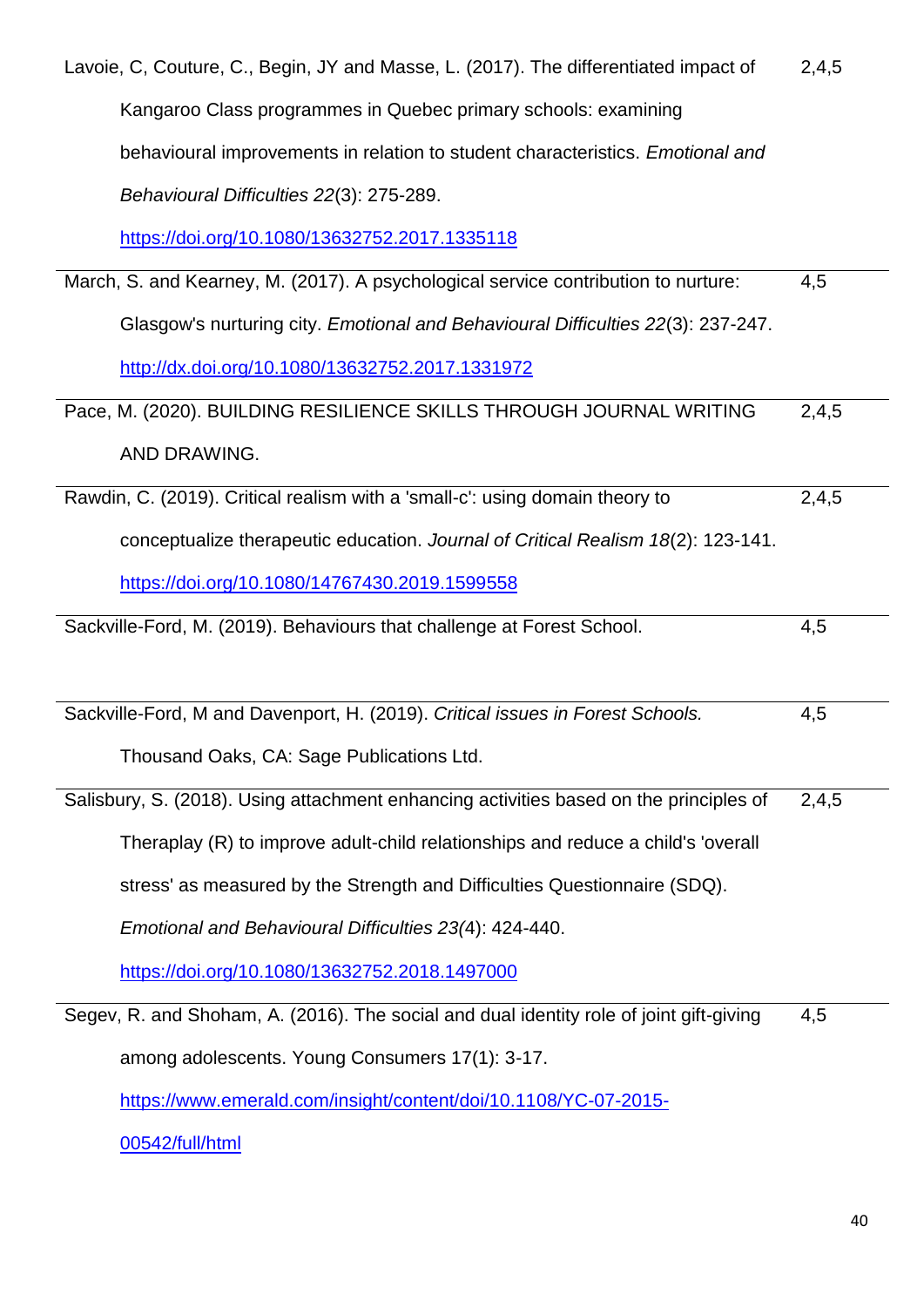Sossick, M., Gumbrell, D. and Allen, P. (2019). The Impact of a Coaching Project on the Resilience of Newly Qualified Teachers. *Teacher Education Advancement Network Journal. 11*(1). 15-24. 4,5

<https://ojs.cumbria.ac.uk/index.php/TEAN/article/view/502/622>

Stone, K., Burgess, C, Daniel, B, Smith, J. and Stephen, C. (2017). Nurture corners in preschool settings: involving and nurturing children and parents. *Emotional and Behavioural Difficulties 22*(4): 383-396. 4,5 (Full text read)

<https://doi.org/10.1080/13632752.2017.1309791>

| Sutterlin, C. (2019). Culture by Nature. Familial roots of ambivalent human social | 2,4,5 |
|------------------------------------------------------------------------------------|-------|
| behavior and its cultural extensions in large-scale societies. A contribution of   |       |
| Human and Cultural Ethology. Anthropologischer Anzeiger, 76(3), 195-210.           |       |
| https://doi.org/10.1127/anthranz/2019/0883                                         |       |

Vincent, K. (2017). It's Small Steps, but That Leads to Bigger Changes: Evaluation of a Nurture Group Intervention. *Emotional and Behavioural Difficulties, 22*(4), 303- 4,5 (Full text read)

316.<https://doi.org/10.1080/13632752.2017.1290882>

| Warin, J. (2017). Creating a whole school ethos of care. Emotional and Behavioural | 4,5 (Full  |
|------------------------------------------------------------------------------------|------------|
| Difficulties 22(3): 188-199. https://doi.org/10.1080/13632752.2017.1331971         | text read) |
|                                                                                    |            |

Warin, J. (2018). Men and Care: Diversity and Equity.*Early Childhood Education and Care.* 79-98. [https://doi.org/10.1007/978-3-319-89539-0\\_5](https://doi.org/10.1007/978-3-319-89539-0_5) 2,4,5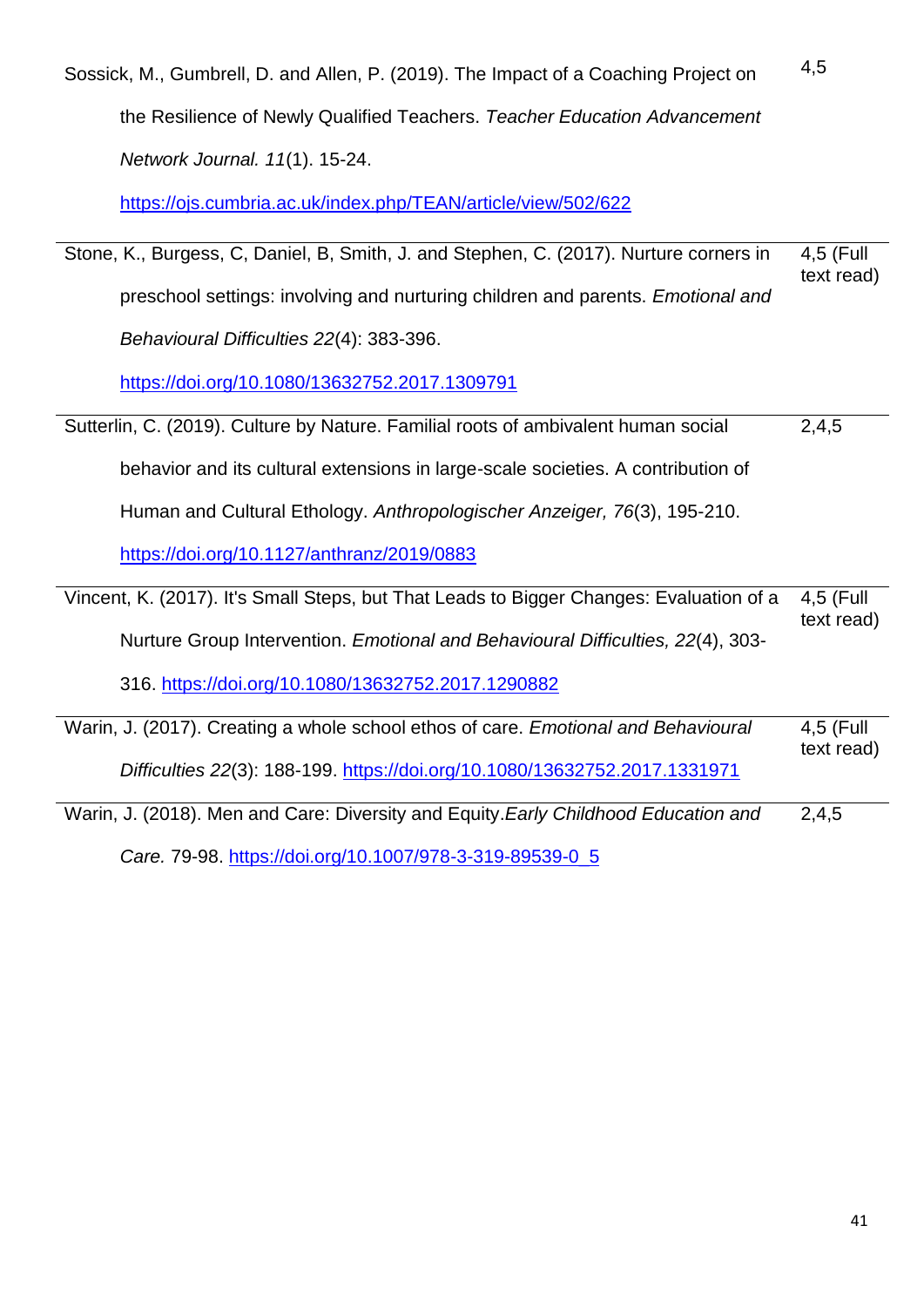# **Appendix C – WoE A**

Due to the nature of the studies included being quasi-experimental the Downs and Black Checklist (1998) was utilised. In line with Hughes and Schlosser (2014) several of the items were deleted due to their incompatibility with the studies, the total potential score was adjusted accordingly. Reasons for deleting the items were; participants inability to have meta-cognition of their participation (11,12,14 and 24) and through conducting the study the researchers were unable to comply with the items (15,16,19 and 23). Furthermore, item 13 was ratified to be specific to the location of the Nurture Group intervention. Finally, items 9 and 26 were reduced to "any time point" as oppose to "follow up". This was because all studies took the form of pre and post measurement. Figure C 1 shows an example of the completed checklist for one of the studies. The WoE was calculated by taking the total score out of 24 and dividing it by 8 to calculate a score where the maximum would be 3. Table C 1 shows the WoE A rating of each study.

Figure C 1:

# **Cubeddu and Mackay (2017)**

# *Reporting*

1. *Is the hypothesis/aim/objective of the study clearly described?*

yes 1

2. *Are the main outcomes to be measured clearly described in the Introduction or Methods section?* If the main outcomes are first mentioned in the Results section, the question should be answered no.

| ves |  |
|-----|--|
|-----|--|

3. *Are the characteristics of the patients included in the study clearly described ?* In cohort studies and trials, inclusion and/or exclusion criteria should be given. In case-control studies, a case-definition and the source for controls should be given.

| ۷<br>÷<br>×. |  |
|--------------|--|
|--------------|--|

4. *Are the interventions of interest clearly described?*

Treatments and placebo (where relevant) that are to be compared should be clearly described.

|--|--|

5. *Are the distributions of principal confounders in each group of subjects to be compared clearly described?*

A list of principal confounders is provided.

| $\overline{\phantom{a}}$ | . . |  |
|--------------------------|-----|--|
|                          |     |  |

6. *Are the main findings of the study clearly described?*

Simple outcome data (including denominators and numerators) should be reported for all major findings so that the reader can check the major analyses and conclusions. (This question does not cover statistical tests which are considered below).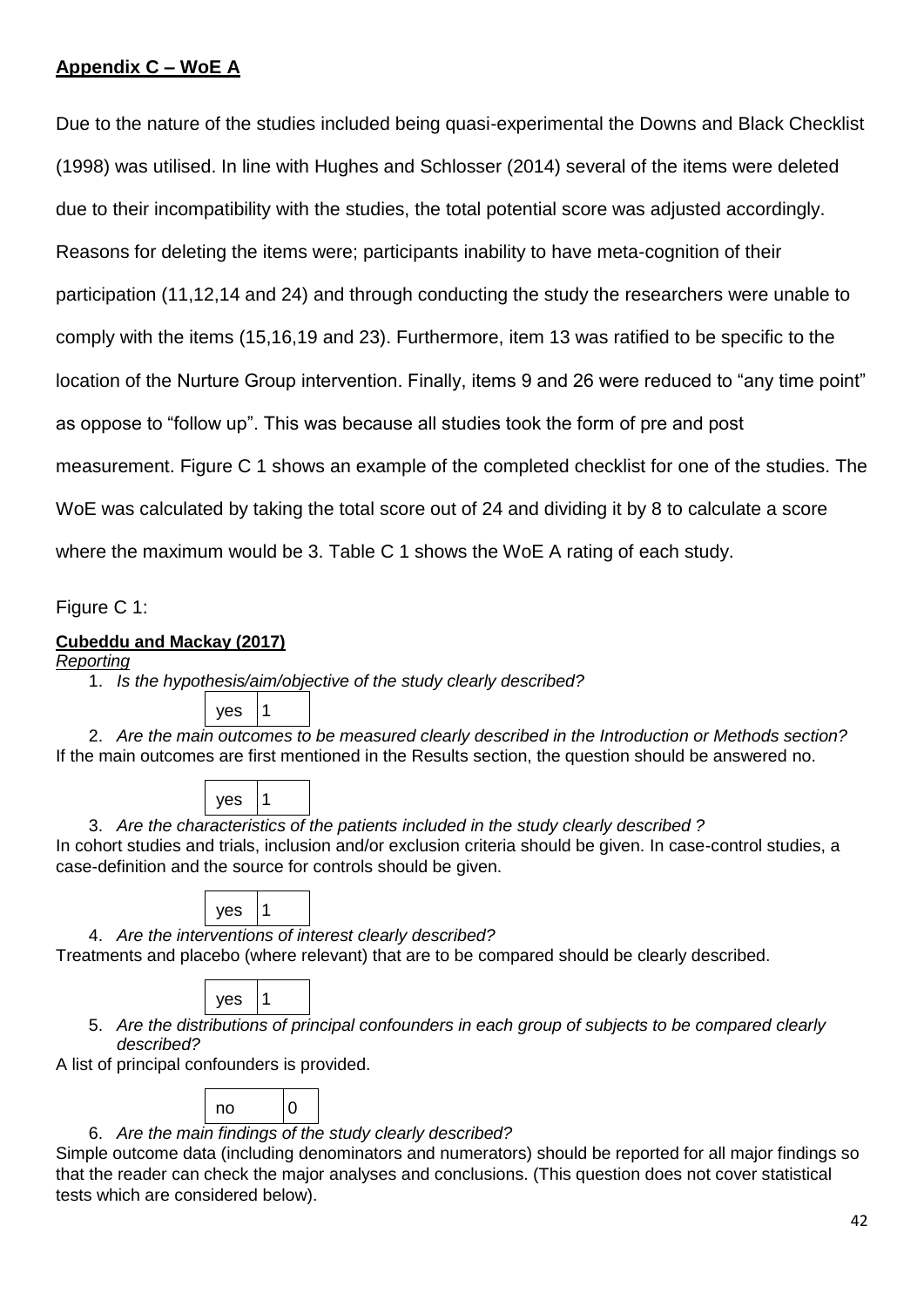|--|--|

7. *Does the study provide estimates of the random variability in the data for the main outcomes?* In non normally distributed data the inter-quartile range of results should be reported. In normally distributed data the standard error, standard deviation or confidence intervals should be reported. If the distribution of the data is not described, it must be assumed that the estimates used were appropriate and the question should be answered yes.

|--|

8. *Have all important adverse events that may be a consequence of the intervention been reported?*  This should be answered yes if the study demonstrates that there was a comprehensive attempt to measure adverse events. (A list of possible adverse events is provided).

9. *Have the characteristics of patients lost at any time point been described?*

This should be answered yes where there were no losses to follow-up or where losses to follow-up were so small that findings would be unaffected by their inclusion. This should be answered no where a study does not report the number of patients lost to follow-up.

|--|--|

10. *Have actual probability values been reported(e.g.0.035 rather than <0.05) for the main outcomes except where the probability value is less than 0.001?*

| ves |                |
|-----|----------------|
|     | Fyternal valio |

# *External validity*

All the following criteria attempt to address the representativeness of the findings of the study and whether they may be generalised to the population from which the study subjects were derived.

11. *Were the subjects asked to participate in the study representative of the entire population from which they were recruited?*

The study must identify the source population for patients and describe how the patients were selected. Patients would be representative if they comprised the entire source population, an unselected sample of consecutive patients, or a random sample. Random sampling is only feasible where a list of all members of the relevant population exists. Where a study does not report the proportion of the source population from which the patients are derived, the question should be answered as unable to determine.

| yes                    |   |
|------------------------|---|
| no                     | Ω |
| unable to<br>determine | θ |

12. *Were those subjects who were prepared to participate representative of the entire population from which they were recruited?*

The proportion of those asked who agreed should be stated. Validation that the sample was representative would include demonstrating that the distribution of the main confounding factors was the same in the study sample and the source population.

| ves                    | 1 |
|------------------------|---|
| nθ                     | 0 |
| unable to<br>determine | θ |

13. *Did the nurture group take place in a school environment?* For the question to be answered yes the study should demonstrate that the intervention was representative of that in use in the source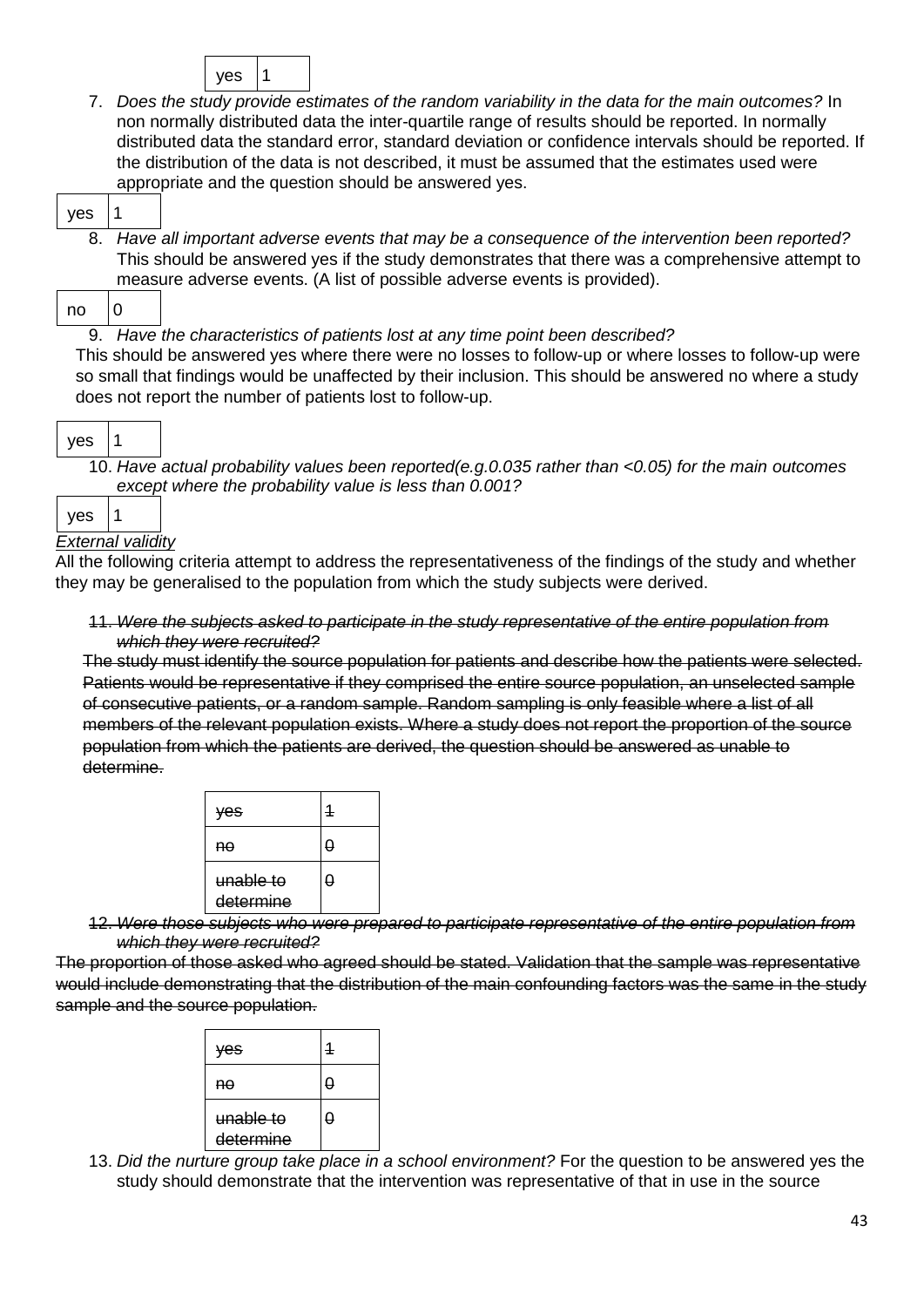population. The question should be answered no if, for example, the intervention was undertaken in a specialist centre unrepresentative of the hospitals most of the source population would attend.



### *Internal validity - bias*

14. *Was an attempt made to blind study subjects to the intervention they have received ?* For studies where the patients would have no way of knowing which intervention they received, this should be answered yes.



15. *Was an attempt made to blind those measuring the main outcomes of the intervention?*

| ves                    | 1 |  |
|------------------------|---|--|
| nθ                     | A |  |
| unable to<br>determine | θ |  |

16. *If any of the results of the study were based on "data dredging", was this made clear?* Any analyses that had not been planned at the outset of the study should be clearly indicated. If no retrospective unplanned subgroup analyses were reported, then answer yes.

| ves                    |   |
|------------------------|---|
| Aθ                     | O |
| unable to<br>determine | A |

17. *In trials and cohort studies, do the analyses adjust for different lengths of follow-up of patients, or in case-control studies, is the time period between the intervention and outcome the same for cases and controls ?* Where follow-up was the same for all study patients the answer should yes. If different lengths of follow-up were adjusted for by, for example, survival analysis the answer should be yes. Studies where differences in follow-up are ignored should be answered no.

| unable to | I٥ |
|-----------|----|
| determine |    |

### 18. *Were the statistical tests used to assess the main outcomes appropriate?*

The statistical techniques used must be appropriate to the data. For example nonparametric methods should be used for small sample sizes. Where little statistical analysis has been undertaken but where there is no evidence of bias, the question should be answered yes. If the distribution of the data (normal or not) is not described it must be assumed that the estimates used were appropriate and the question should be answered yes.

### yes 1

### 19. *Was compliance with the intervention/s reliable?*

Where there was non compliance with the allocated treatment or where there was contamination of one group, the question should be answered no. For studies where the effect of any misclassification was likely to bias any association to the null, the question should be answered yes.

| <b>Ves</b> |   |
|------------|---|
| no         | O |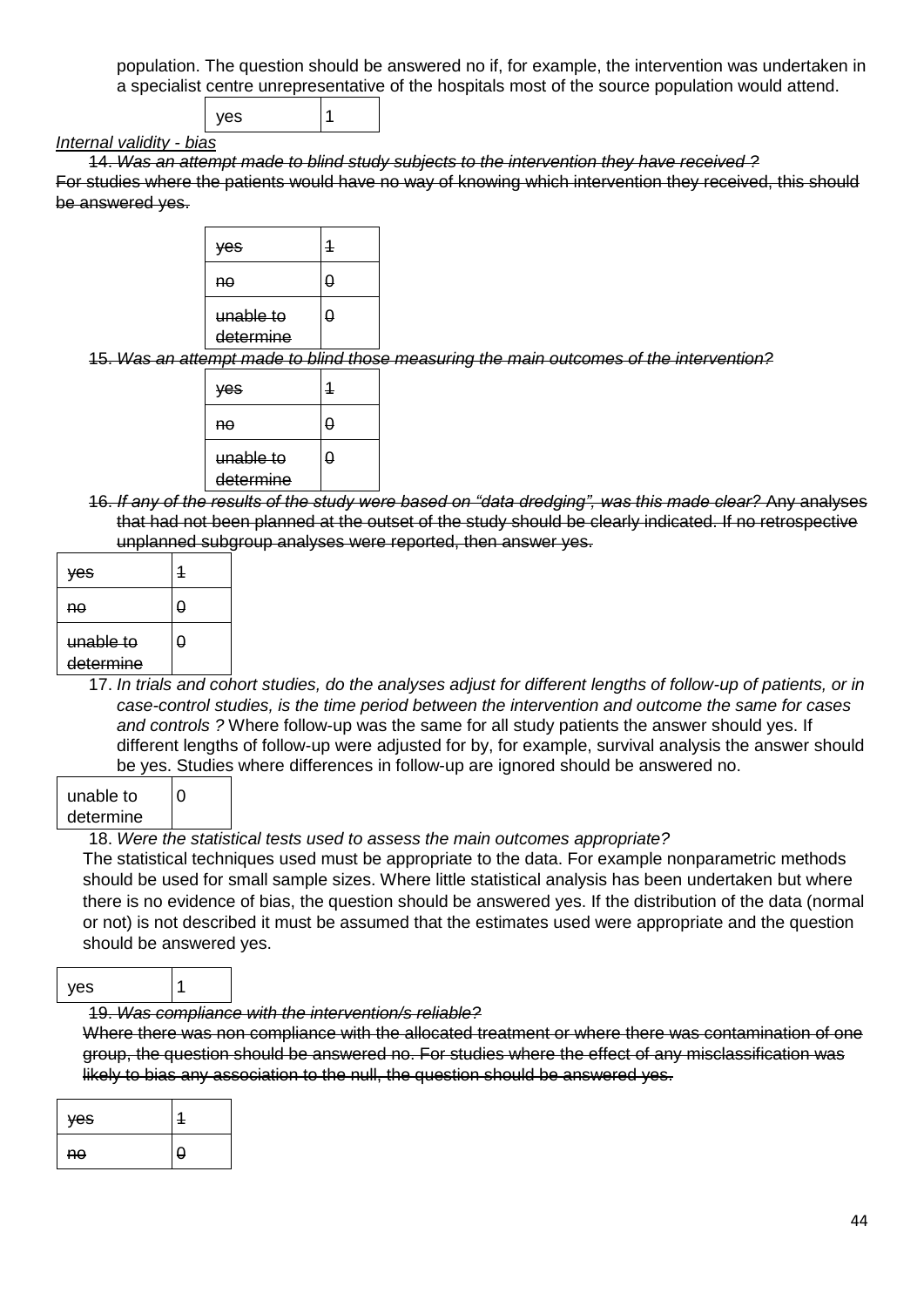| unable to |  |
|-----------|--|
| determine |  |

20. *Were the main outcome measures used accurate (valid and reliable)?*

For studies where the outcome measures are clearly described, the question should be answered yes. For studies which refer to other work or that demonstrates the outcome measures are accurate, the question should be answered as yes.



*Internal validity - confounding (selection bias)*

21. *Were the patients in different intervention groups (trials and cohort studies) or were the cases and controls (case-control studies) recruited from the same population?* For example, patients for all comparison groups should be selected from the same hospital. The question should be answered unable to determine for cohort and casecontrol studies where there is no information concerning the source of patients included in the study.



22. *Were study subjects in different intervention groups (trials and cohort studies) or were the cases and controls (case-control studies) recruited over the same period of time?* For a study which does not specify the time period over which patients were recruited, the question should be answered as unable to determine.



23. *Were study subjects randomised to intervention groups?*

Studies which state that subjects were randomised should be answered yes except where method of randomisation would not ensure random allocation. For example alternate allocation would score no because it is predictable.



24. *Was the randomised intervention assignment concealed from both patients and health care staff until recruitment was complete and irrevocable?*

All non-randomised studies should be answered no. If assignment was concealed from patients but not from staff, it should be answered no.

| ves                    |   |
|------------------------|---|
| nθ                     | θ |
| unable to<br>determine | θ |

25. *Was there adequate adjustment for confounding in the analyses from which the main findings were drawn?*

This question should be answered no for trials if: the main conclusions of the study were based on analyses of treatment rather than intention to treat; the distribution of known confounders in the different treatment groups was not described; or the distribution of known confounders differed between the treatment groups but was not taken into account in the analyses. In nonrandomised

studies if the effect of the main confounders was not investigated or confounding was demonstrated but no adjustment was made in the final analyses the question should be answered as no.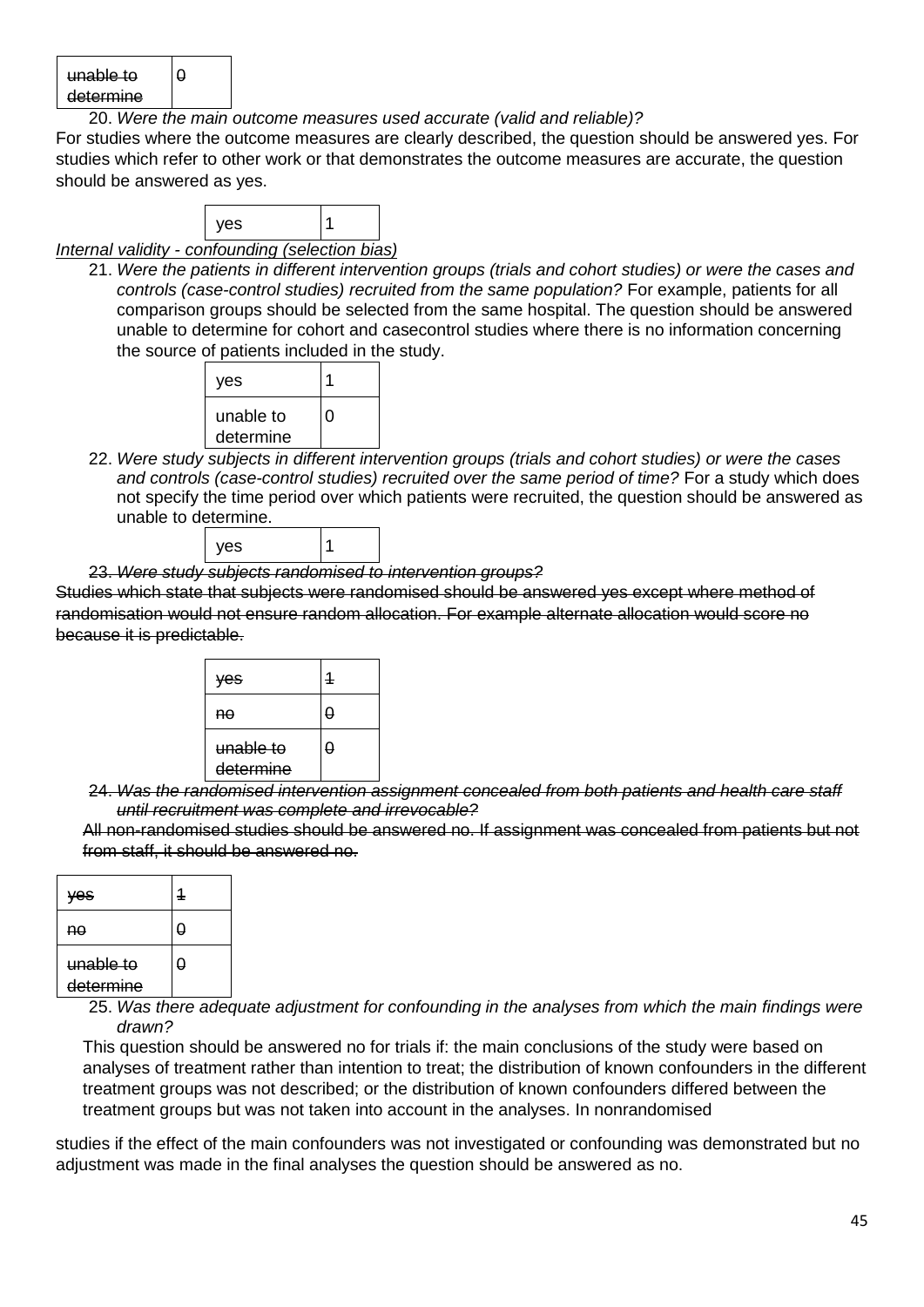

26. *Were losses of patients to at any time point taken into account?* If the numbers of patients lost to follow-up are not reported, the question should be answered as unable to determine. If the proportion lost to follow-up was too small to affect the main findings, the question should be answered yes.

|--|

*Power*

27. *Did the study have sufficient power to detect a clinically important effect where the probability value for a difference being due to chance is less than 5%?*

Sample sizes have been calculated to detect a difference of x% and y%.

| Size of smallest<br>intervention group |  |
|----------------------------------------|--|
| A $\leq n_1$                           |  |

 $Total = 14/24$ 

WoE A= 1.75/3 (Total / 8)

| Table C 1 - WoE A scores:    |       |
|------------------------------|-------|
| Study                        | WoE A |
| Cubeddu and Mackay (2017)    | 1.8   |
| Cunningham et al. (2019)     | 2.1   |
| Grantham and Primrose (2017) | 1.9   |
| Hibbin and Warin, (2016)     | 0.9   |
| Lyon (2017)                  | 1.1   |
| Sloan et al. (2020)          |       |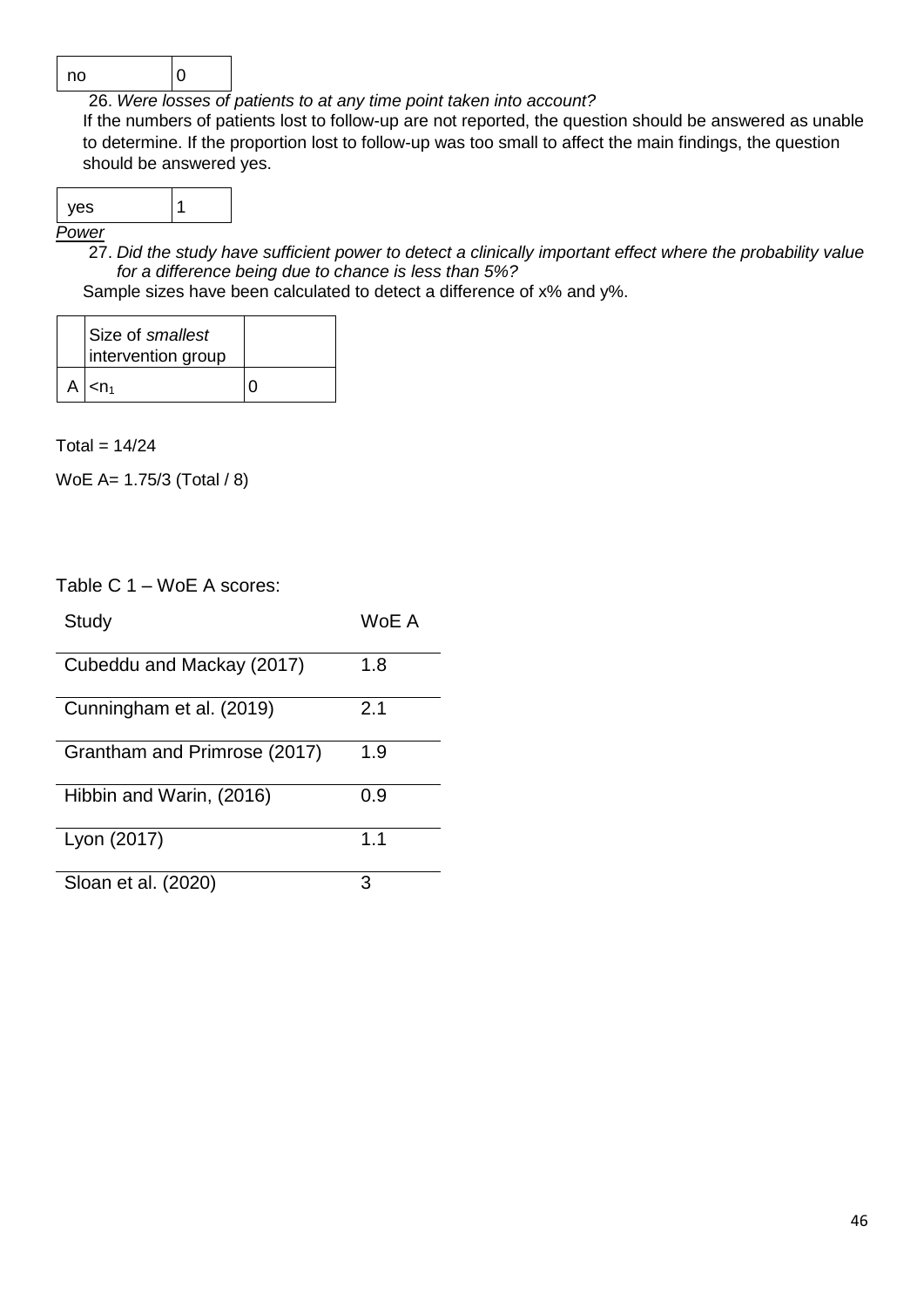# **Appendix D – WoE B**

WoE B is adjudged specifically to the individual review and relates to the appropriateness of the article's contents to the review question (Gough, 2007). As effectiveness is the key measure it was logical to utilise Petticrew and Roberts (2003) hierarchies, the studies should therefore follow their below system of weighting based on their design. Their hierarchies of design have been adapted into the WoE B rating scale (Table D 1) and then applied to the six reviewed studies (Table D 2).

Table D 1- WoE B rating criteria

| WoE B Rating and | Criteria |
|------------------|----------|
|------------------|----------|

Qualitative Descriptor

| $1$ (Low)  | Non-experimental evaluation, qualitative    |
|------------|---------------------------------------------|
|            | research, case control or survey            |
| 2 (Medium) | Quasi-experimental studies, cohort studies, |
|            | single case experimental designs            |
| $3$ (High) | <b>Randomised Control Trials</b>            |

# Table D 2 - WoE B scores:

| Study                        | Overall WoE B |
|------------------------------|---------------|
| Cubeddu and Mackay (2017)    | 2             |
| Cunningham et al. (2019)     | 2             |
| Grantham and Primrose (2017) | 2             |
| Hibbin and Warin, (2016)     | 2             |
| Lyon (2017)                  | 2             |
| Sloan et al. (2020)          | 3             |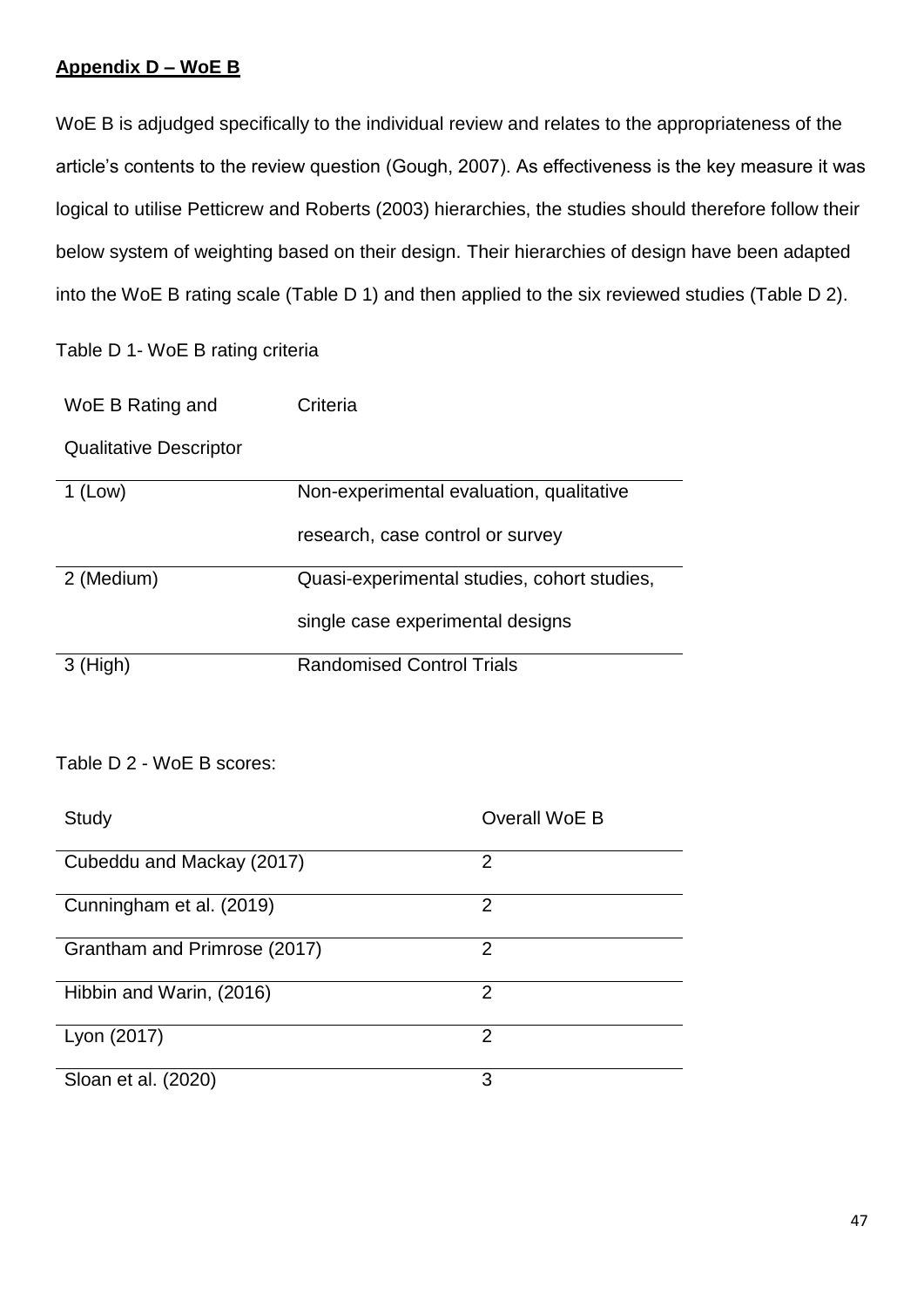# **Appendix E – WoE C**

WoE C is utilised to evaluate the study's level of relevance to the review question and its topic (Gough, 2007). The criteria used and accompanying rating scales and rational can be found in Table E 1. WoE C rating for the six reviewed studies are shown in Table E 2.

Table E 1 – Rating scale rationale:

| <b>Criteria</b>    | <b>WoEC</b>    | <b>Descriptor</b>             | <b>Rationale</b>                      |
|--------------------|----------------|-------------------------------|---------------------------------------|
|                    | <b>Rating</b>  |                               |                                       |
| Objectivity of the | $\mathbf 1$    | Objectivity not discussed, or | <b>Educational Psychologists have</b> |
| study              |                | reason to believe the author  | a duty to offer independent and       |
|                    |                | has a vested interest         | impartial advice, this extends to     |
|                    | $\overline{2}$ | Objectivity discussed but     | the interventions they                |
|                    |                | potential for vested interest | recommended. It is vital that         |
|                    | 3              | Objectivity discussed and no  | evidence utilised to recommend        |
|                    |                | reason to believe the author  | interventions is free of bias to      |
|                    |                | has a vested interest.        | ensure merit and efficacy are         |
|                    |                |                               | championed as key impartial           |
|                    |                |                               | indicators.                           |
| Outcome            | 1              | Outcome measure does not      | The reliability and validity of       |
| measures           |                | report/ or reports low,       | outcome measures are vital in         |
| reliability and    |                | reliability or validity       | their ability to fairly access the    |
| validity           | $\overline{2}$ | Outcome measure reports       | effectiveness of an intervention      |
|                    |                | moderate reliability and      | on the targeted difficulty.           |
|                    |                | validity                      |                                       |
|                    | 3              | Outcome measure reports       |                                       |
|                    |                | high reliability and validity |                                       |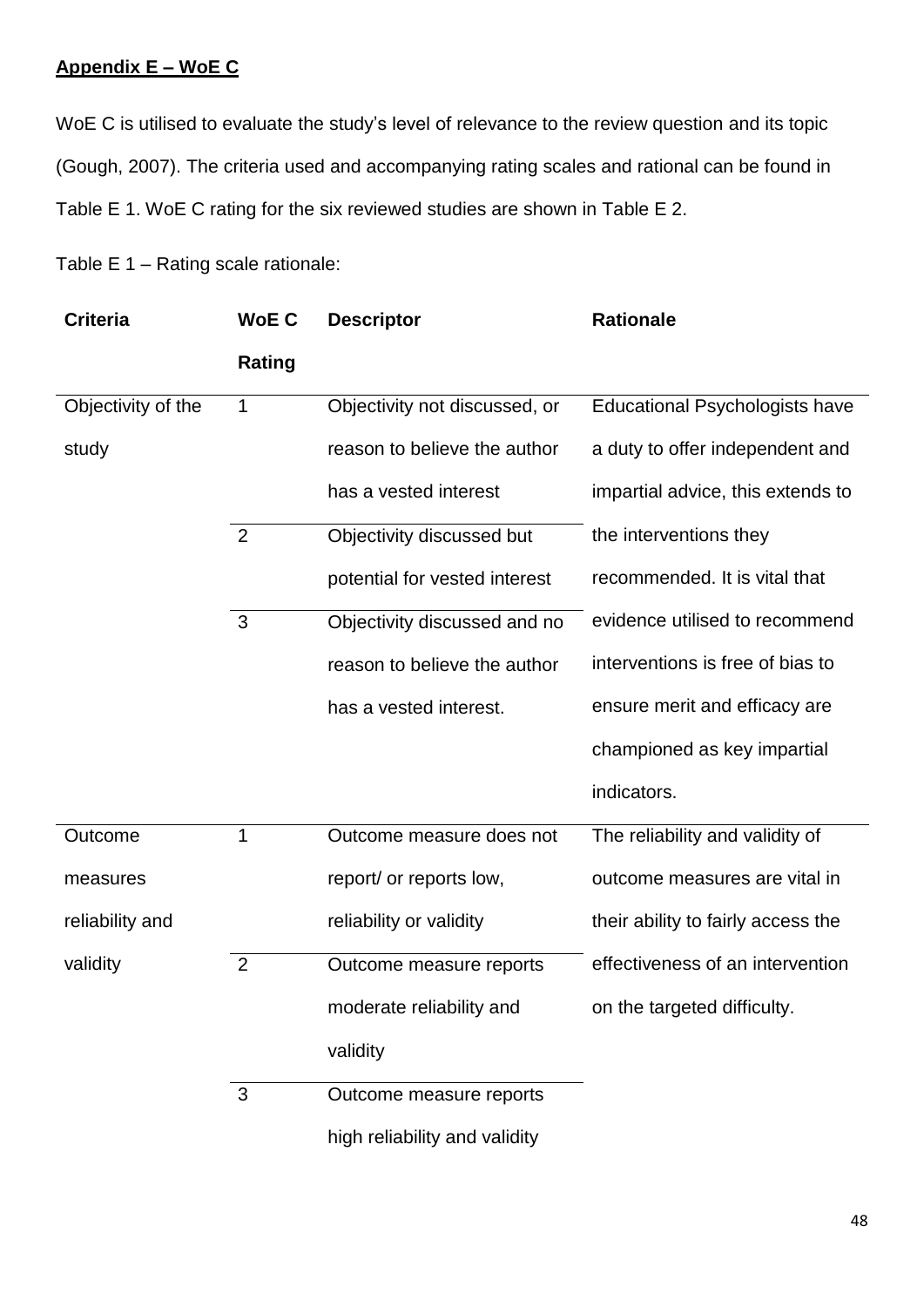| Participant       | 1              | Participant confounding            | When evaluating an                |
|-------------------|----------------|------------------------------------|-----------------------------------|
| confounding       |                | variables are not reported or      | intervention, such as NGs, it is  |
| variables         |                | recorded.                          | vital that the demographic data   |
| considered        | $\overline{2}$ | Participant demographic data       | of the participants, such         |
|                   |                | is recorded and discussed.         | ethnicity, socio-economic class   |
|                   | $\mathbf{3}$   | Participant demographic data       | and underlying SEN is identified  |
|                   |                | is included within the             | to limit the alternative          |
|                   |                | analysis.                          | hypothesis for improvement that   |
|                   |                |                                    | could be concluded. Therefore,    |
|                   |                |                                    | more accurately accessing the     |
|                   |                |                                    | effectiveness of the intervention |
|                   |                |                                    |                                   |
|                   |                |                                    | itself.                           |
| Social, Emotional | $\mathbf 1$    | Only one element of Social,        | While showing improvement in      |
| and Mental Health |                | <b>Emotional and Mental Health</b> | any one element of a child's      |
| Needs targeted    |                | Needs targeted                     | Social, Emotional or Mental       |
| thoroughly by     | $\overline{2}$ | More than one element of           | <b>Health Needs development</b>   |
| outcome measure   |                | <b>Social Emotional and Mental</b> | demonstrates the strength of an   |
|                   |                | <b>Health Needs targeted</b>       | intervention, the inclusion of    |
|                   | 3              | All three Social, Emotional        | outcome measures that make        |
|                   |                | and Mental Health Needs            | reference to the subsections      |
|                   |                | aspects targeted through           | offer greater detail in the       |
|                   |                | outcome measure.                   | evidence base of the              |